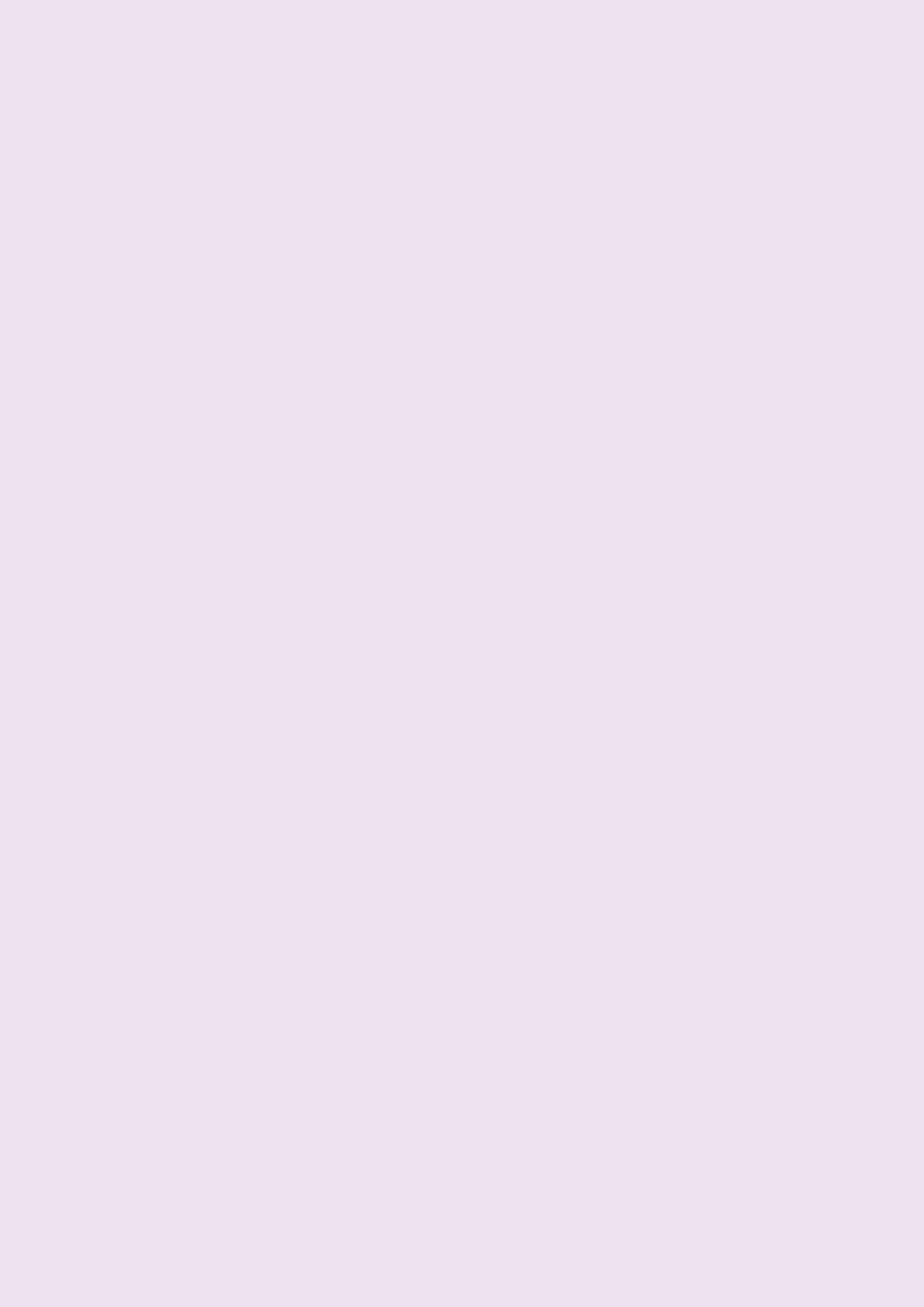# **Contents**

| 1. Introduction                           | $\overline{4}$ |
|-------------------------------------------|----------------|
| 2. Lessons learnt so far                  | 6              |
| 3. The value of challenge                 | 12             |
| 4. Summary of progress 2012/13 by council | 18             |
| 5. Two more detailed case studies         | 34             |
| Annex A: Summary of progress to date      | 43             |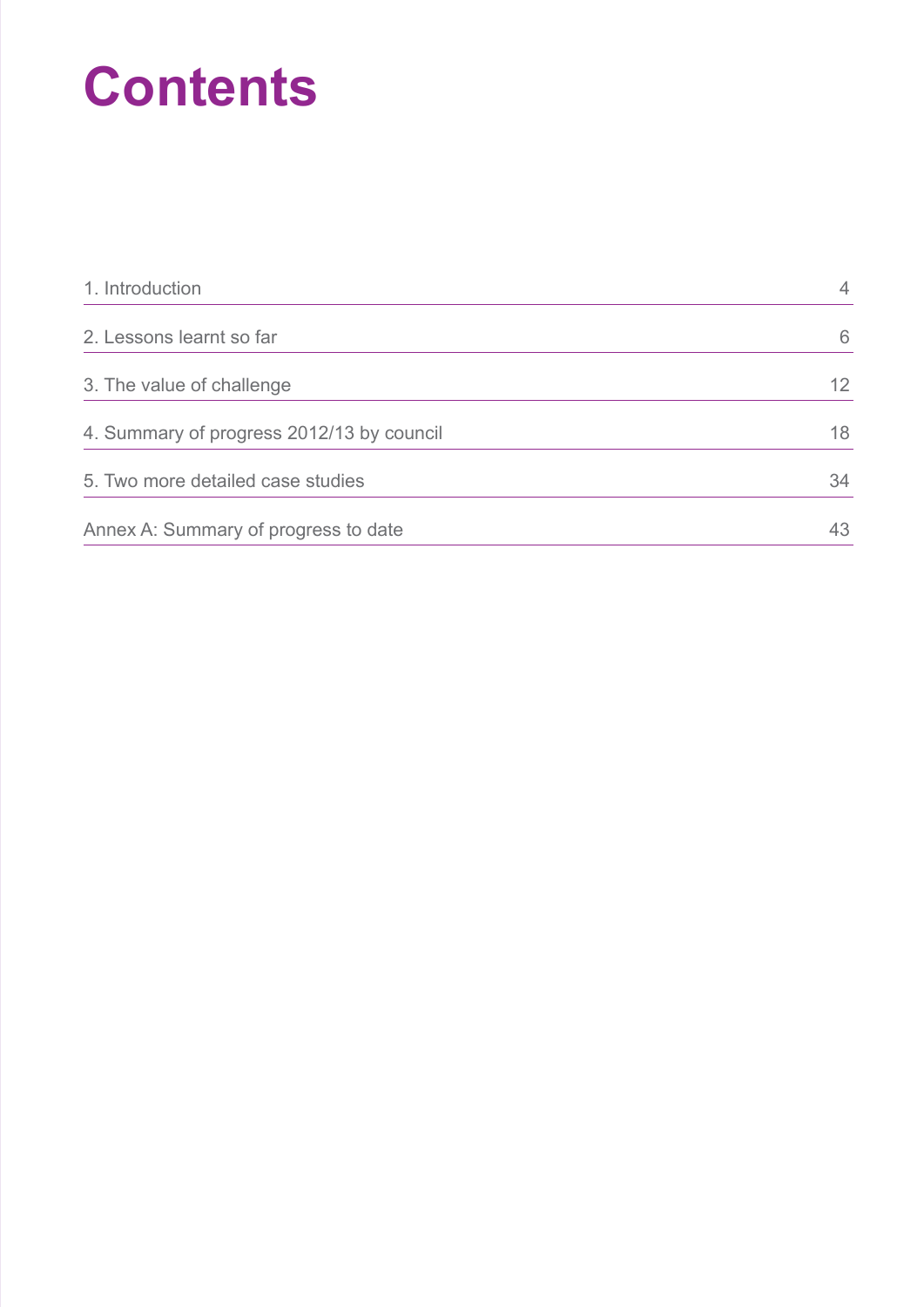# **1. Introduction**

In November 2012, the Local Government Association (LGA) published its report 'Adult Social Care Efficiency programme<sup>1</sup>; The initial position'. The report outlined the approaches of the 54 councils who had agreed to participate in this two year programme. It included pragmatic and aspirational approaches to achieving savings and improving productivity in adult social care budgets. This report looks to capture the lessons from the first year of the programme (April 2012 – March 2013), and seeks to assist all councils who are looking to reduce their spending in adult social care.

At the end of the first year of the programme councils can be divided into three groups:

- those who have made significant strides and met their efficiency targets
- those that have worked to better understand their position and while they have not yet met their targets they now have programmes in place to meet them
- and finally those that have made less progress than they initially expected.

This report focuses on those councils who have made good progress and the lessons that may be learned from them. All the councils which have made returns as part of this update exercise are covered in this report.

## Efficiency savings

Councils in this programme had to make savings in a range from 0.4 per cent to 11.3 per cent of their adult social care budget for 2012/13. The average savings were 5.7 per cent of the budgets. The modal (most frequently reported) saving was 7 per cent, which is in line with the recent Association of Directors of Adult Social Services (ADASS) Survey of local authority efficiency savings.

The councils were projecting a further 5.7 per cent saving for 2013/14, 5.3 per cent for 2014/15 and 4.9 per cent for 2015/16 however the figures do not take into account the impact of the forthcoming spending review which is likely to increase the requirements. In addition, those councils which failed to meet their targets in 2012/13 are likely to face higher percentages for 2013/14.

Councils categorised 50 per cent of their savings as "reducing bureaucracy" – see Table 1 below. Examination of the data revealed that this included a wide range of interventions including reviewing packages of care, cutting services and reducing staff numbers. Councils identified a further 20 per cent of their savings from managing demand and 5 per cent from preventive measures.

Throughout this report the programme will be referred to as the ASCE programme or the programme.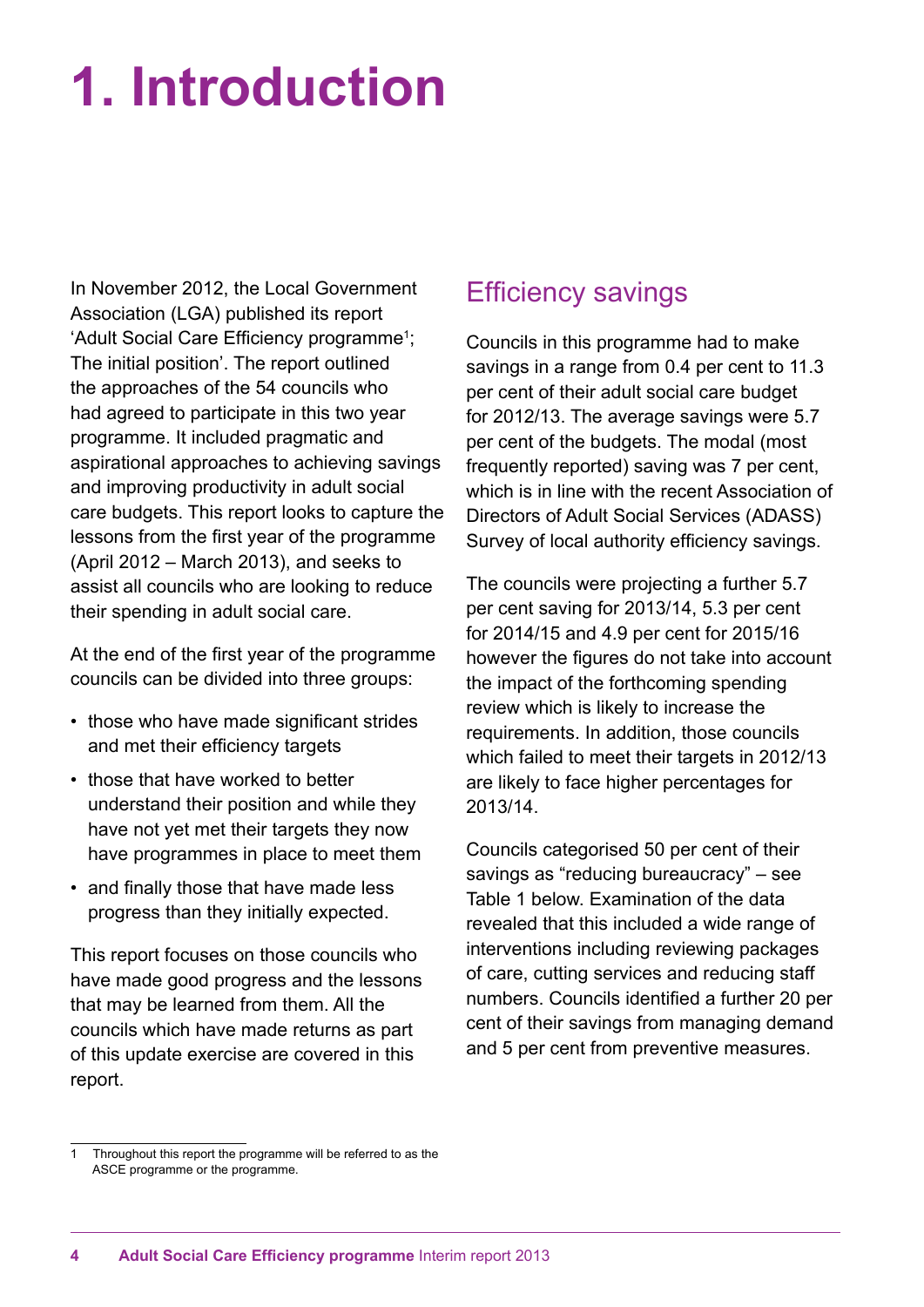Projections for 2013/14 suggested that the balance would shift so that the proportion of savings achieved through reducing bureaucracy would decline to 43 per cent, managing demand would rise to 25 per cent and prevention would account for 10 per cent.



While progress has been made in delivering savings in a number of areas, and early learning can be seen in subsequent sections, a significant number of councils within the programme are struggling to deliver their intended objectives. Some were late to begin their implementation phase so report that it is early days. Others cannot yet quantify whether and how much saving will be delivered through their identified approach. In some cases councils are openly and honestly saying that they are now behind where they would hope to be in delivering savings. This is likely to be impacting on the council's overall position and the savings they now need to deliver in 2013/14.

A small number of councils were for a variety of reasons not able to submit a return for the end of year review.

The return presented particular problems for groups of councils working together to deliver a project while others cited "capacity problems", often arising from redundancies or key people leaving the local authority.

This means that the picture is at this stage incomplete. All councils will be visited in 2014 as part of the final evaluation and as much information as possible will be gleaned from them to maximise learning from the programme.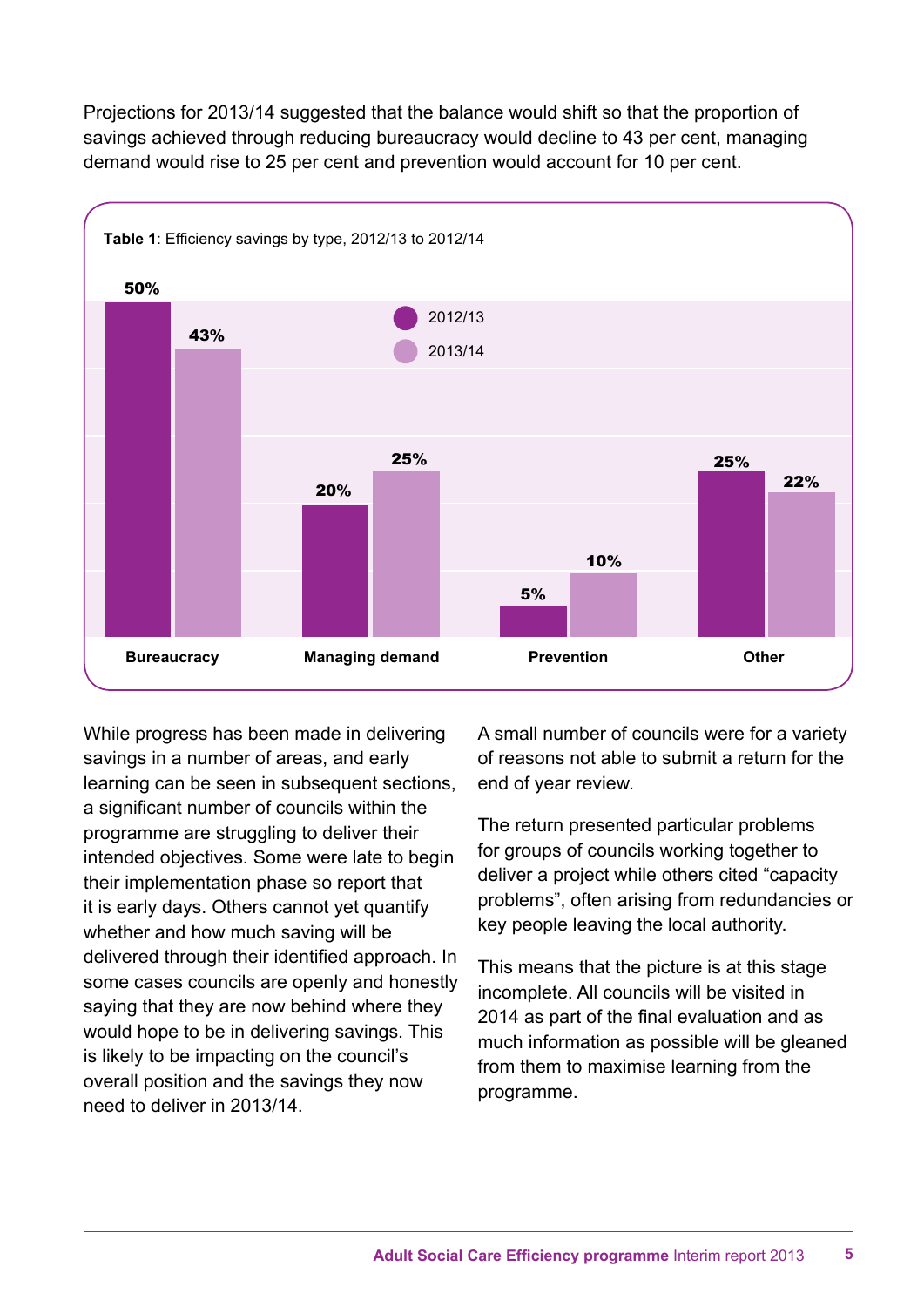# **2. Lessons learnt so far**

Councils in the LGA's ASCE programme have found that they can deliver efficiency savings through:

## Systematic approaches to a transformed system

Models of care and interventions that focus on promoting independence can deliver better outcomes at lower cost. Officers need to develop a strong business case for transforming services in this way. There is a range of ways in which councils are now focusing more on interventions that promote independence, many of which are being implemented as a payments-byresults approach. The case study produced with Wiltshire is highlighted in this report but other approaches in Hackney, Suffolk, Calderdale, Darlington, Kingston and Kent all adopt this as a fundamental base to their transformation programmes. Many councils have established a review programme often focusing on higher cost packages of care. Some councils are working closely with customers to assist them through support which will help the person become more independent and thus need less care in the future. Other councils are reducing the care that is available.

Using a strategic partner to provide external challenge and to undertake a robust analysis of what is happening in a council can be useful.

Some councils are using strategic partners to assist with driving transformation to deliver the scale of savings required. This approach is further explored later in this report.

One clear finding from this programme is the better a council understands its demands and the impact that its current approaches make on its expenditure the more likely the council will find further efficiencies.

## Specific actions related to practice and commissioning

Reducing the number of older people entering residential care through a specific focus on what happens to older people leaving hospital. Many councils have adopted a policy that no one should be assessed in a hospital bed for a longer term service. Any assessment should be undertaken in an Intermediate Care Setting (domiciliary care reablement based service or a reablementfocused residential care bed) in order to avoid long term packages of care based on the individuals at a point of crisis. The summaries of council's approaches in section 4 show that the work in Suffolk. Northumberland, Cheshire West and Chester and Hackney can all evidence savings from this approach. Other councils make indirect reference to managing admissions to residential care.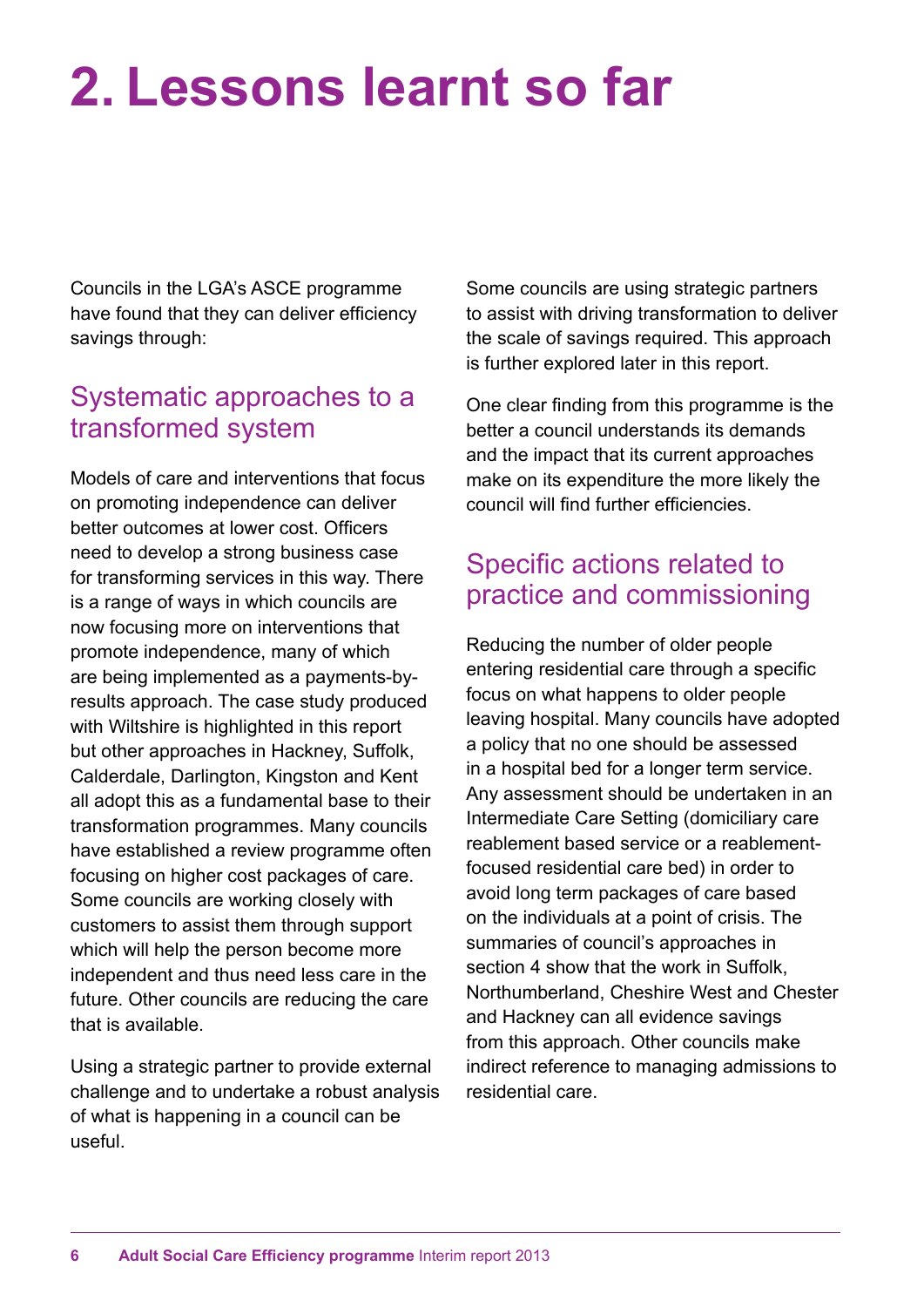Establishing a thorough reviewing process is in place to ensure that the services that a person is receiving (including in some cases residential care settings) are delivering the outcomes that will help the person become more independent. Hackney have a strong project management programme which is monitoring savings as they are delivered. Many other councils are also adopting this approach.

Supporting carers and recognising signs when they are under stress and there is a risk of breakdown. Failure to do this will cost money in the longer-term. This is an issue which came up in the Kingston diagnostic – see section 5. This work is more related to cost avoidance than cashable savings. It acknowledges the estimated £119 billion worth of care provided free each year by informal carers.

A focus on diverting customers who do not need formal social care support away from council services towards the community and voluntary sector. This has been hard to measure in terms of the direct impact of savings though general evidence of fewer people in the formal care system can show the success (or otherwise) of this approach. Calderdale report savings from this in their programme.

Improving the reablement service with a focus on the care pathway to ensure that everyone who may need longer term care and support receives a domiciliary care (or residentially) based care service before they are assessed for a longer term service.

All reablement services should know and understand the outcomes they produce. Developing a joint service model with health which has reablement at its heart may offer the most effective way of meeting older people's needs including those who have been recently discharged from hospital. Many councils report making progress through a renewed focus on reablement. Richmond are notable for their joint work with health services in this area, whilst Torbay continue their focus on reablement for older people who already receive care.

A focus on getting it right for self-funders before they make a decision to enter residential care can save money in the longer term for councils. Ensuring that older people do not make a decision to enter residential care when there are better community based solutions open to them. Poole are amongst the councils to have focused on this challenge and report some early progress.

Thoughtful use of telecare. It does not deliver savings in isolation but as part of a focused intervention which is aimed at promoting independence. Local authorities are keen to get a better understanding about which type of equipment can best be used in which setting and deliver it in a personal way. One council is developing the "telecare matrix" which links the appropriate equipment to the condition and needs of the service user. Both Kingston and Luton report early savings from the better use of this equipment.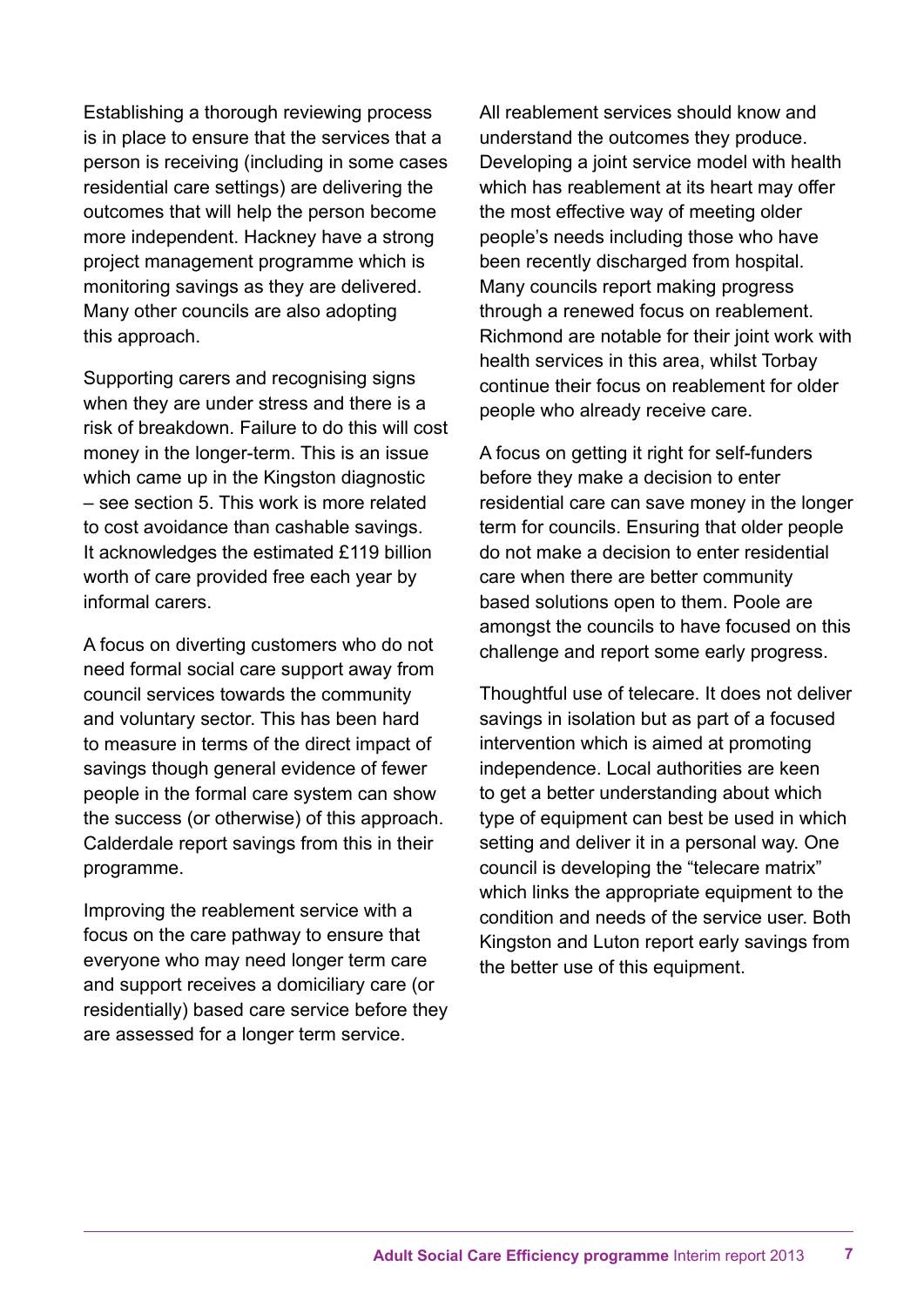### Reducing bureaucracy and on-costs

Reducing the number of buildings from which councils deliver services, including reducing office bases, day centres and in-house residential care. This is a particular feature of the background to the savings in Wiltshire and is in process in many places.

Improving procurement. The open book accounting approach which is being developed in Yorkshire and Humberside links to the Department of Health Policy on Market Position Statements and working with the market, rather than against it through just holding prices. This work has been led from Wakefield.

Making more efficient and effective use of social work time. This is a key part of the Central Bedfordshire approach and is also addressed by Kent and Kingston.

Collaborating with partners can deliver some savings in relation to management costs. The tri-Borough in the North East (Darlington, Hartlepool, Redcar and Cleveland) and some of the authorities working to integrate more with Health demonstrate this. They are, however, limited to sharing the cost of posts, particularly senior posts. Early feedback from some places questions whether the level of savings is worth the challenge involved in putting in place the processes and new governance structures necessary.

Annex A reports the efficiency savings by type and gives a number of authorities reported to be achieving savings in this way. It is recommended that readers contact individual participating authorities to find out further details and share learning.

# On-going challenges

There are a number of recurring issues that were identified in "The Initial Report" and are emerging as on-going challenges to local authorities. These include:

- leadership
- efficiency savings in learning disability services
- transition from children's to adult's services and also to services for older people
- evidencing savings, particularly in relation to integration with health, personal budgets and transforming transport
- prevention and managing demand.

#### **Leadership**

It is noted that leadership is one of the most critical features for the delivery of efficiency savings. This will always be a combination of political leadership, which has to develop a clear vision and strategy for what social care will look like going forward (with less resources) and officer leadership. There are already risks emerging in this programme in councils where the leadership of the programme within the council or the sponsoring senior management has changed. Councils need sustained and persistent leadership in delivering the transformation that is associated with delivering efficiency savings; single changes are inevitable but wholesale management team turnover is a significant risk to sustainable delivery.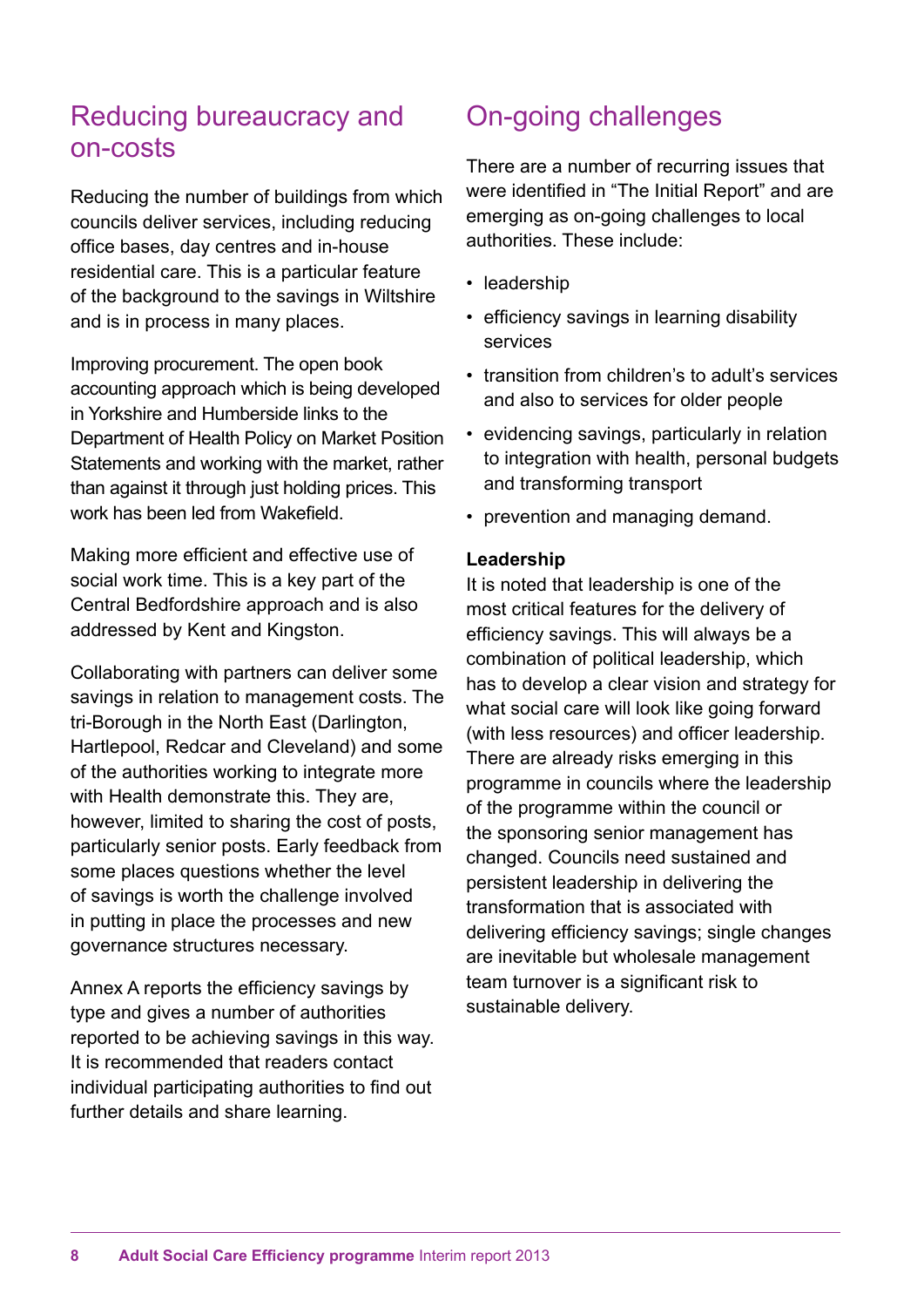#### **Learning disability services**

As highlighted in our previous report it is in learning disability services that councils continue to face the greatest challenges arising from increases in numbers, life expectancy and costs. The new models that are emerging for other service user groups (reablement for older people; recovery in mental health services; rehabilitation for disabled people and those recovering from substance misuse; etc) have not developed fully in the learning disability field.

The work being done in Croydon within this programme is therefore of much interest to the sector. The sense at present within the programme is that councils have made some progress with reducing costs, particularly in reducing costs and numbers of people in residential care, reducing the amount of community support some people get, tightening of the application of eligibility criteria and getting out of buildings for day opportunities.

Some councils have looked to use employment schemes to help offer people useful activity during the day with some income available to both fund the activity and to pay an allowance to the worker. These do not appear to offer sufficient momentum for workers to assist them into permanent jobs which is the long term goal.

#### **Transitions**

It is interesting to note that only Croydon Council has wanted to explore the challenging area of transition from children's to adults' services within this programme. This is often an area where councils identify challenges in both the levels of funding for new packages of care and meeting the expectations of carers and sometimes customers.

In addition to focusing on the transition from children's to adults' services Croydon are also looking at the transition from adult services to services for older people and a further transition group has been identified – mid-life people who have traditionally been cared for by their families but for whom that is no longer possible due to old age and infirmity. Croydon see carer support and forward planning as key to avoiding costly interventions and providing the best solutions for these groups.

#### **Evidence of savings**

Those places that hoped to achieve that efficiency savings through health and social care integration have so far been disappointed that they are not able to evidence the savings. Where health and social care have worked together to achieve specific outcomes i.e. in improving reablement or other out of hospital care services there is some evidence of efficiencies and better outcomes being achieved.

In the Northumberland Care Trust there has been a 7 per cent reduction in the numbers of older people in residential and nursing care. This is in line with reductions made elsewhere within this programme but it will be interesting to explore in the final report what proportion of the reduction could be attributed to the integrated service model.

While no one in the programme has yet demonstrated that personal budgets deliver efficiencies, there are some anecdotal stories of savings. However most of these focus on a change of care setting which could be achieved without a personal budget.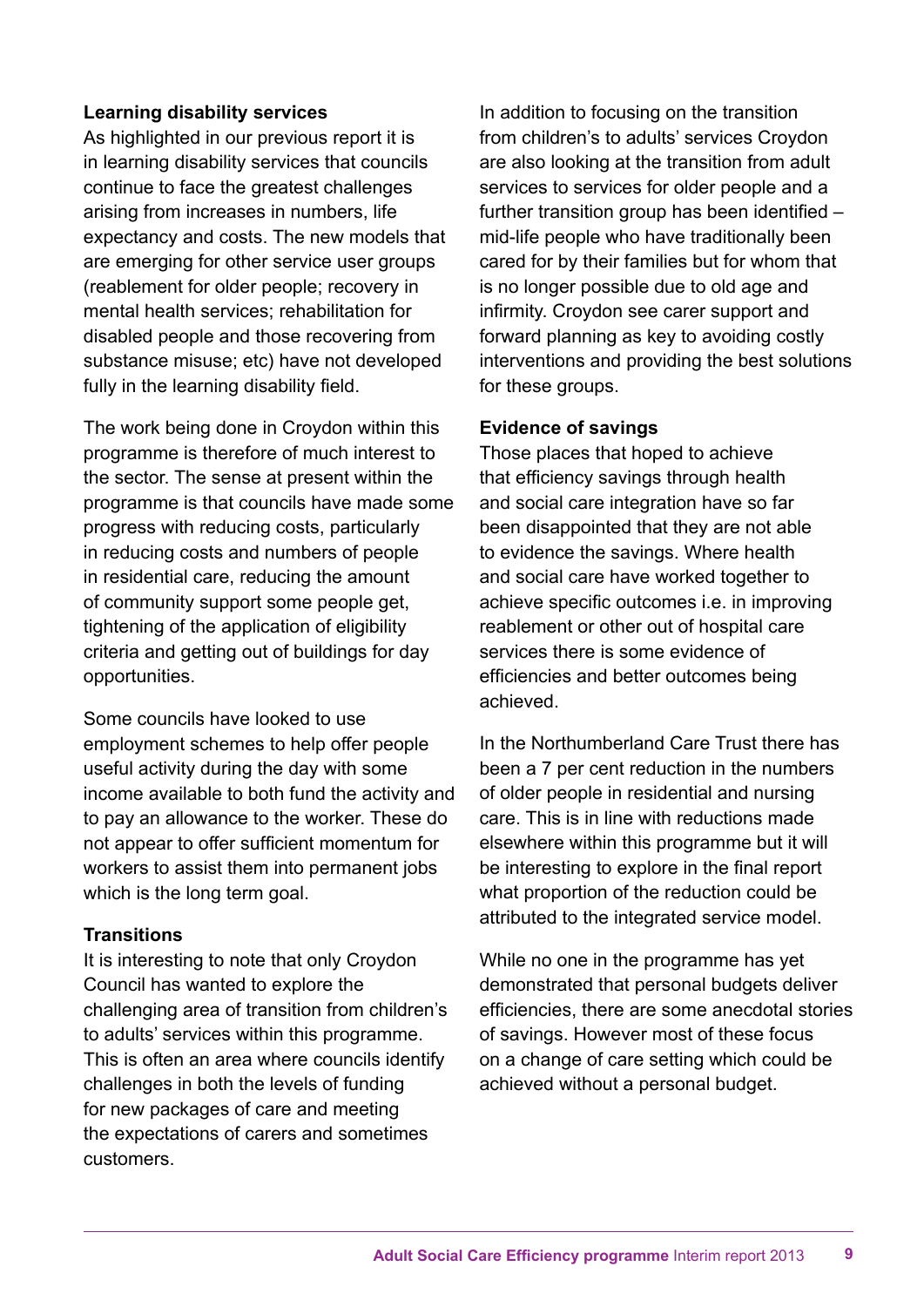There are some risks that the arrangements for framework contracts associated with customers arranging their own packages of care can allow prices to increase in an uncontrolled way.

There are many reports of councils reducing the care packages that people receive and this is reflected in a reduction in the amount of money available through a personal budget.

Transforming transport services appears to be a challenge for most councils. Most approaches focus on how a personal budget with a citizen contribution (reducing the previous levels of subsidies) can deliver this.

#### **Prevention and managing demand**

Many argue that in order to deliver the level of savings required now and into the foreseeable future there needs to be a radically different approach to social care. The most common model that is emerging from within councils is one which focusses on prevention and managing (and rationing) demand.

This approach is clearly evident in the programme – the work in Hackney, Suffolk, Kent, Kingston, Wiltshire, Bradford, Torbay, Calderdale, Waltham Forest and South Tyneside all demonstrate strong elements of this approach.

Recent work from the Institute of Public Care (Oxford Brookes University) has identified the approaches that councils may take to "prevention" and these are mostly contained in the programme:

- **• Universal provision** the preventative aspects of universally available services. A focus on the wellbeing of the population, keeping fit and well with a healthy diet and positive wellbeing. This will include a focus on improved health outcomes that may reduce demands for social care. It should feature strongly in Health and Wellbeing strategies that are currently being drafted.
- **• Preventative provision for populations that contain some elements of vulnerability** – specialist services that may tackle some aspects of need but not ones which would have led to an assessed social care intervention. Many of the former supporting people funded services would fit the bill. The Department of Communities and Local Government's programme for payment by results reinforces how this approach could be truly preventive.
- **• Targeted restorative interventions** interventions targeted on very particular populations in the evidence based belief that if successful they will lessen potential future demand for high intensity care. This includes the future for reablement and recovery based services.
- **• Deferred interventions** interventions that are preventative in that they defer people for a time from a poorer outcome. This might include early diagnosis of dementia and putting in place support arrangements which will enable the person and their carer to remain together for a longer period.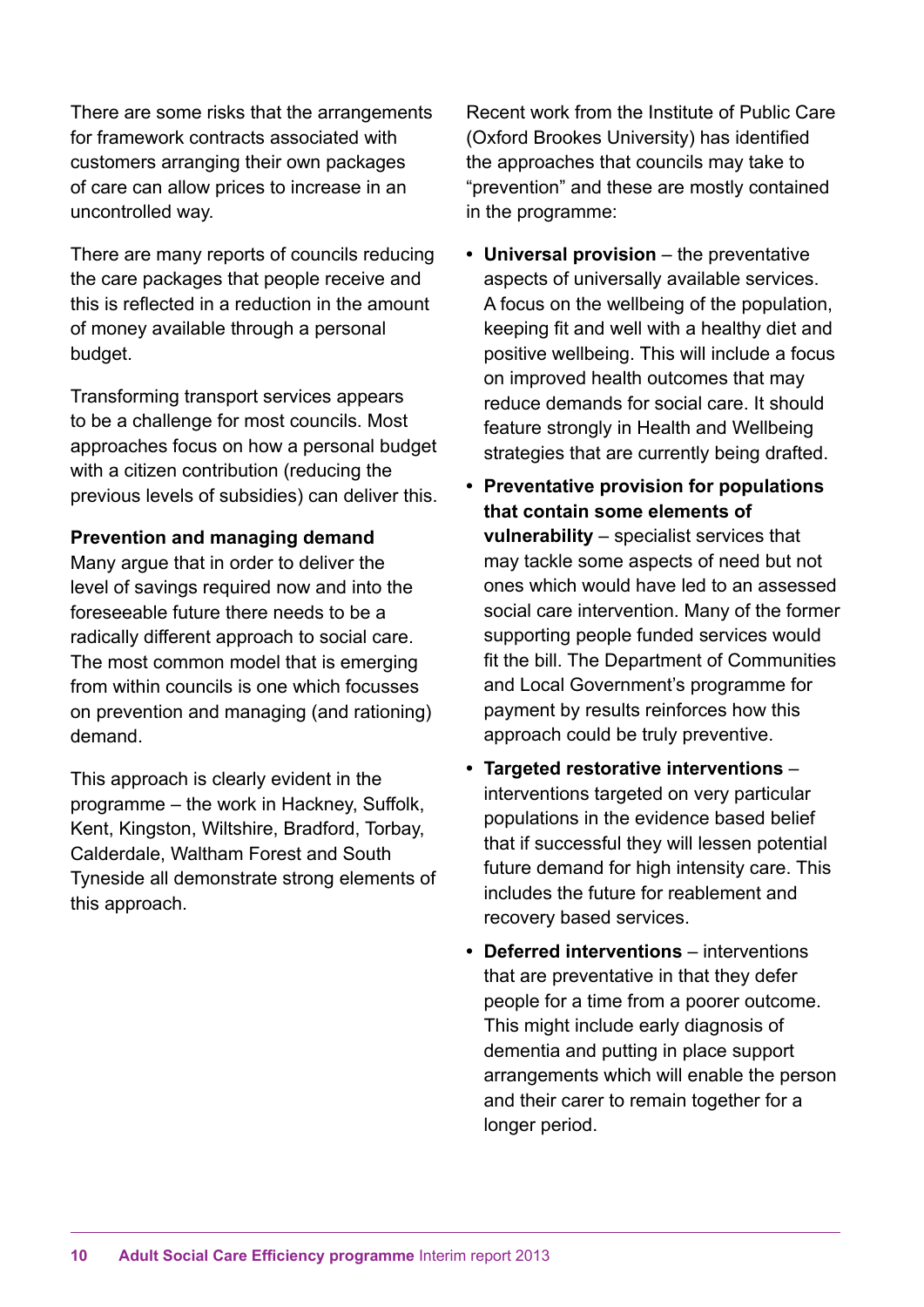If a focus on prevention as outlined above is linked to a focus on outcomes that promote independence as outlined in the Hackney Council Mayor's Compact for Social Care the basis for a transformed and efficient model for social care emerges.

The model balances a focus on rights but with responsibilities. It offers a compact for the person who needs care where the state will offer a set of solutions developed with the customer where promoting their independence is the basic assumption.

The model will focus on interventions that assist people to resolve the crisis that they face based on recovery and restoration. The aim of social care will for the first time be preventive – an emphasis on helping people where appropriate to stay out of formal care and to build on capacity in communities and in the voluntary sector.

This report captures the end of the first year of a two year programme. The final evaluation and report will be produced in the summer of 2014. Building a stronger evidence base for prevention will be critical to the overall success of this project.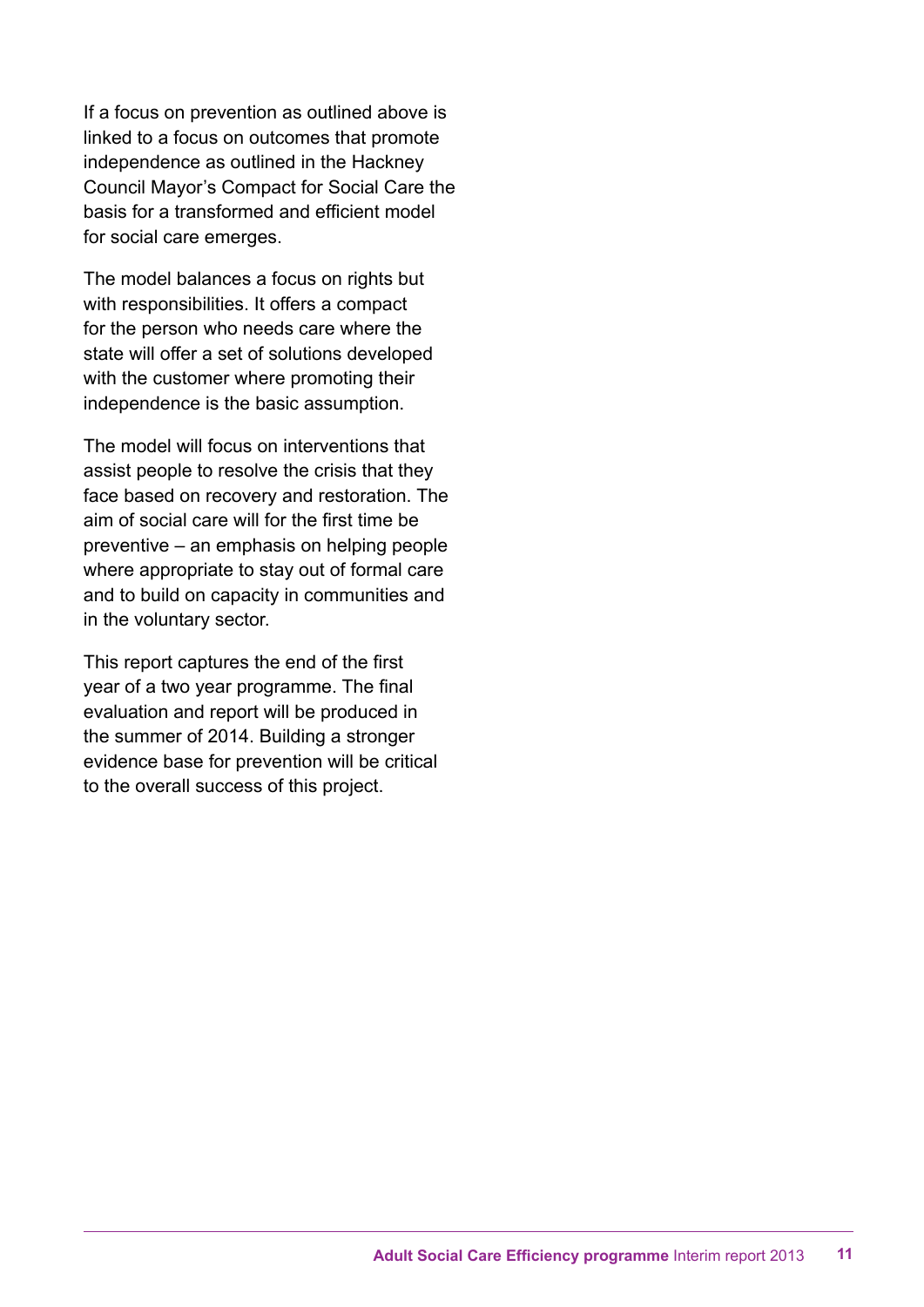# **3. The value of challenge**

A number of councils in the programme have adopted a strategic partnering approach – Hampshire, Coventry and Peterborough have established partnership arrangements with Ernst & Young, Price Waterhouse Coopers and SERCO respectively as part of a corporate savings programme. Cheshire West and Chester also report that they have engaged with a strategic partner.

Other councils have longer term relationships with consultancies such as OLM (Portsmouth, Stockport, Swindon); IMPOWER (Bradford and Calderdale); Charteris (Liverpool, Warrington and Wirral and Central Bedfordshire). A further group of councils have appointed consultancies on a short term basis to assist with specific pieces of work such as the former Berkshire Authorities; Cheshire East, Hackney, Lambeth et al. The following consultancies have also contributed directly to the programme – People Too; Institute of Public Care; West Midland RIEP; iESE; Alder; Red Quadrant; Atlantic; Helen Sanderson Associates; KLG Consultants; Outcomes UK and PA Consulting. There may also be other arrangements which have not yet been reported to this programme.

One approach that has been adopted by two very different types of council in the LGA programme was to select an "efficiency partner" to work with them to assist in meeting their savings targets. The approach adopted by Kent and The Royal Borough of Kingston has developed as a direct

response to the original brief set out by the LGA in the programme. That was to invite a consultancy to undertake a diagnostic and then to use the information to assist with transforming services. These councils have taken this further. Interestingly they adopted the same process and at the end they have both chosen the same partner, Newton (Europe) a company that did not have a long track record in social care but a much wider reputation in both industry and the health sector.

At the beginning of the programme (with the £20,000 grant from the LGA) both councils chose an organisation to assist them to undertake a diagnostic of their current activity and data to identify areas where savings could be made. A detailed analysis of the activity and performance of the council was presented with an estimated savings figure shown for each part of the analysis.

The councils then went out to tender to select a "transformation and efficiency partner". The work of the initial diagnostic was offered to all those organisations who were interested in bidding for this phase of the work. Bidders for this phase had to demonstrate their ability to deliver the savings, not to do further diagnostic work.

The decision to bring in a partner to assist with delivering savings is seen as controversial in some local authorities and may be described as a sign of failure by some - "why can't our officers deliver the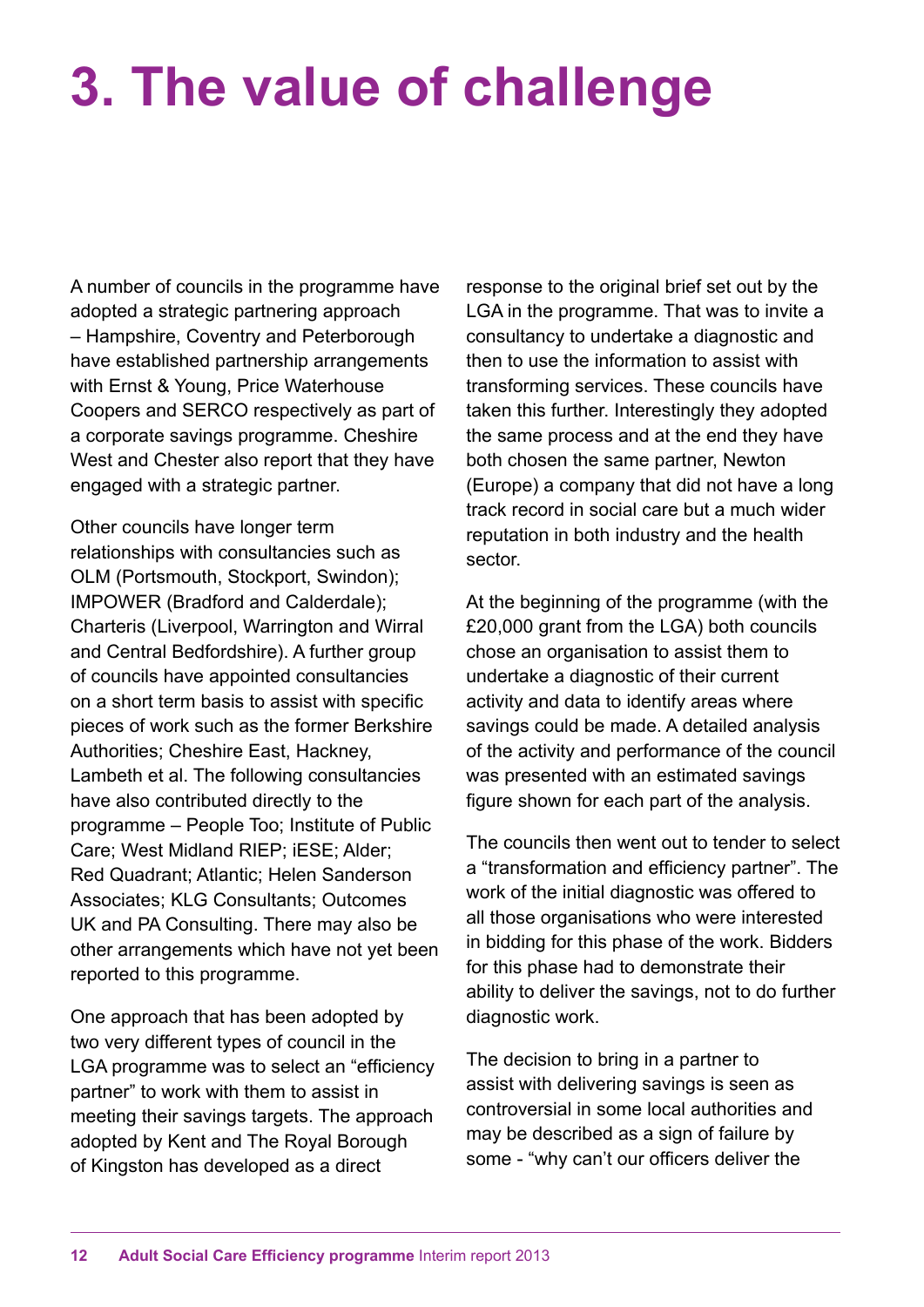required savings, it's what we pay them to do?" is what some councillors may say. Those who work in the private sector may be more familiar with this efficiency model than the public sector where those appointed to a senior post are expected to be able to deal with everything that is thrown at them including day to day management! There was much political debate before the final decisions were taken to adopt this approach.

In fact within the LGA ASCE programme another council, Hounslow, decided that having received a full diagnostic from Newton (Europe) they determined that the transformation needed to be driven by the managers working within the council (alongside a neighbouring Borough, Richmond, who are also part of the LGA programme) and local health services. Later in this section the pros and cons of this approach are considered.

The report to the Cabinet in Kent on 23 March 2013 sums up this debate for the County Council:

"KCC's financial deficit over the next two years (2014-16) is estimated at around £200m and it is clear that public spending will remain under pressure for a number of years. As adult social care is a third of KCC's non-school budget, Families and Social Care is preparing to make significant savings over the coming years. The basis of the Adult Social Care Transformation Programme is that savings of the magnitude that will be needed can only be achieved through transformation (re-designing how social care is delivered). This approach was set out in the Adult Social Care Transformation Programme Blueprint and Preparation Plan which was endorsed by the County Council on 17th May 2012."

The Kent report describes how they saw the process rolling out and why they decided at the final stage to select Newton as their efficiency partner:

"In October 2012 an independent efficiency review was undertaken. Based on the considerable amount of detailed analysis, this evidenced that significant opportunities exist for adult social care to transform as well as to help support achieving savings of the order of £18m in the first year.

KCC does not have readily available capacity of appropriate capability to manage a programme as large and as complex as Kent's Social Care Transformation Programme.

The expertise of the consultancy used during the review, and the way they worked with KCC staff, was a positive and successful experience. This gave KCC confidence that it was possible to work in partnership with a consultancy. It also gave KCC clarity regarding the added value a transformation and efficiency partner could bring to the implementation stage of the programme and ways of sharing risk.

Transforming social care will be a complex and time consuming task – taking at least 4 years. This change programme will be resource intensive and require KCC to transform the business, whilst simultaneously ensuring we continue to meet our statutory duties.

The complexity of improving outcomes for vulnerable people in Kent, building a sustainable social care market which is fit for the future, whilst simultaneously working within reduced budgets is a huge challenge. KCC intends to reduce the risks associated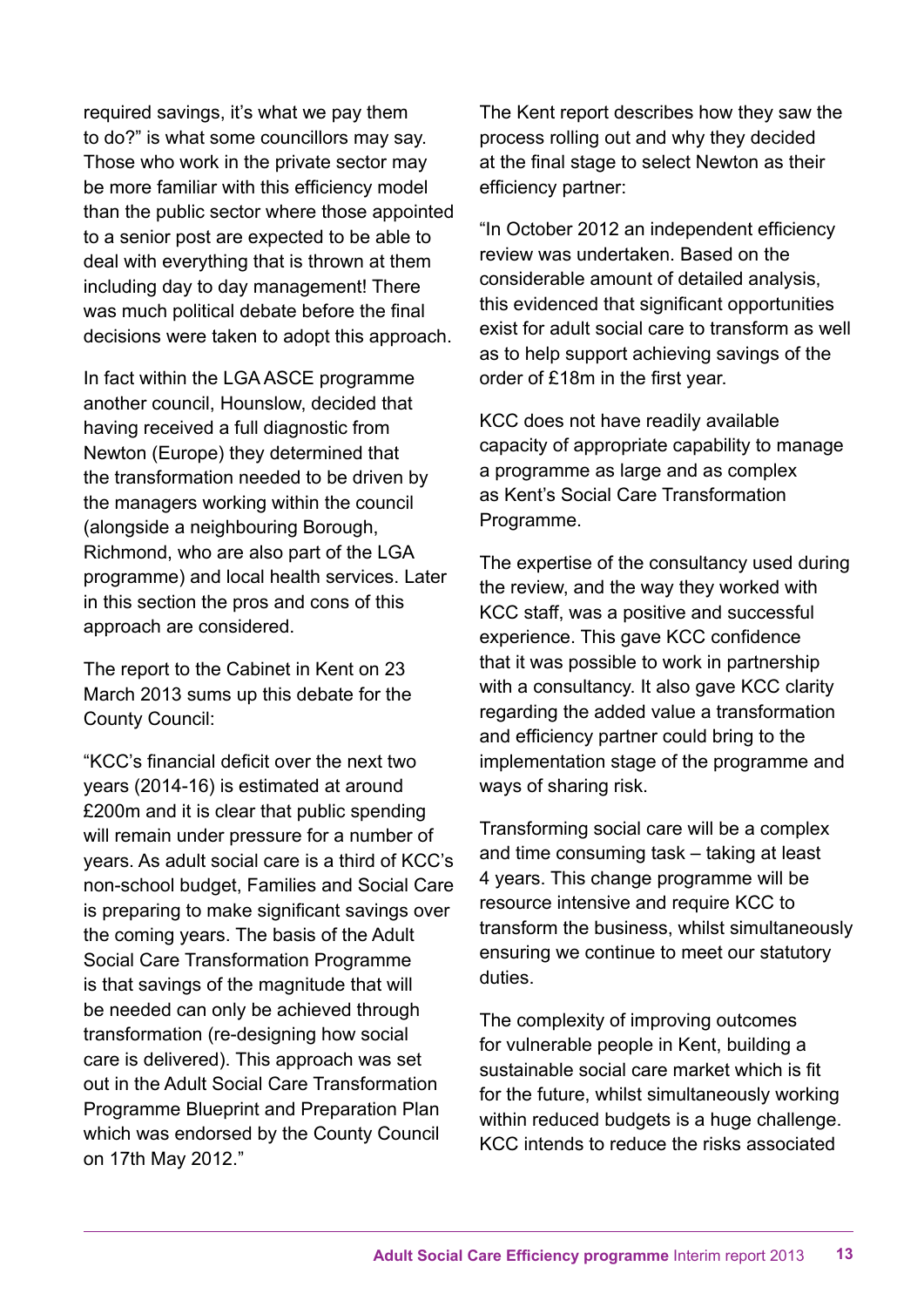with managing a programme of this size and complexity by: a) using a consultancy with enough capacity to support our programme; b) using a consultancy with a high level of expertise and with experience in implementing similar programmes elsewhere.

Without a transformation and efficiency partner KCC's ability to transform adult social care will be severely hindered.

If a transformation and efficiency partner is not appointed – KCC will need to fully resource the programme alone. As KCC does not have enough staff with the composite skills and experience, a significant proportion of this resource will need to be recruited externally. As resources are likely to be recruited individually, it will take time to build a team and for them to get up to speed and work in consistent and co-ordinated way. This will mean a delay to implementation starting and therefore a delay to the realisation of the benefits."

In Kingston the process happened earlier in the year and progress was reported to the last LGA ASCE event in November 2012. Kingston is a relatively small council and had been working on becoming more efficient for several years through the "One council/ One Kingston" programme, enabling the council to live within its reduced resources. The challenge of making further significant efficiencies from adult social care is a major one. Councillors are very keen to maintain front line services, so knowledge, expertise and resources are necessary to look for ways to further improve processes and commissioning. The council did consider whether this could be sourced in-house. but this presented significant difficulties. Recruiting and maintaining a team of people to deliver the efficiencies is a significant task

in itself, moreover the external challenge has been seen as key to delivering efficiencies. The process of tendering for a partner was based on the view that Kingston needed extra capacity, with a level of skill and knowledge not available in-house and that the challenge such an approach offered was positive.

Newton Europe was the successful bidder. They began work on the programme at the end of November 2012, since then good progress has been made and benefits are beginning to be identified and agreed. A key decision was to co-locate the Newton Europe team with the adult social care management team in Kingston. Simon Pearce, Head of Adult Care highlighted the importance of this collaborative approach between the local management and Newton Europe which he considers to be key to effective working of the programme.

The fee paid to Newton (Europe) is determined on the outcomes of the work, so payment is contingent on savings being delivered. From the council's point of view there is a risk and reward strategy here. The rewards paid to Newton (Europe) if the full savings are delivered are high and as such are likely to attract local media interest. However, the payment is a "one off" and is a relatively small proportion of the savings that have to be delivered. The savings are delivered in a certain time frame but once the transformation has been implemented the money should be taken from the system for the ensuing years and the savings to the council are thus quite significant. Every £1 million delivered in Year One becomes £3 million saved by Year Three.

The county council were very clear that the delivery of savings would require a culture change from within the organisation.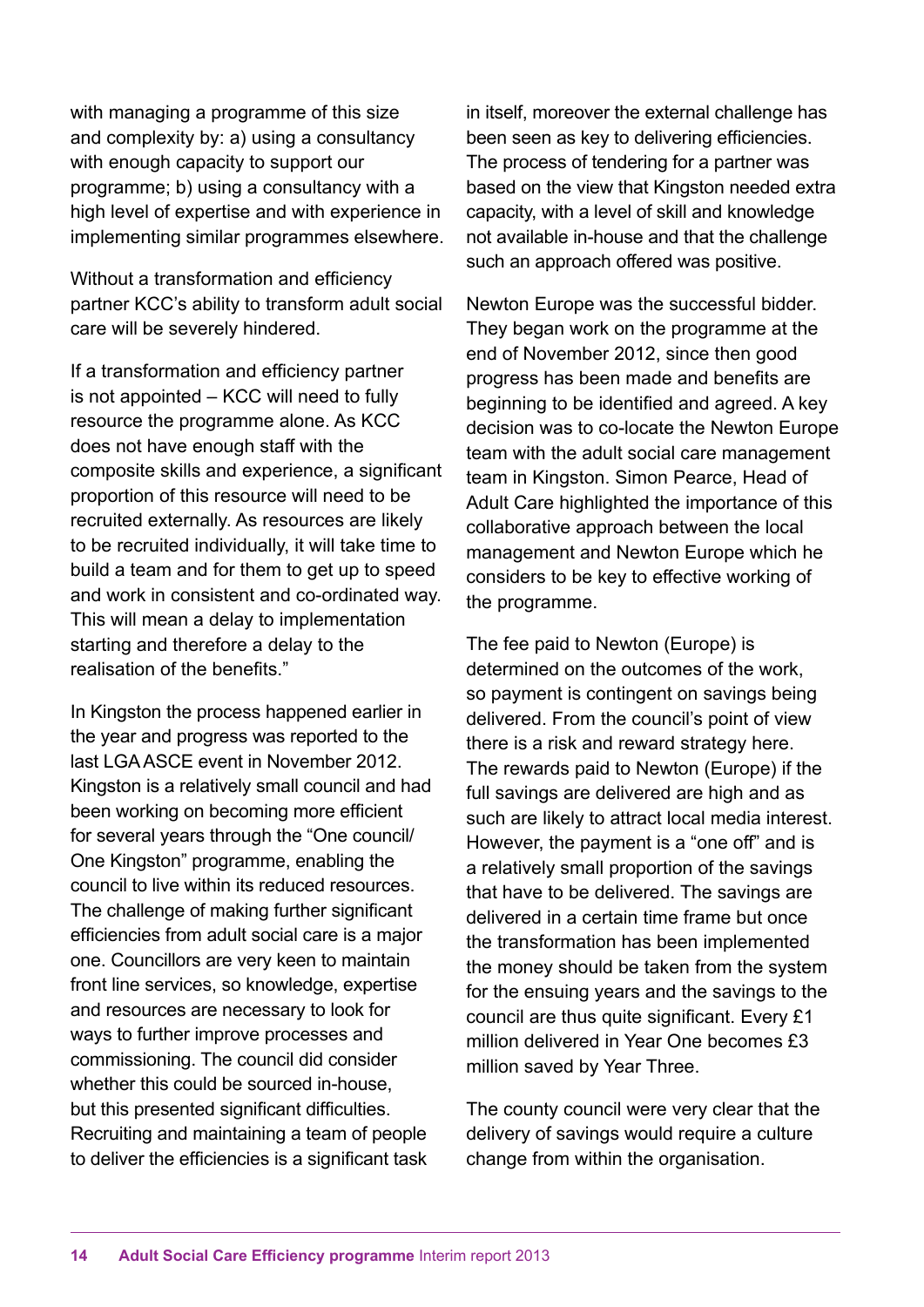They specified that all learning was shared and transferred during the programme from the consultants to staff in order to help ensure that the transformation was sustainable.

Councils who have looked to develop a partnership have usually chosen an organisation that can demonstrate an ability to both "get into the data" and analyse and interpret it in a way that can demonstrate

how efficiencies can be delivered. A key lesson within this programme is that councils are more likely to find savings if they understand their data, understand the impact that their current approaches have on managing demand and are open to looking to alternative approaches that might deliver better outcomes at lower costs.

So what might be the pros and cons of adopting this approach?

| <b>The Advantages</b>                                                                                                                                                                                                                             | <b>The Disadvantages</b>                                                                                                                                                                                                   |
|---------------------------------------------------------------------------------------------------------------------------------------------------------------------------------------------------------------------------------------------------|----------------------------------------------------------------------------------------------------------------------------------------------------------------------------------------------------------------------------|
| The efficiency partner takes away some of<br>the responsibility and burden of delivering the<br>savings and allows the council to focus on<br>meeting the needs of local citizens.                                                                | Transformation is dependent on the culture<br>of an organisation as well as the delivered<br>changes - local managers are often best<br>placed to understand the culture and deliver<br>the changes required.              |
| The efficiency partner brings new skills and<br>knowledge which is unlikely to exist in the<br>council (even a large council such as Kent).                                                                                                       | In the longer run those skills are required by<br>the council to both sustain and continue with<br>the new transformational models that are put<br>in place                                                                |
| The ability of the efficiency partner to<br>understand the data and interpret how it leads<br>to greater efficiencies may not be available<br>within a council.                                                                                   | Concern that the consultancy will only tell us<br>what we already know?                                                                                                                                                    |
| The project management approach that skilled<br>consultancies bring to local government is still<br>an emerging skill for councils, particularly in<br>adult social care.                                                                         | Democratic accountability is an important part<br>of the local political process - any changes<br>that are proposed need democratic support<br>from local members - that can only be<br>delivered by their paid officials. |
| The need for external challenge is being<br>seen as a critical part of the LGA programme<br>- without that challenge many councils are<br>finding it very hard to make the changes<br>required to deliver the budgets that they have<br>been set. | The LGA has already developed a model of<br>Peer Challenge to assist with the need for<br>external scrutiny.                                                                                                               |
| There is a lot of talk within adult social care<br>that further efficiencies cannot be made. The<br>consultancies are proving otherwise.                                                                                                          | Will the efficiencies being delivered in<br>the short-term be sustainable longer term<br>particularly as the demographic pressures<br>beginning to manifest themselves in Health are<br>sure to hit social care very soon. |

#### **Table 2**: Advantages and disadvantages of the approach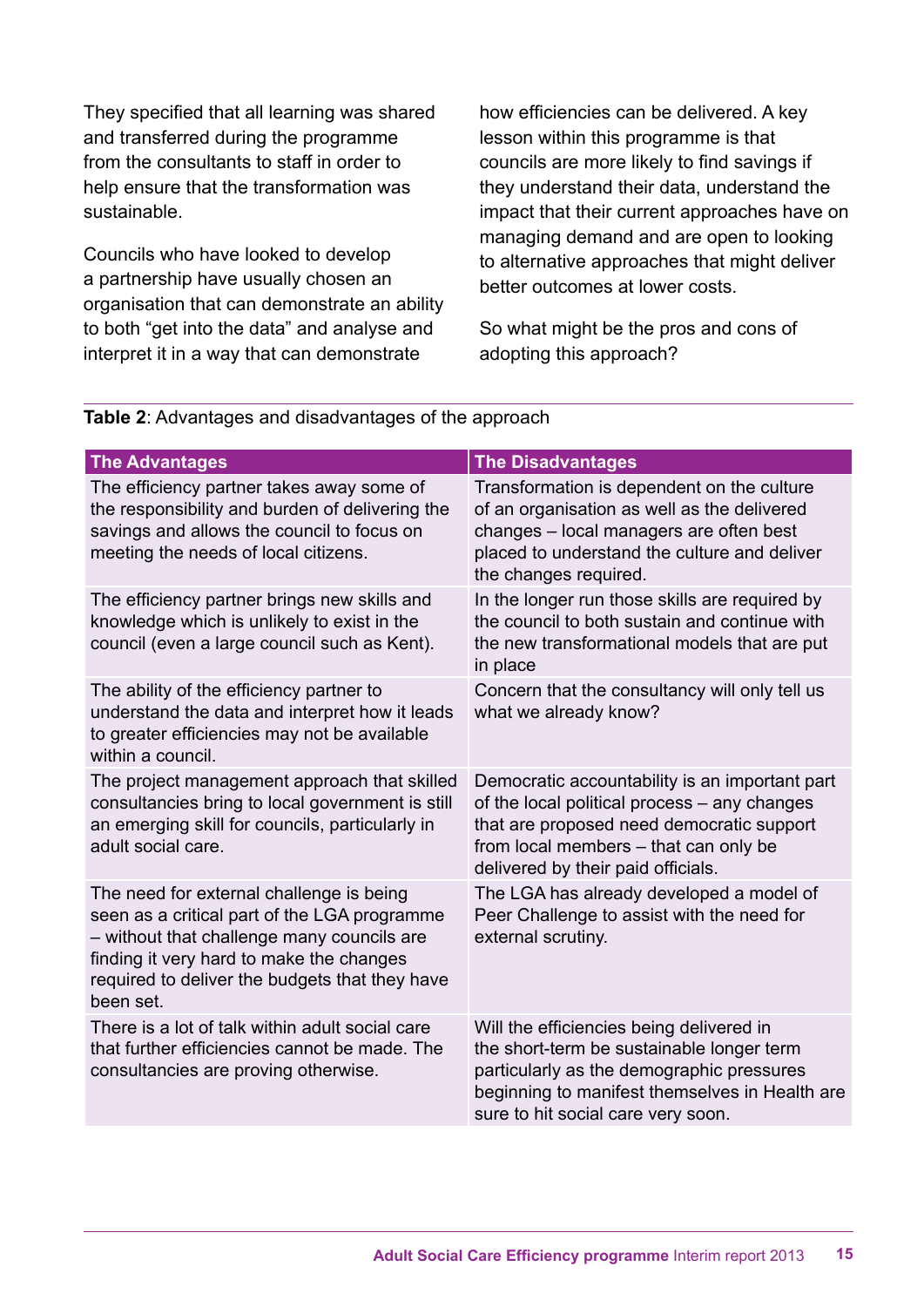| If councils carry on doing things in the way<br>in which they have always done things it is<br>unlikely that they will be able to make the<br>efficiency savings required. It needs a total<br>transformational approach to the whole<br>system. This may require some people to look<br>at the challenges with a fresh pair of eyes. | The figures that are paid out at the end of<br>these partnerships can be high (into millions<br>of pounds) – can this be justified to the local<br>population when we are making savings.       |
|---------------------------------------------------------------------------------------------------------------------------------------------------------------------------------------------------------------------------------------------------------------------------------------------------------------------------------------|-------------------------------------------------------------------------------------------------------------------------------------------------------------------------------------------------|
| Payment can be set up in a way that makes<br>it contingent on the level of savings required<br>being delivered: No win, no fee. This is the<br>best guarantee a council can get.                                                                                                                                                      |                                                                                                                                                                                                 |
| This is a competitive market with several<br>potential partners – chose the partner carefully<br>and the process should work for both sides.                                                                                                                                                                                          | Consultancies vary – some diagnostic skills<br>are basic and delivery skills are poor when<br>tested on the ground.                                                                             |
| The approach has proven to identify significant<br>savings in two ASCE authorities, however<br>there has been no evaluation as to which<br>approach offers the best outcomes (see an<br>alternative below).                                                                                                                           | The TLAP model, highlighted below, offers<br>an alternative approach through both peer<br>challenge and self-assessment. This will<br>provide external challenge without a significant<br>cost. |
|                                                                                                                                                                                                                                                                                                                                       |                                                                                                                                                                                                 |

#### Self-challenge and peer challenge

The Towards Excellence in Adult Social Care Programme, Think working with Local Act Personal Programme has recently launched a self-assessment tool to assist councils with their self-evaluation around "use of resources" in adult social care. This not only updates the original DH Publication, Use of Resources in 2010 but adds a tool which guides councils to challenge themselves about the progress they are making.

The resources and tools can be found on the TLAP website: www.thinklocalactpersonal. org.uk. For those councils who want to develop an approach through selfassessment and peer challenge these are the most recent products available. The LGA and ADASS will be using these tools as part of the peer-challenge process.

They support the on-going efficiency work that many are continuing to undertake and will be of interest in the programme going forward.

• **A Problem Shared: Progress in delivering budget savings in adult social care 2007/8 - 2011/12** http://tinyurl.com/mrulznj

This report presents and analyses national data on how councils have spent their budgets in adult social care over the last four years - and especially during the period since the 2010 Spending Review. It compares changes in expenditure with changes in activity, costs and income over the same period.

• **Self-assessment tool**

http://tinyurl.com/lsk2fwa This self-assessment tool is broadly based on the framework provided by the Association of Directors of Adult Social Services (ADASS), "How to Make the Best Use of Reducing Resources: A whole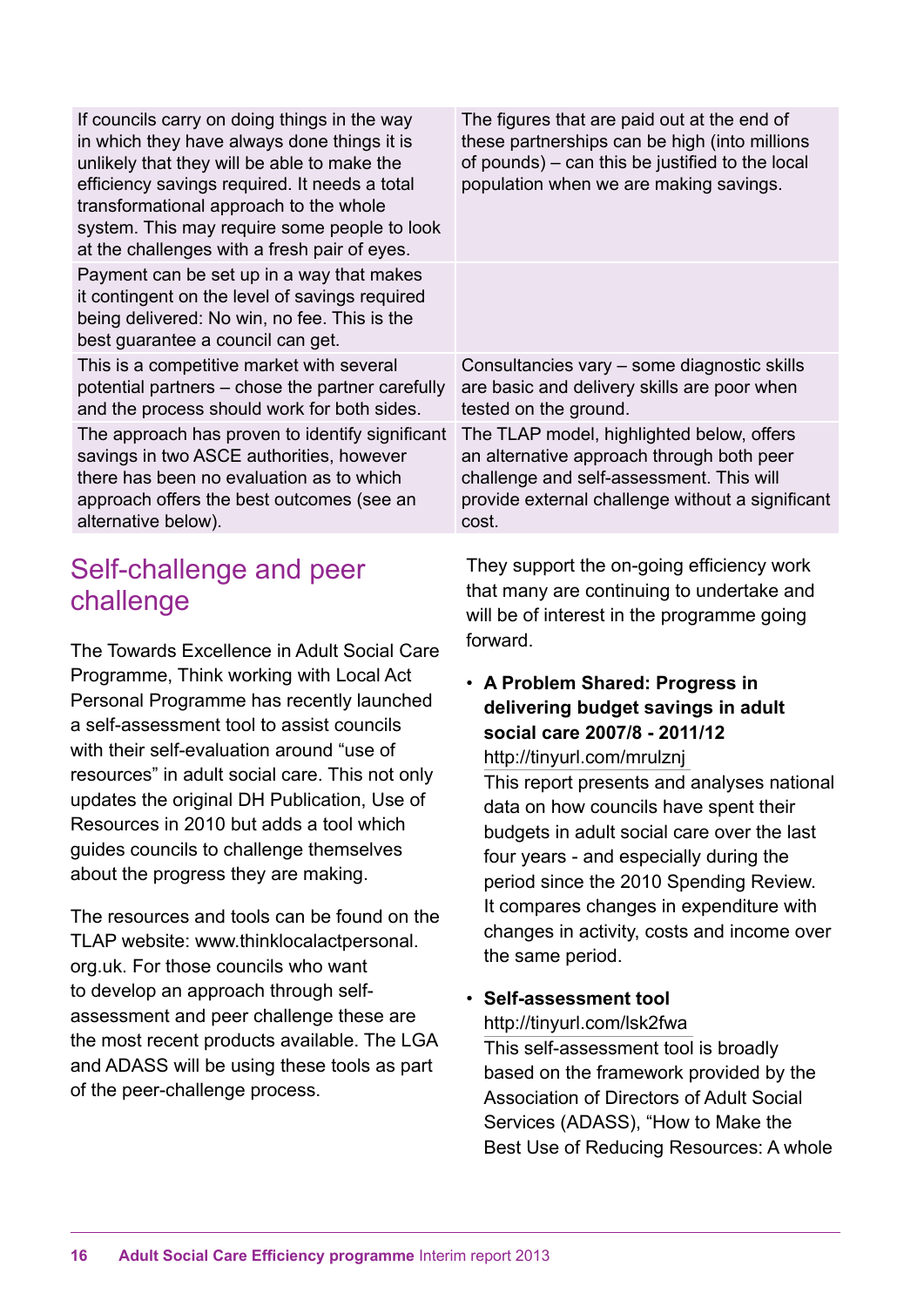system approach". It can be used on its own, or with the other optional tools in the toolkit.

• **Guide to the self-assessment toolkit**  http://tinyurl.com/kvb5ekr

This guide explains how to use the selfassessment tool and the other optional tools, which include the descriptors of "What good looks like", examples of "Relevant nationally-available metrics", and other "Useful resources and guidance". We know that many councils are carrying out wide-ranging reviews of all departments including adult social care.

• **Use of resources information template** http://tinyurl.com/l3nlvo5

This information template will help councils assemble the important data and background information they need before getting started with the self-assessment process.

**• Optional Tool 1: What Good Looks Like** http://tinyurl.com/l3plk6w

This optional tool describes "What Good Looks Like", based on recent research, guidance and case studies from across England. Councils can choose to refer to these descriptors when completing their self-assessment tool.

#### **• Optional Tool 2: Relevant nationallyavailable metrics**

#### http://tinyurl.com/lrltvfg

This optional tool lists metrics that are currently collected nationally, and that councils may choose to use when completing their self-assessments. However, it is acknowledged that better indicators and a stronger evidence base are needed to assess the value for money of adult social care services.

**• The toolkit comprises: – Optional Tool 3: Useful resources and guidance http://tinyurl.com/n2z5rto** 

This list of useful resources and guidance is designed to support the use of the self-assessment tool. It focuses on publications, guidance and tools that have been produced in the UK since 2009.

Many councils in the programme have not yet delivered the scale of transformation required and are behind in their programmes to deliver the savings projected – this is threatening the stability of both social care and the overall finances in some councils.

Evidence from participating authorities on the LGA programme suggests that external challenge is a really positive way in which councils can explore new ways of thinking and find new solutions to their problems. The approach taken by those working with an efficiency partner demands serious consideration. The list above identifies some of the risks but councils can ensure that they have looked to take actions that mitigate these risks (this is mostly done in the process to select the right partner). We would encourage Councils to consider one of these approaches. We will continue to share information on the progress made and any lessons that emerge over the coming year.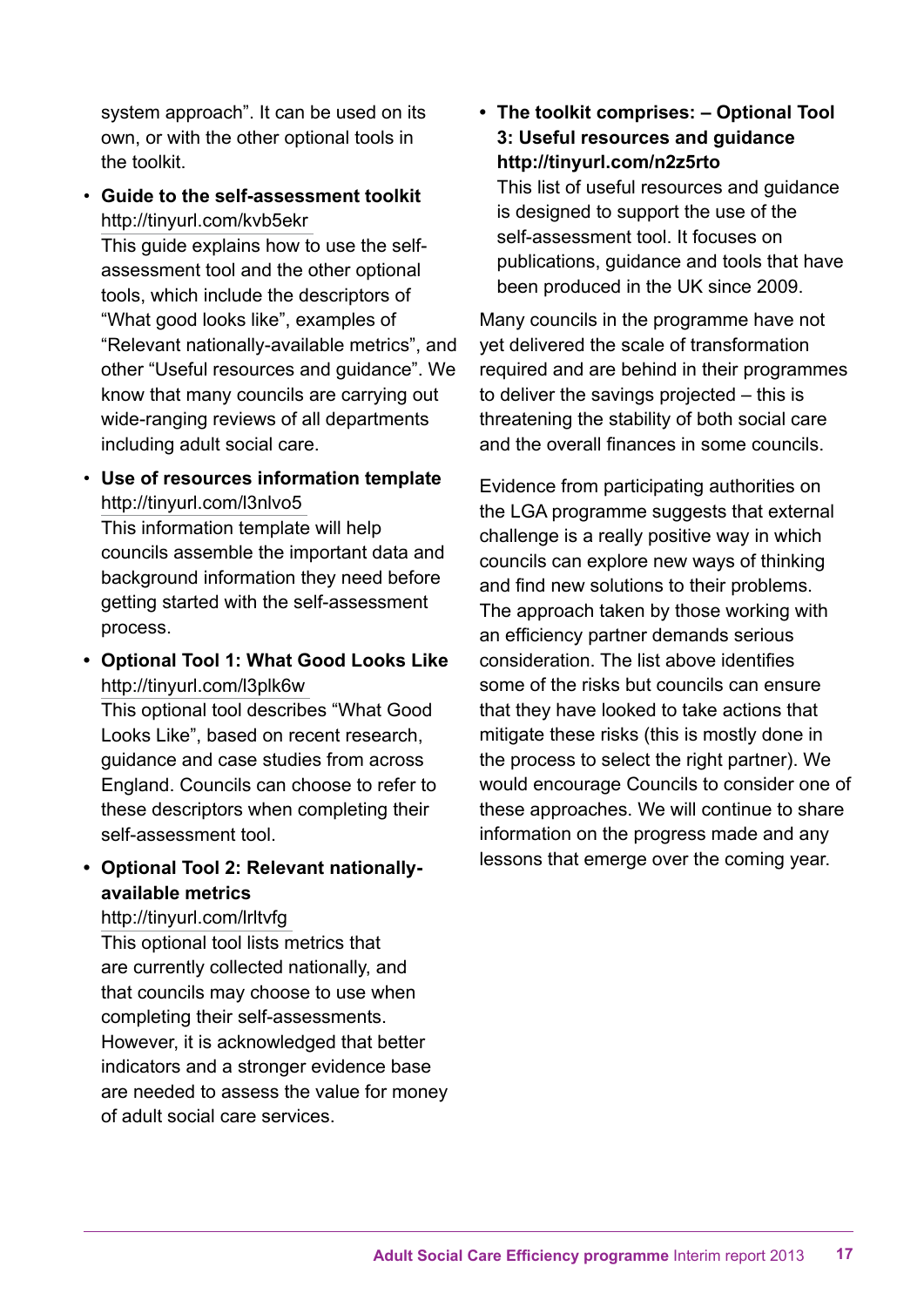# **4. Summary of progress 2012/13 by council**

This section contains a summary of the progress that was self-reported by Councils to the LGA in March 2013 (the end of the first year of delivery of the programme). There are two more detailed case studies that are written up at the end of this section. These relate to the Royal Borough of Kingston and Wiltshire Councils whose work was highlighted at the first programme event in November 2012. They both show excellent examples of how councils are tackling their challenges in different ways.

## Bradford Metropolitan District Council

The first phase of the work in Bradford focussed on the 'Use of Resources' which considered how to reduce spend on higher cost residential care as well as achieving savings in procurement costs of individual care packages, changes in providers, management savings and through greater use of technology.

It took until September 2012 to clearly develop Phase 2 of the programme which identifies further efficiency opportunities to help in planning for 2013/14 and beyond and incorporates a greater focus on the potential for behaviour change and demand management. In particular, the recommendations in the report are being used to assist with achieving the efficiencies required from our current Access, Assessment and Support programme

(A&AS) which is already showing progress and is ahead of schedule. The Access, Assessment and Support service was allocated £300,000 of growth money in the 2012/13 budget settlement which, as a result of accelerating changes within the service in line with the Improvement Programme, was not required. As well as this the A&AS service achieved its recurrent savings target of £600,000 and indeed achieved a further £168,000 compensatory savings which will be released to fund vacancies in line with the changes identified in the A&AS Improvement Programme.

Overall across adult services the savings target for 2012/13 was £8.68 million and whilst not all the savings targets have been fully achieved, alternative savings were identified. The majority of these are one-off in year savings 2012/13 and the budget was balanced at 31 March 2013.

# Calderdale Council

Calderdale have been working more closely with customers, the voluntary sector and other partners to promote independence and divert people away from the social care system.

Savings of £2.1 million have been made in 2012/13, 3.6 per cent of the net budget, which brings the service in under budget. The majority of the savings have been achieved by taking a more rigorous approach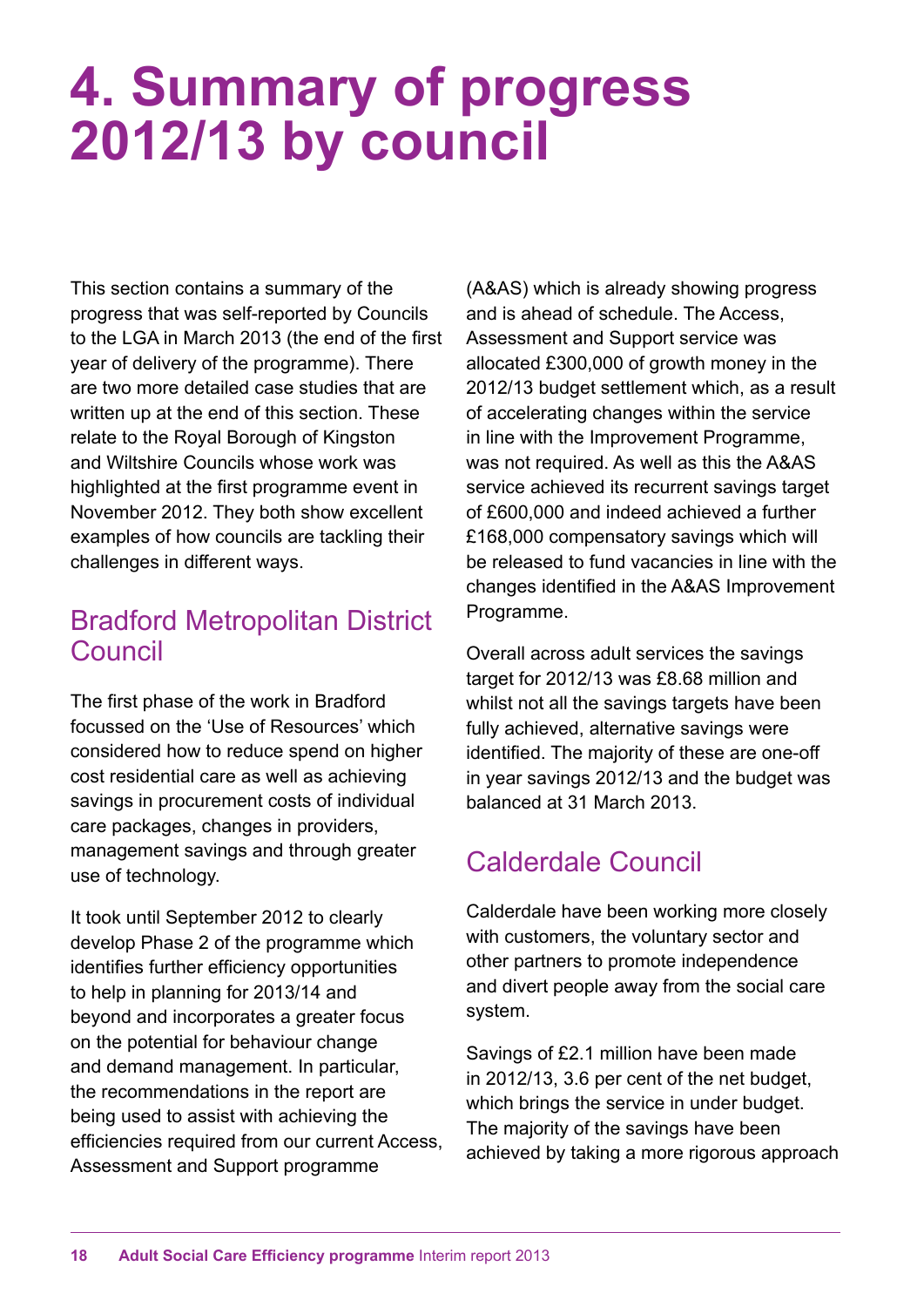to pursuing re-ablement and the subsequent allocation of funding for individual care packages. Further savings were achieved by reviewing the skills mix and make up of teams, a review of in house services and better procurement and contract management.

A further £3.1 million efficiency saving is projected for 2013/14 (5.6 per cent of the net budget). This will be achieved through further modernisation of the customer journey, including the introduction of a resource allocation system and putting into place more effective and efficient alternatives to out of area placements. The Council will continue their commitment to look for new ways of delivering in-house services including home care maintenance, day services and extra care services as well as decommissioning an intermediate care facility.

# Central Bedfordshire Council

Central Bedfordshire Council worked with a consultancy to look at how older people's care needs can change over time with a focus on those who recover. This has led to a fresh approach to reviewing services – the review can focus on whether the person has recovered and if the service on offer is now the best service for them or whether there are more effective ways of meeting needs? The review looks at the specific needs of the customer and where they are in their life. While it is early days in terms of measuring efficiencies the approach has helped to change the mind-set of those involved in reviews.

Further work will develop examining the productivity of staff with a view to making more efficient use of social workers time.

This has helped to meet the target of 7.4 per cent efficiency savings in 2012/13. Future savings targets are 7.39 per cent and 5.7 per cent for 13-15.

# Cheshire East Council

A consultancy has continued to assist the council with residential and community fee negotiations, including implementing a quality framework for future contracts. The council has benefited from a positive relationship with them and have continued to utilise their support, for example in the completion of an accommodation needs review. Most recently the council has also engaged, on a pilot basis, with "Skylakes" to review and reassess a sample of 50 individual's cases, the aim being to assess whether external scrutiny might provide an insight into internal practice. Early indications suggest there are reductions in care plans and costs. During the remainder of 2012/13 a combination of remedial measures have helped to mitigate the extensive spending pressure, some of these actions have been continued into 13/14, whilst a larger programme of change is put in place.

The savings target of £6.6 million (7.2 per cent of the £91.5 million net budget) has been met for 2012/13. Projected savings rise to 10.38 per cent for 2013/14 and then 4.3 per cent for 2014/15.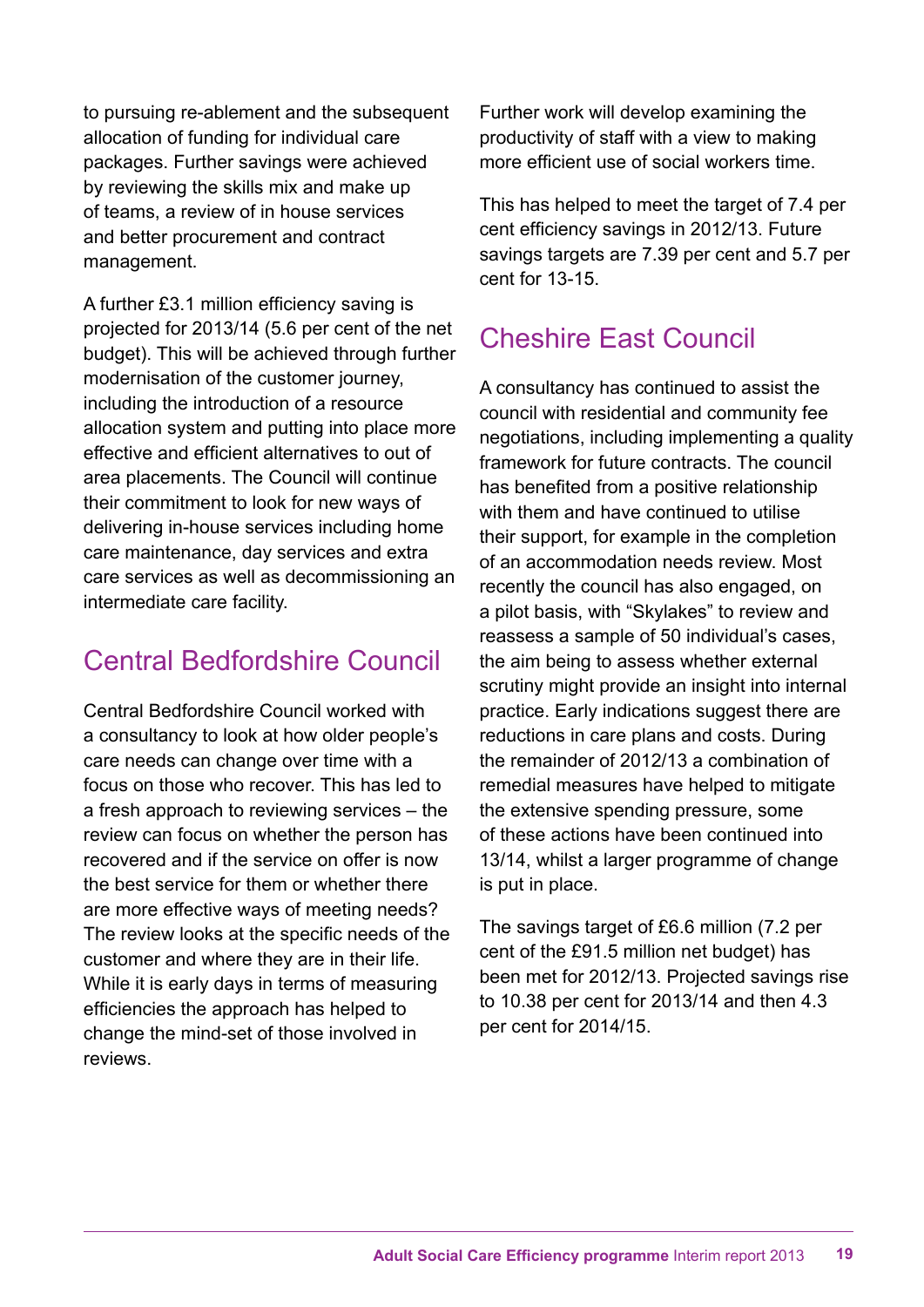### Cheshire West and Chester Council

The council aimed to assess the service against the vision expressed in the document "Shaping the Future Together".

The consultancy which was appointed to undertake the assessment has been retained to implement phase 2, which aims to 'set the platform for an engagement strategy which develops the existing network and enables it to be more self-sufficient, inclusive and influential'. Phase 2 only began in February 2013 so it is very early days in terms of delivery.

£3.74 million of efficiency savings were achieved in 2012/13 (4.1 per cent of the net budget). £0.6 million is projected for 2013/14. The council aim to achieve a 15 per cent reduction in residential care of older people, however changes to hospital discharge will influence this.

# Coventry City Council

The focus of the work in Coventry was changed after the initial diagnostics stage, to embed the use of technology into the overall Adult Social Care Transformation programme. Also to look at where further efficiencies might be identified within particular service areas, eg Home Meals, Home Support, and reablement / promoting independence, etc.

£2.1 million of savings have been achieved over the last 12 months through the outsourcing of the home meals service, closure of day provision in two under-utilised resources, de-layering of management structures and improvements to the commissioning process.

For 2013/14 'a bolder community services programme' has been implemented based on the principles of building resilience and encouraging independence as a preventative approach. The programme aims to save £3 million over the coming year.

## Croydon Council

The project aims to address the significant costs in supporting Learning Disability clients. It is focussed on two main elements:

a) addressing customer/family expectation and case management cultural change.

Alder, the external consultancy engaged to support the work were focused on three strands – data analysis, practice analysis and strategy analysis. Data analysis looked at both national data for benchmarking purposes and developing initial lines of enquiry, and local data to confirm current performance and potential areas for improvement. Practice analysis included examination of case files and interviews with practitioners and commissioners to better understand current practice and how to develop it to meet key strategic objectives and deliver improved outcomes for people. Strategy analysis also included health and housing colleagues to develop an integrated and coherent strategy in respect of these services. The approach aims to better support clients towards an ordinary life and better manage risks.

The analysis has highlighted some strengths and a number of areas that need to be addressed, including communication skills and dealing with expectations being primary among those.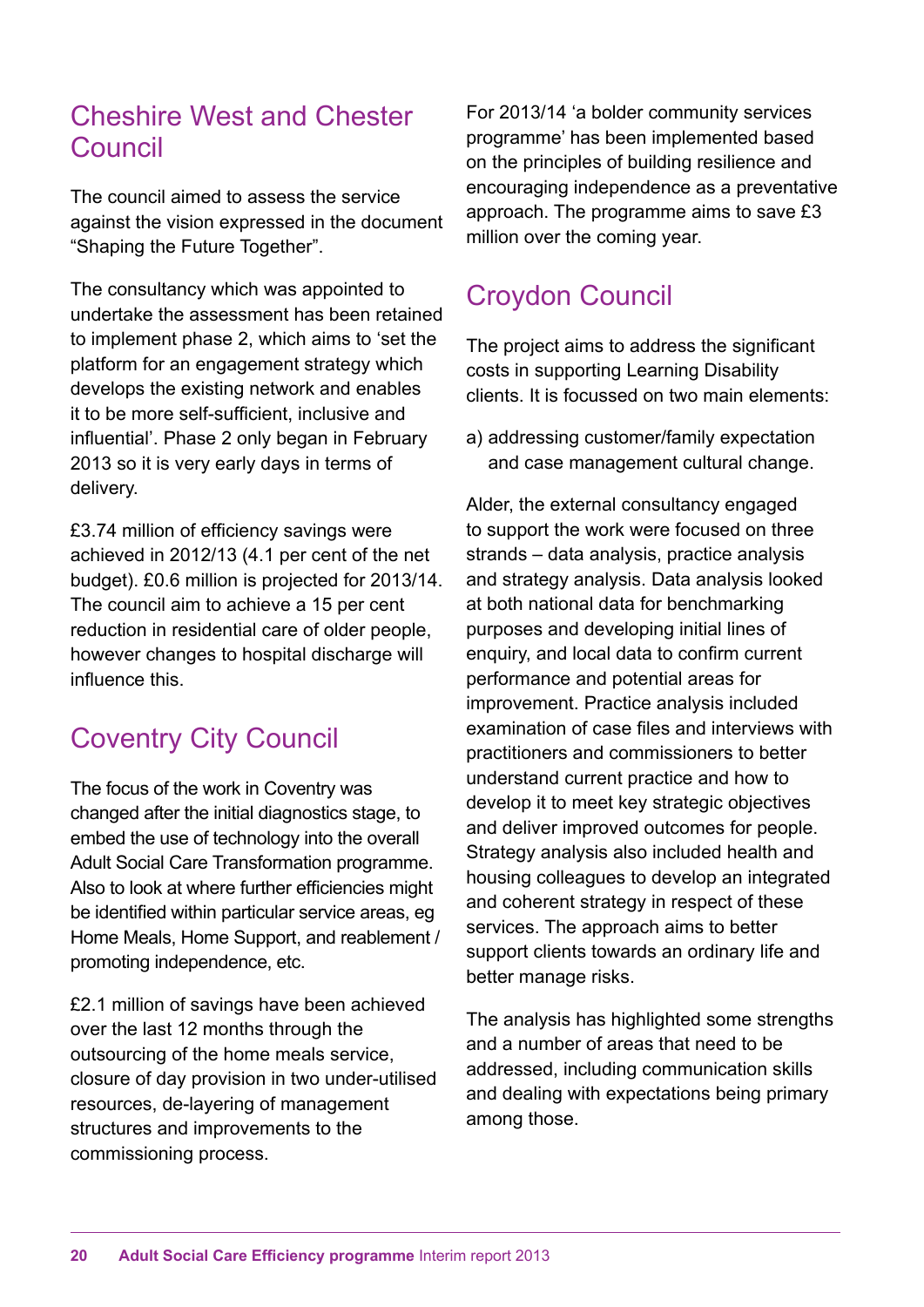Transitions have also been highlighted as an area for development and not just transition from children to adult services or adults to older people, but a further "transition" group has been identified. The new group includes those mid-life individuals that have been cared for by families but for whom that is no longer possible due to infirmity and old age themselves. This group often trigger emergency solutions due to little or no warning of breakdown of the existing arrangements and often lead to costly support due to the lack of forward planning.

During 2012/13 savings of £6.3 million were made across adult social care as a whole, 6.3 per cent of the net budget. Similar levels of savings are projected for 2013/14 with a further £4.6 million, 4.8 per cent of net budget for projected for 2014/15. In the current year savings have been achieved primarily by reducing staffing layers in the council, introduction of assistive technology in learning disability supported living services, re-shaping of older peoples day care model to provide reablement focused resources centres and greater alignment with OT services, reviewing care packages and a review of transport arrangements for people with learning disabilities.

Delivery plans will continue be implemented in 2013/14 with the introduction of life coaching targeted at learning disability customers in transition.

# Cumbria County Council

The council has commissioned a Managed Service Provider, Cumbria Community Foundation, to fund prevention activities in the county.

This is called the Neighbourhood Care Independence programme and is based upon Asset Based Community Development approaches to building community capacity. The provider began the grantmaking process in October 2012 in order to grant fund prevention activities with £867,000 per year for three years from April 2013. Decisions on which third sector partnerships of organisations would receive grants were made in January 2013 and the Neighbourhood Care Independence programme began in April 2013. The hypothesis is that by investing in these activities, eg advice and information, help with low level equipment, volunteer befriending, handy person and home from hospital support schemes that the need for adult social care services can be reduced, avoided and delayed. A consultancy, Institute for Public Care, has been appointed to fully evaluate outcomes and effectiveness of the programme during 2013/14.

# Durham County Council

The diagnostic phase identified a number of suggested savings aimed at managing demand for services, which have been incorporated into the Council's Medium Term Financial Planning processes. These include increased use of intermediate care; expansion of telecare service; supported living remodelling; review of day care; effective targeted commissioning of high cost packages; policing current eligibility criteria; charging review; expansion of reablement service and reduce transport costs.

£7.5 million of efficiency savings were made in 2012/13, 4.8 per cent of the net budget. Further savings of 3.3 per cent are projected for 2013/14.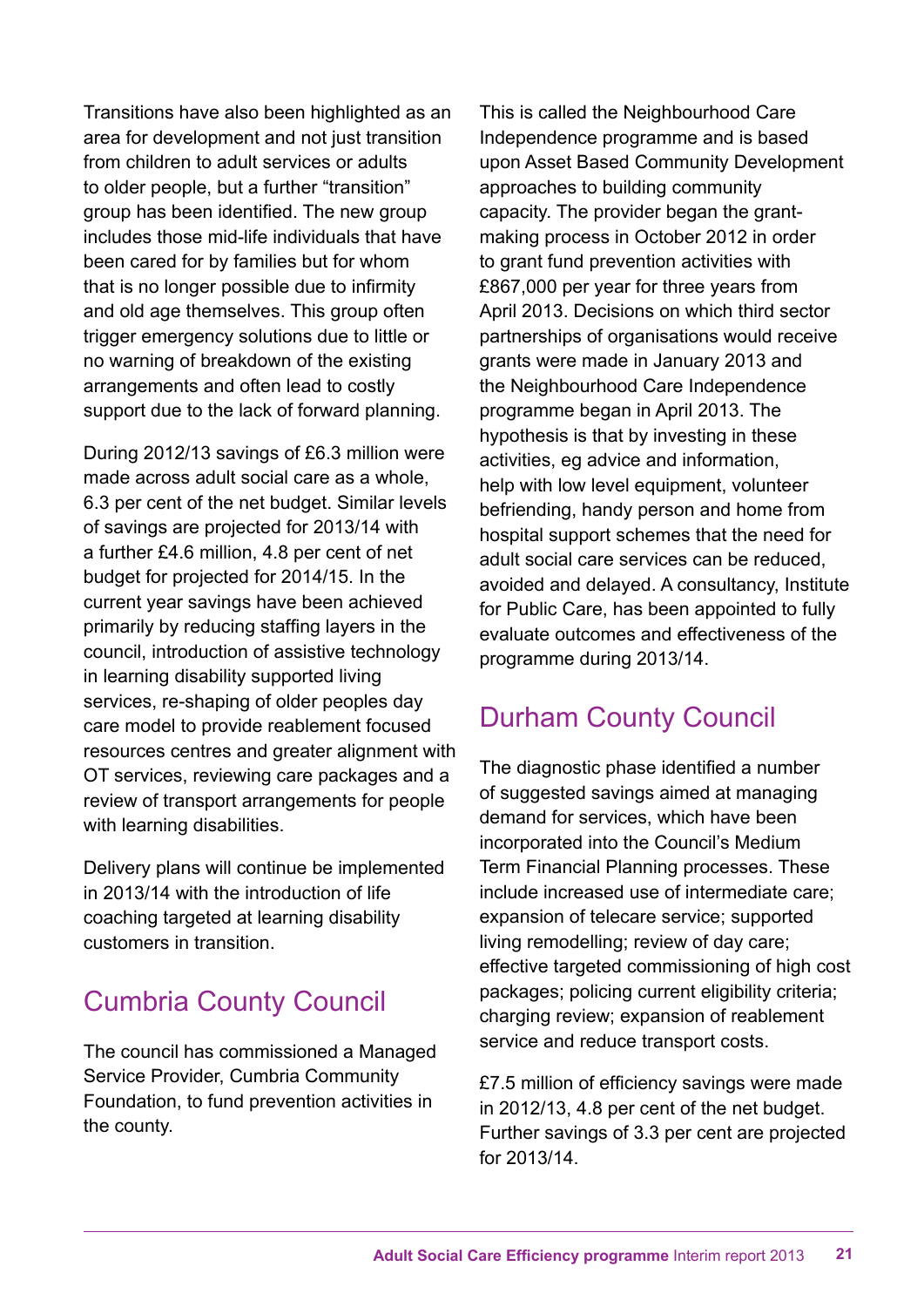# Gateshead Council

A brief report was received from Gateshead showing that £75,000 of savings had been identified through their prevention programme.

## London Borough of Hackney

The council formed its second Transforming Adult Social Care programme in late 2012 which is driven by an overarching commitment to better promote independence. This was agreed by members and published as a clear statement. The programme incorporates projects focusing on re-ablement, preventative services, universal services, day care, directly provided services and integration. The project delivery approach is combined with a continued focus on workforce development, personalisation and user and carer involvement.

The agenda is supported corporately through a dedicated Adult Social Care Budget Board which is chaired by the council's chief executive. The board monitors in-depth budget and performance information on a monthly basis. It also supports delivery of the programme. this year care management capacity was enhanced to undertake care management reviews in priority areas and work was undertaken with Ernst & Young to develop long term financial and demand modelling.

The programme has delivered all its key milestones in its first year toward its overarching aim to deliver its medium term savings target through an agenda for promoting independence. In particular it is on track to achieve its £5 million savings plan for 12/13 (4.8 per cent of its net budget) and starts the new financial year with a high level

of confidence for achieving a further £4.5 million in 2013/14.

#### Hampshire County Council

The original aim of the work in Hampshire was to look at efficiency savings gained through a focus on telecare, day care and transport.

Following extensive partner consultations the decision was taken to develop a business case for the adoption of a strategic partner for the delivery of mainstreaming telecare in Hampshire. The partner will drive a cultural change programme to embed telecare across the county, acting as the primary point of contact for all telecare provision. They are currently at the implementation phase prior to starting on 1 August 2013. Work has been progressing on a long-term transport commissioning strategy which ensures that transport arrangements complement changing demand arising from service transformation in learning disability and older people's services. The forecast savings target is currently being estimated but will be linked to a range of different areas of activity, including:

- insourcing transport provision and maximising the use of in-house vehicles, through additional driver recruitment and looking at more shared journeys
- direct payments for transport
- working with care managers to ensure they implement better checks to manage demand
- travel training for those who could use public transport with some initial support and guidance.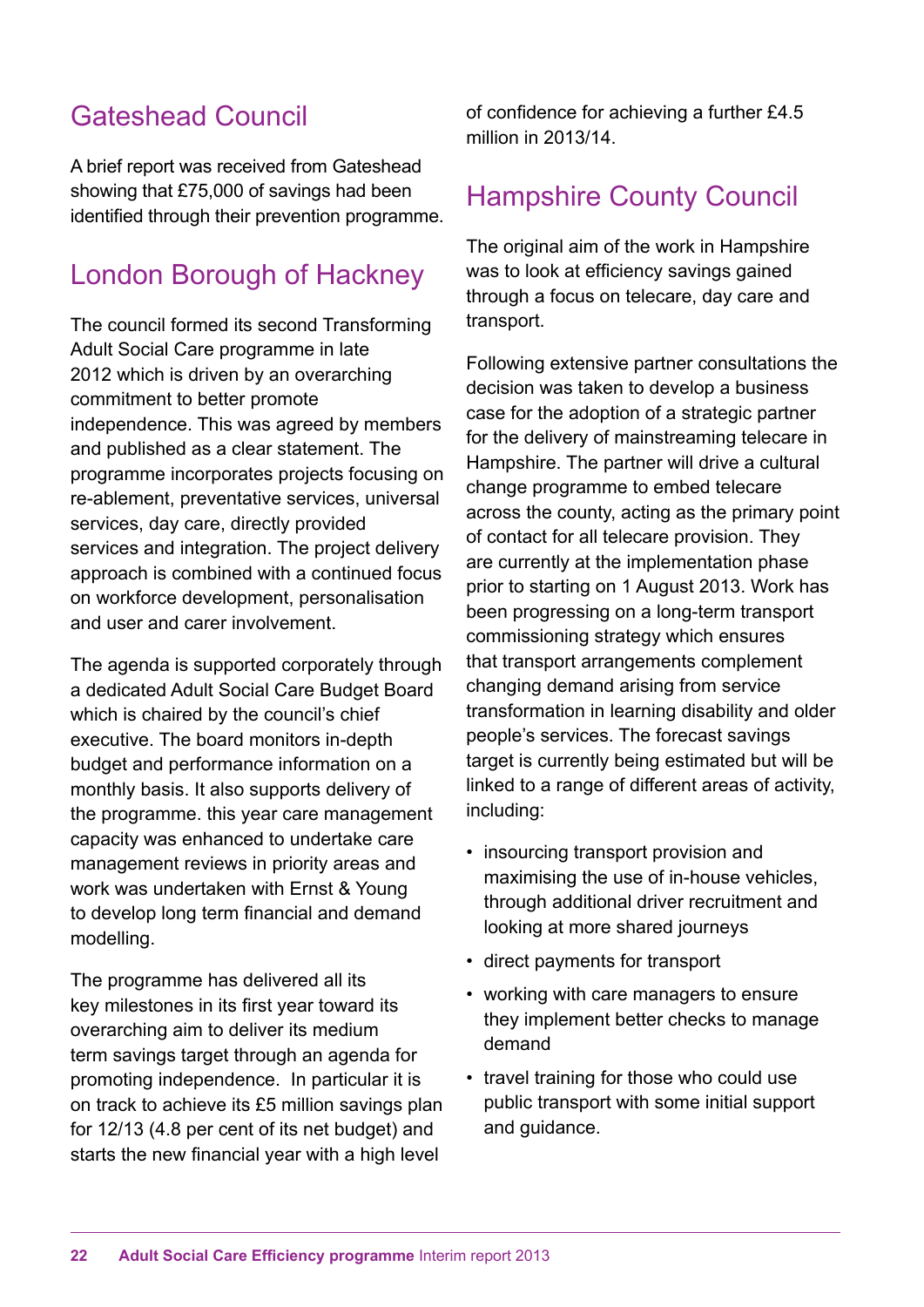Overall, £15.2 million efficiency savings have been achieved in 2012/13 (4.5 per cent of net budget) with a further 1 per cent saving projected for 2013/14.

To support early intervention and preventative work local voluntary sector groups were helped to develop the support they can offer to older people, especially those who are at risk of losing their independence but do not currently meet the criteria for adult services input. The work included compiling a directory of local services and helping to create new groups where gaps in provision were identified.

The council is providing reablement services to older people in crisis to maximise the clients' independence and minimise ongoing care costs.

Older persons' day opportunities are also being reviewed with a view to consulting widely with older people and their carers prior to retendering the service next year.

In the meantime, some innovative day opportunity pilots are underway, including a joint project with Rushmoor Borough Council to provide day opportunities for older people from the Nepalese community in North Hampshire; a carers' service at Malmesbury Lawn day centre; and funding for the Gosport Live at Home Scheme (which provides befriending, a coffee morning, lunch club, advocacy, and outings).

### Havering, Barking and Dagenham and Redbridge Councils

The objectives of the joint project were to:

- 1. Jointly identify, develop and implement opportunities to achieve financial savings and wider benefits through cooperation and working together around the key points of the health and social care interface. This is particularly in relation to older people and pathways out of hospital, given our shared dependency on discharge arrangements with the local acute health services including Queen's Hospital, Romford.
- 2. Explore and create opportunities and initiatives to develop community based and preventative care to support the reshaping of acute and secondary health provision through close joint working across our boroughs and with health.

The work aims to improve arrangements for Integrated Care across Barking, Havering and Redbridge (BHR), to deliver both policy objectives, in the achievement of integrated delivery and improved outcomes, and to improve management of demand within their system. A key priority has been to seek ways through which current reliance upon higher cost bed based services including those within an acute setting might be addressed. This is a particular issue not least as their JSNA readily evidences increasing numbers of people who are older frailer and with one or more long term conditions.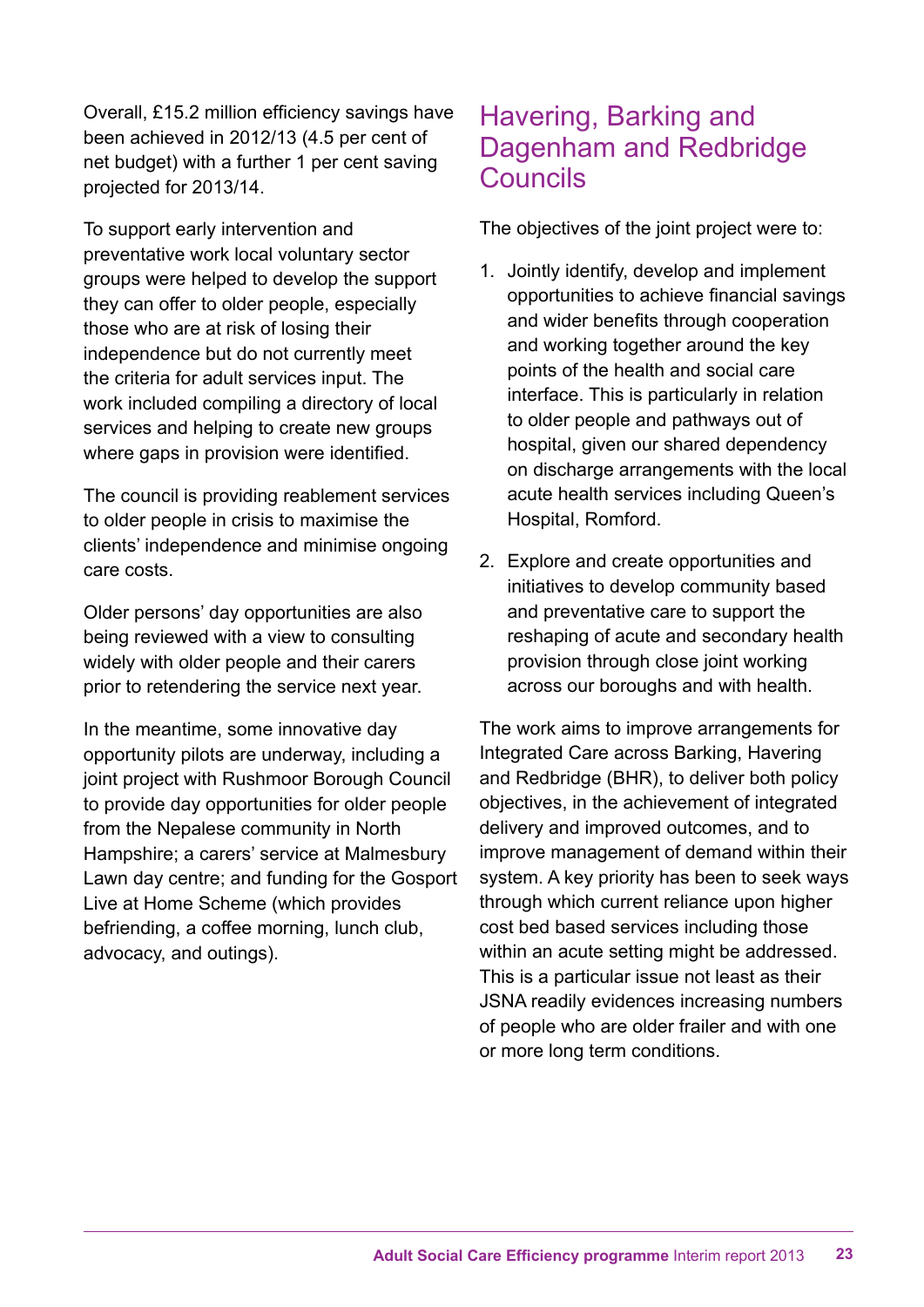The work to develop the approach to Integrated Care has been support by Ernst &Young and early modelling has been undertaken in relation to requirements for reinvestment into community services.

In addition to the above, Havering, working with its partners, established a range of projects designed to improve efficiency and help to improve management of demand. These include:

- 1. Detailed review of why **residential placements are made** with a view to enhancing the use of alternative solutions including those of community support. This area of work has a savings target in of £400,000 in 2013/14 and a further additional £600,000 in 2014/15.
- 2. Increasing **re-ablement capacity** to ensure greater levels of inclusion, independence, self-care and management and reduce demand for higher cost long term services.
- 3. Establishing a **Help not Hospital** scheme, designed to provide support to people presenting unnecessarily to hospital who need support to return home but fall under the council's eligibility for support. Forty people are currently supported through this service.
- 4. A pilot to use **telehealth for patients with Chronic Obstructive Pulmonary Disease** which has been shown to impact positively upon A&E related costs. For the sample group of approx. 20 people, A&E costs were £121,509 in the year before intervention and only £68,224 post deployment of the scheme.
- 5. Significantly increasing our use of **Assistive Technology** to provide alternatives to traditional support and where intervention is time sensitive.
- 6. We are currently developing a **selffunders strategy** – which will ensure that self-funders have timely access to information and advice about how their care and support needs might best be met and the choices available to them within the local market at equitable prices. The indicative business case identifies potential savings in excess of £300,000.

Redbridge have made efficiency savings of £3.03 million, 4.5 per cent of the net budget for 2012/13. Savings to date were achieved through contract re-negotiation, decommissioning, market shaping. The projected savings for 2013/14 is £2.96 million, ie 4.4 per cent of the net budget. They aim to achieve this through increased reablement service both through hospital and community referrals through external providers leading to reductions in long term placements and/or care hours for users; promoting more take-up of cost effective personal budgets offers through individual service funds and direct payments; more coordinated work with health (and thereby supporting service users through one coordinator, one shared support plan and review for both health and social care needs) through the integrated case management teams based across GP clusters based on a pioneering risk-stratification tool.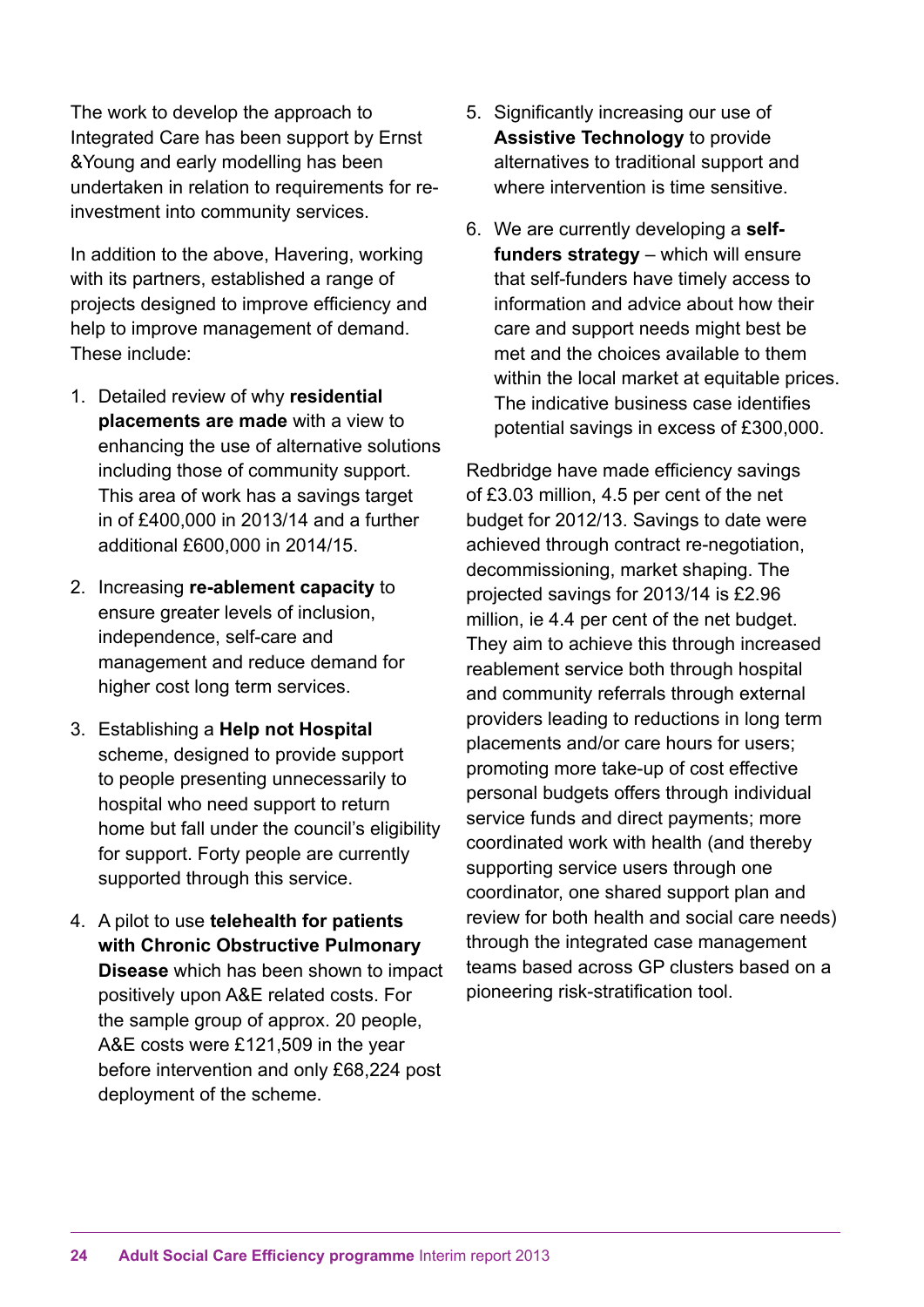# Kent County Council

Since the adult social care transformation plan was agreed by the County Council in May 2012, work has been done to understand the many elements of Kent adult social care business and how transforming one element could impact others.

During October 2012, Newton Europe carried out a diagnostic on Kent adult social care. They worked closely with staff across the whole social care system to evaluate the way care and support is assessed, commissioned, procured and delivered. Findings included:

- **1. Care Pathway**: A greater number of people could be supported to be more independent through short term, intensive services such as the Kent Enablement Service and a broader range of telecare equipment.
- **2. Optimisation**: Whilst the adult social care workforce works very hard, some of the working time is not as productive as it could be. This is due to complex processes, excessive paperwork and burdensome systems.
- **3. Commissioning/Procurement**: The very large number of providers we have contracts with in Kent makes it difficult for us to communicate with and work closely with all our providers.

These issues will be addressed as part of the transformation programme. In December 2012 the council went out to tender for an efficiency partner to work in partnership on a risk/reward basis to provide support with the implementation of the Transformation Programme.

This process is now complete. Newton Europe were awarded the contract and started working with the council in May 2013.

During 2012/13 the council made 2.8 per cent efficiency savings (£9.48 million). The majority of the savings were achieved through a review of residential and supported accommodation and domiciliary care. A further £1.6 million of savings were achieved through an increase in enablement reducing the need for on-going packages of care and reduced number of people entering the system. Nearly £1 million was saved through streamlining back office functions, management structures and improving commissioning and procurement practices. Projected savings for 2013/14 rise to £18.8 million, 5.6 per cent of the net budget.

## Royal Borough of Kingston

The Adult Social Care Team has taken a twin track approach to achieving efficiencies and service improvements. An internal improvement programme has been making significant savings since 2008 and by 2010 had achieved savings of £1 million, largely through a review and reduction of staff numbers. An integration project is on-going to deliver services jointly with healthcare colleagues through Your Healthcare, a community interest company, and other key workstreams include the recommissioning of day-care services and the establishment of a social enterprise to deliver supported-living services. In total the programme is set to deliver sustainable savings of £3 million by 2014/15.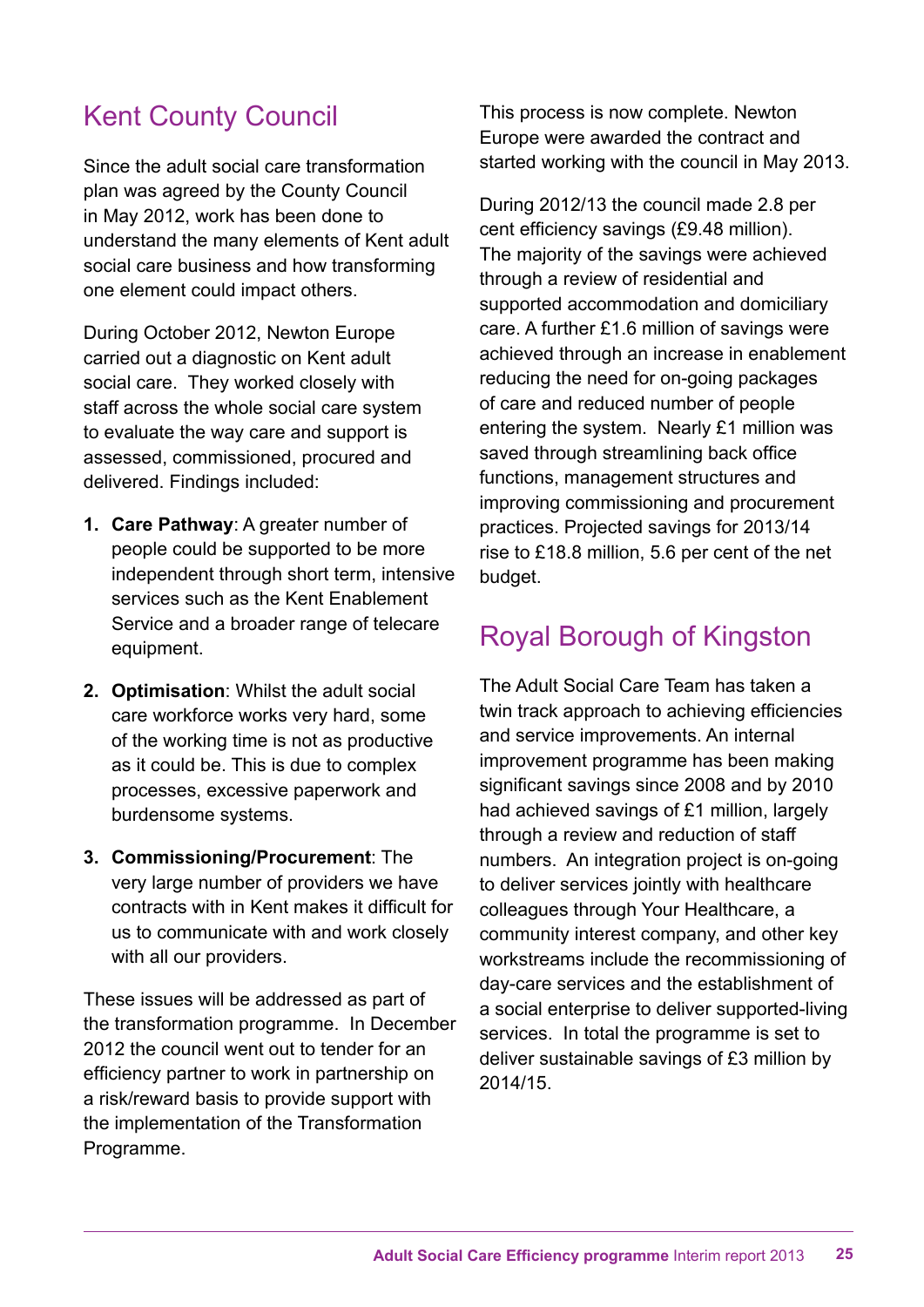The council also engaged with Newton Europe Ltd in March 2012, using funds under the LGA efficiency programme, to undertake a diagnostic of further service improvement and savings opportunities. Subsequently Newton were also selected to deliver a programme of savings totalling £2.7 million (5 per cent of budget) that started in December 2012 and focusses on two key themes: making operational changes to increase the range and use of telecare, reduce reablement costs and increase numbers using the service; and provide more timely reviews of service for older people and younger people with physical disabilities. Commissioning work is also ongoing to re-commission home-care services, review the costs associated with high-cost packages of care for people with learning disabilities, and reduce the prices paid for nursing and residential care. The programme is currently on schedule and the council has recognised £459,000 of savings to date. The programme is due to complete in March 2014.

# Lincolnshire County Council

The service in Lincolnshire has delivered savings of £8.981 million in 2012/13 following savings of over £12 million in 2011/12. This means savings of over 15 per cent of the net budget have been achieved over the two year period. Savings in the second year of the plan have focused on:

- completing delivery of a fit for purpose adult social care (ASC) structure in which staffing has reduced by 25 per cent over the two years
- closure of all eight of the council's in-house older peoples residential homes
- a review of the Lincolnshire Assessment and Reablement Service
- the successful outsourcing of the in-house community supported living service for learning disabilities
- diversion from long-term older peoples' residential care.

There has also been significantly improved performance in delivering direct payments and financial assessments leading to increased income. Independent benchmarking has confirmed that Lincolnshire Adult Social Care has the lowest management and non-front-line costs of similar authorities. Significant performance improvements delivered in 2012/13, including 100 per cent of eligible people receiving a personal budget, low admissions to residential care (6.9 per 1,000 aged 65+), improved outcomes from in-house reablement service (16 per cent increase in people successfully reabled and a 5 per cent decrease in people admitted to hospital from reablement service).

The renegotiation of funding contributions for services delivered in partnership with other organisations has enabled the council to reduce net costs and promote a more equitable approach to sharing risk between partners.

During 2012/13 a Transformation Unit was established partly funded by the ASCE programme. This unit has produced a blueprint for the Transformation of ASC in the next two to three years to coincide with the continued progression of the council to a 'Strategic Commissioner'. Two immediate elements of this Transformation involve further development of web based systems, in conjunction with Public Health colleagues, self-service and increased attention on prevention and early intervention.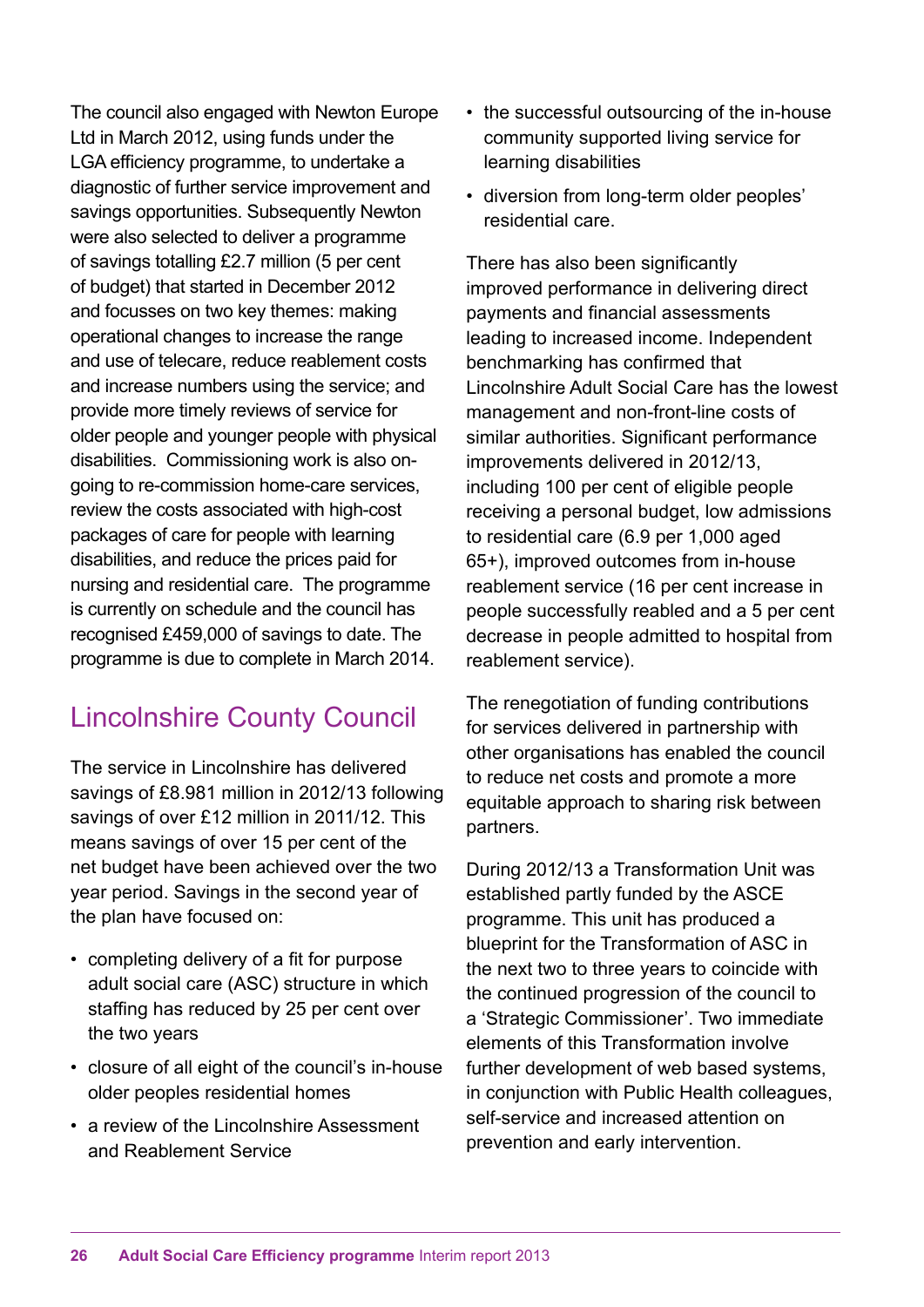The service projects to make a further £7.3 million efficiency savings in 2013/14 (5.2 per cent of net budget).

# London Borough of Lambeth

Lambeth aimed through this work to streamline the adult social care process, including looking at a more efficient use of staff resources and easier access to information and services.

Considerable work has been undertaken to re-design the service and an outline operating model for adult social care has been agreed, with work now focusing on developing the detailed model. This includes demand mapping to determine the type and number of staff required, piloting of an Initial Contact service and a review of assessment processes.

The savings target (£5.5 million, 7 per cent of the net budget) for 2012/13 was met primarily using savings obtained through posts vacated through a redundancy and early retirement process and vacant posts. Lambeth also made savings by managing demand through the use of assistive technology, re-ablement and extra care housing and by reviewing existing contracts.

# Liverpool City Council

The council reports that £13 million of efficiency savings were achieved in 2012/13 (8 per cent of net budget). This comprises savings achieved by reviewing eligibility criteria, signposting users to alternative provision, improving procurement practices and reviewing existing care packages.

# Luton Borough Council

Luton Council delivered just under £3 million of savings in 2012/13, 5.9 per cent of the budget. A further £3.7 million is required for 2013/14, 6.6 per cent of the budget.

Savings have been achieved by more innovative use of assistive technology and particularly within learning disability services which has reaped significant savings. Savings have also been achieved through greater investment in respite facilities and services to support carers; review of inhouse provision and subsequent closure of all of the council's older person's homes; streamlining of staff structures within day services; review of all high cost care packages; contract negotiation with care providers and restructuring of some teams. The latter has included a rationalisation of operational management structures and a reorganisation of care management using best practice models. Implementing 'agile working' has significantly reduced the use of office space and staff travel time.

2013/14 will see an on-going review of all high cost care packages and out of borough packages to ensure ordinary residence legislation is applied. A review will be undertaken of telecare and telehealth arrangements to maximise the use of preventative technology.

## Northumberland County Council

This is a place where the management of social care services is located within a Hospital Trust as part of an integrated community service with local health services.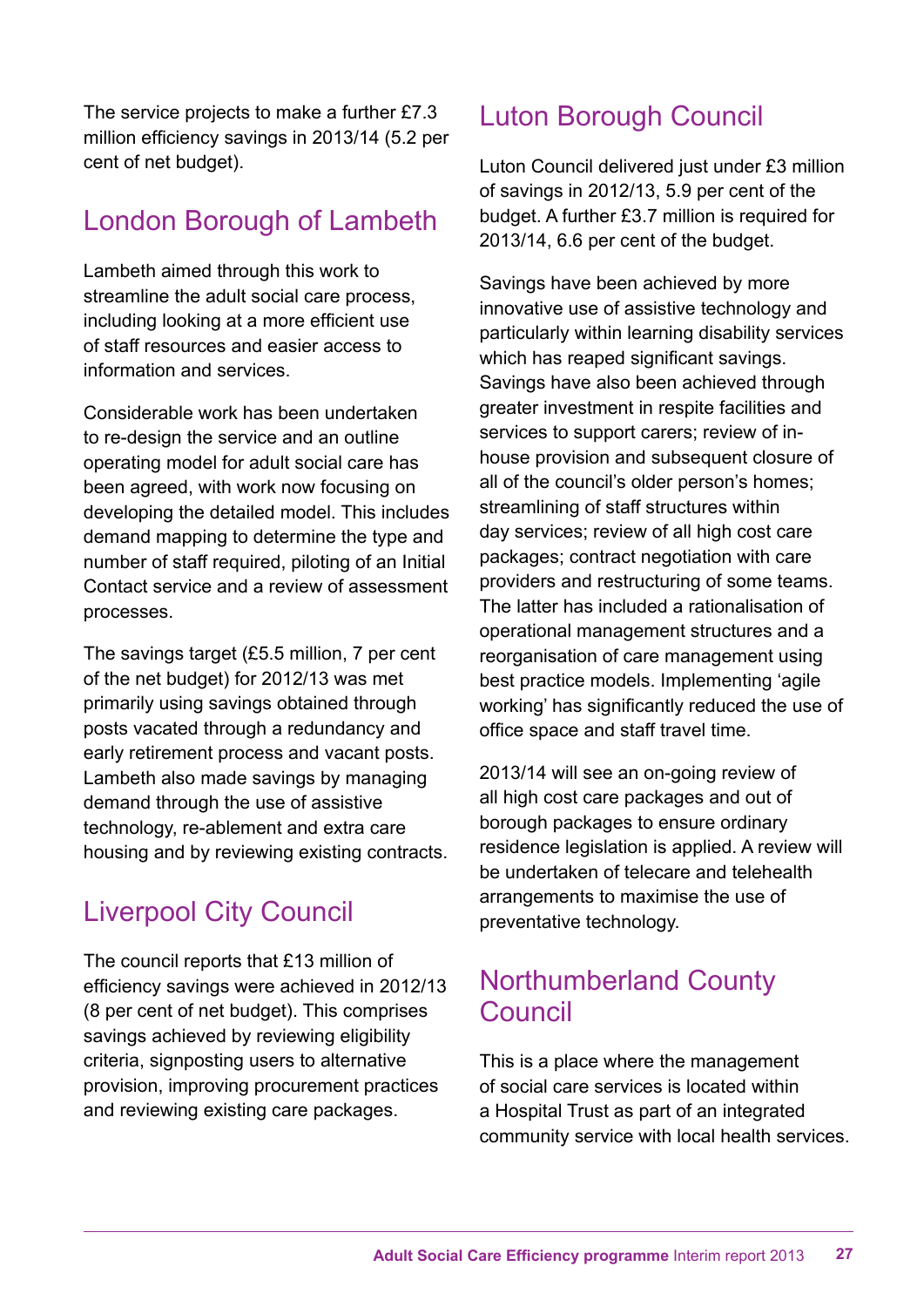The initial aim was to see if the impact of this integrated service could be shown within the efficiency programme. However, the impact of the individual elements of the areas we were interested in as part of the ASCE program are still being reviewed and it is proving difficult to attribute success in driving down costs and activity to any particular elements as they effect similar outcomes in terms of activity and spending.

Northumberland have noted that there has been a 7 per cent fall in the numbers of older people in placements in residential care / nursing care placements between April 12 and February 13. This will continue to be monitored within the programme.

# Peterborough City Council

The Adult Social Care Saving programme for 2012/13 targeted £4.1 million savings across a range of initiatives. These included £640,000 savings on improving reablement, over £700,000 on managing demand by reviewing care plans, transition planning and reducing residential and nursing placements. The latest projection is that savings of £2.9 million will be made against the original target, representing a shortfall in savings of £1.2 million, the majority of which was due to a significant delay in the closure of two remaining in-house residential care homes.

#### Poole Council

Poole are focusing on the full savings programme with a special interest in the impact that you might have on reducing the demands of self-funders who run out of money.

The council projected that they would make savings of £1.4 million in 2012/13 and £1.9 million in 2013/14, 3 per cent of the net budget. Savings will be achieved in two key ways.

Firstly work is underway to reshape the Adult Social Care Helpdesk, in order to resolve more enquiries at this first point of contact and avoid further unnecessarily complex and expensive input.

A programme of activity is also in place to reduce residential placements made directly from hospital and create better opportunities for service users to remain independent at home for longer. This is supported by a new approach to more personalised care package reviews, which will reduce domiciliary care spend.

## Portsmouth City Council

Portsmouth, in part one of the work looked at efficiency savings achieved through improved processes and reducing bureaucracy. The focus in part two has included personalisation, learning disability services and reablement.

Savings of £200,000 were made in 2012/13, achieved through the review of assessments and care plans. The council have found that the methodology deployed in reviewing current practice as part of the transformation has increased staff buy in and improved the implementation of improvements. The hypothesis that customer service could improve through efficiencies, which historically have been considered 'cuts', have largely been proved.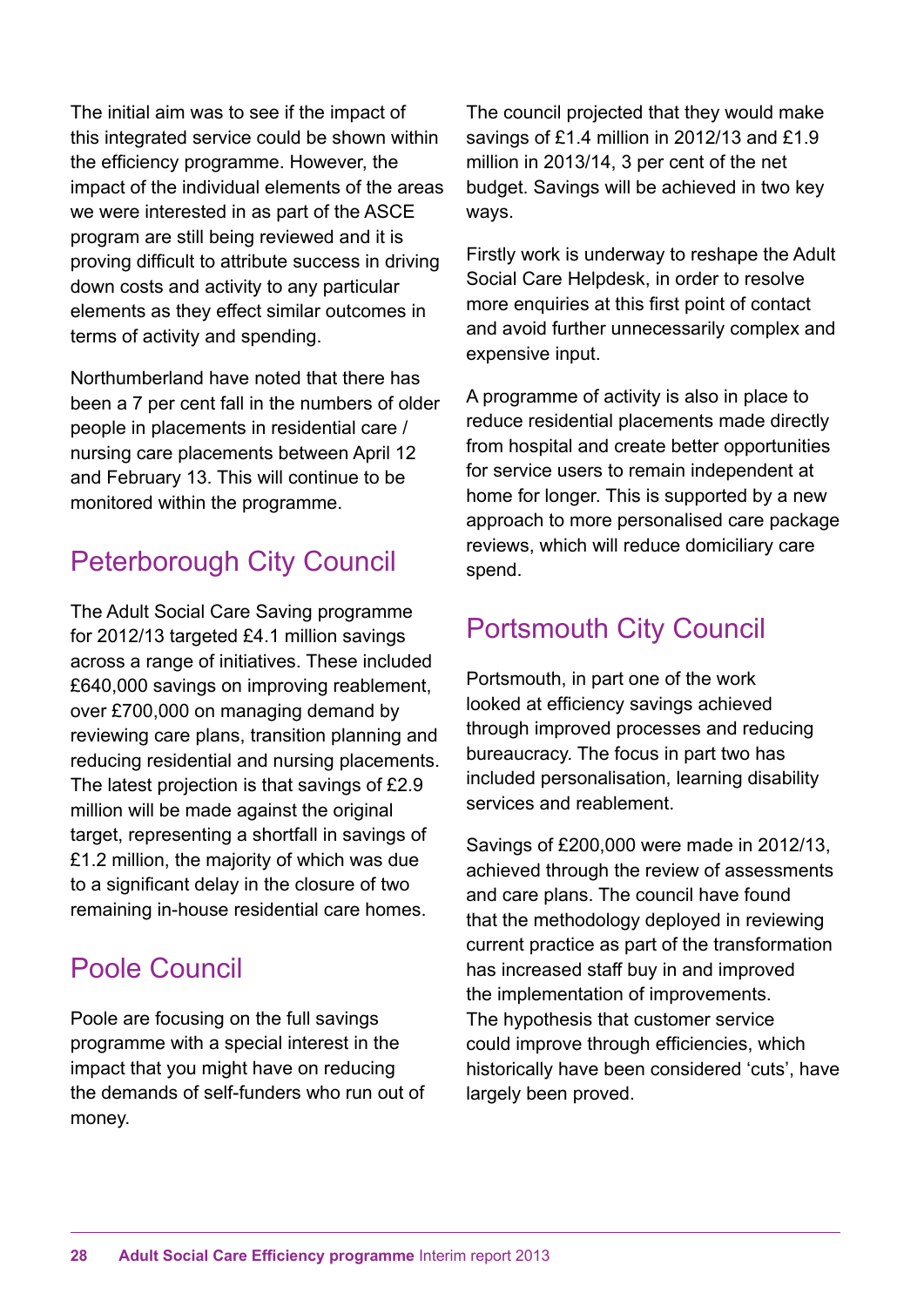## Royal Borough of Richmond Upon Thames

Despite the fact that Richmond already had a good re-ablement service their aim was to improve it further. They have worked with Health to combine local authority services that support hospital discharges and offers re-ablement with the health community services which look to avoid hospital admissions and support speedy discharges. They are looking to improve services which already perform well with this process of integration. A consultant was appointed to challenge existing services and support the council to develop an integrated Community Rehabilitation service, which was then launched in spring 2012.

In July 2012, the council agreed to carry out a feasibility study with Hounslow and Richmond Councils, Hounslow and Richmond Clinical Commissioning Groups and Hounslow and Richmond Community Healthcare NHS Trust about the future development of an Integrated Care Organisation (ICO). The ICO would encompass the Community Rehabilitation Service, but would integrate health and social care services on a much wider scale. In February 2013, all partners agreed to commence work on the full business case for the ICO, following the completion of the feasibility study.

It has been agreed that the implementation of the Community Rehabilitation Service would continue and form an early part of the ICO's range of services. The service specification for the new integrated service has been agreed by all partners. The new service will deliver a person-centred integrated community rehabilitation service, building on the best aspects of the borough's reablement

and community health intermediate care services. This should offer older people a clear care pathway for hospital discharge and the opportunity to receive the level and intensity of rehabilitation services at the time and for the duration they need it, from appropriate highly skilled workers.

The multi-disciplinary team will perform the following functions:

- 1. hospital discharge and early supported discharge
- 2. crisis and rapid response
- 3. community rehabilitation support.

Efficiency savings of £1.6 million (2.7 per cent of net budget) were achieved in 2012/13 and a further £1.7 million (2.9 per cent of net budget) is projected for 2013/14.

# Solihull Council

Solihull aimed to reduce demand for services for older people, with a particular emphasis on telecare. This has been achieved predominantly through a review of 179 high cost care packages, a full case review, a review of block contracts, modernisation of day service provision and the application of lean principles to home care / reablement processes. The council have also increased the use of assistive technology adopted within care and support packages replacing traditional forms of provision.

Efficiency savings of £1.5 million (2.9 per cent of the net budget) were achieved in 2012/13. A further £3.1 million is projected for 2013/14 (5.7 per cent of net budget) and £1.6 million (3 per cent of net budget) for 2014/15.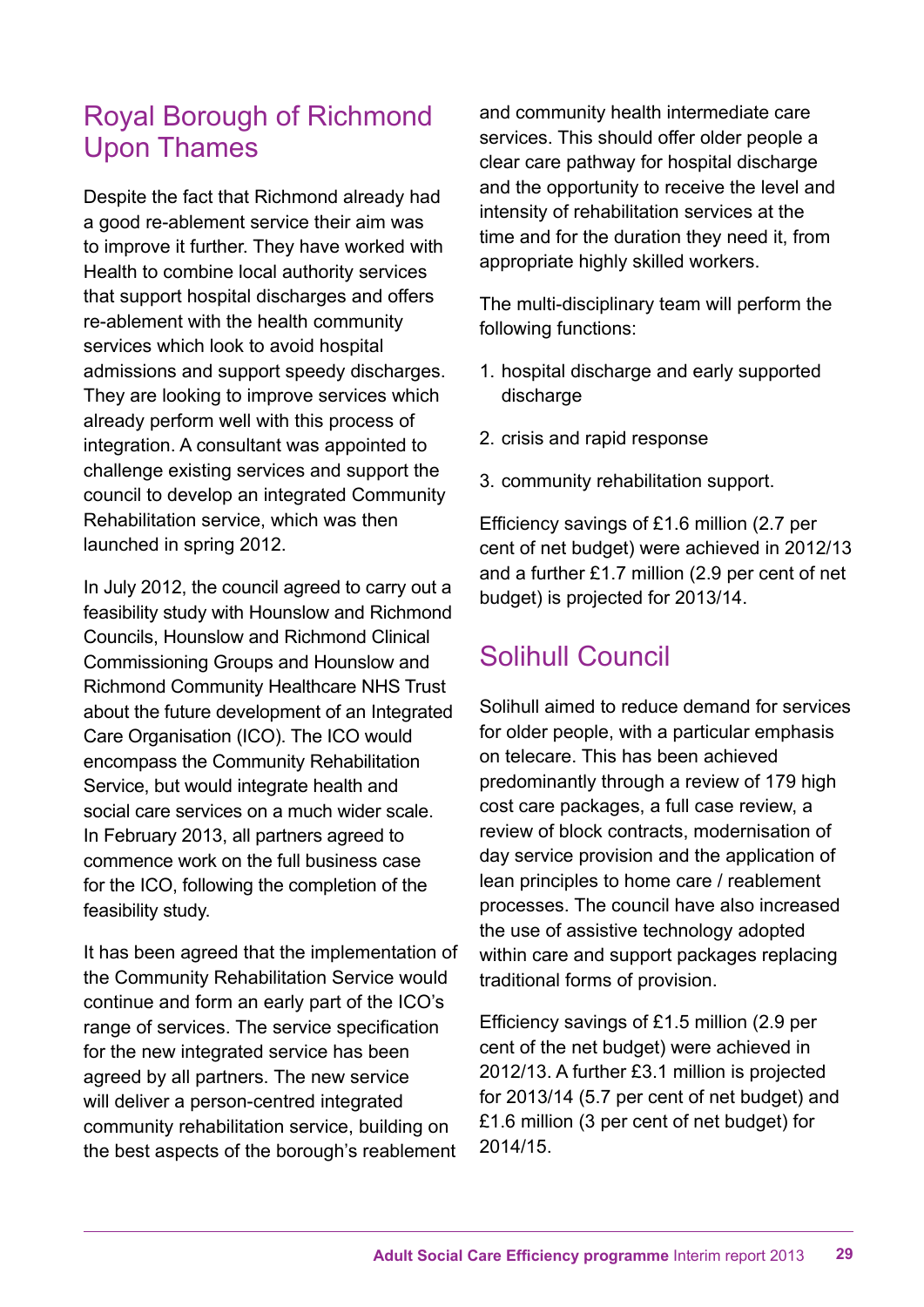The development of the Assistive Technology and Telecare Strategy and Business Case provides a clear road-map to developing the service and achieving savings in 2013/14 and beyond. Further savings will be achieved by the continued review of high cost care packages and retender of the current domiciliary care contract, leading to an overall reduction in the cost per unit.

Solihull reports that some savings identified in their Medium Term Financial Strategy for 2012/13 have proved problematic. These includes savings relating to transport, service management, domiciliary care re-tender and community recovery team

### Southend on Sea Borough Council

During 2012/13 £3.7 million of savings have been achieved, 8.2 per cent of the net budget. The council have increased reablement, reviewed in house provision of services and reviewed residential and domiciliary care prices. Further work on these areas is projected to realise additional savings of £3.3 million in 2013/14.

It is felt that the lack of re-ablement capacity has been an obstacle to the progress of this work. The council are in the process of growing the market for this service.

# Suffolk County Council

The council chose to undertake a full service review, with a particular focus on demand management and work with Health. Projected savings of £12 million for 2012/13 are on track to be achieved. Savings were achieved through improved contract management and procurement

arrangements. The council were unable to restrict care price increases as envisaged therefore predicted savings were not achieved in this area.

In order to meet budgets reductions for 2014/15 (£9.5 million) and 2015/16 (£12.5 million) the council are implementing a new operating model for adult care, "Supporting Lives, Connecting Communities", which aims to reduce or delay demand for services. The model focuses on helping people to help themselves by providing better information, prevention / early intervention and reablement.

The model has been piloted and feedback indicates that it reduces waiting times, alleviates confusion and improves consistency for customers and provides more person-centred services.

# South Tyneside Council

South Tyneside Council aimed to reduce demand for older people's services and in particular, admissions to residential care. A consultant was appointed to review admissions and suggest potential efficiencies. Recommendations included the development of extra care facilities with specialist dementia carers, a Rapid Response team, a Joint Carers Support Team and the further development of stepdown facilities to provide additional time for older people to convalesce.

Through a clearer understanding of demand the council have tightened admissions to residential care and in 2012/13 achieved a 29 per cent reduction from 12.2 per 1,000 (2011/12) to 8.7 per 1,000. This equates to 96 fewer people aged 65+ being admitted to residential care.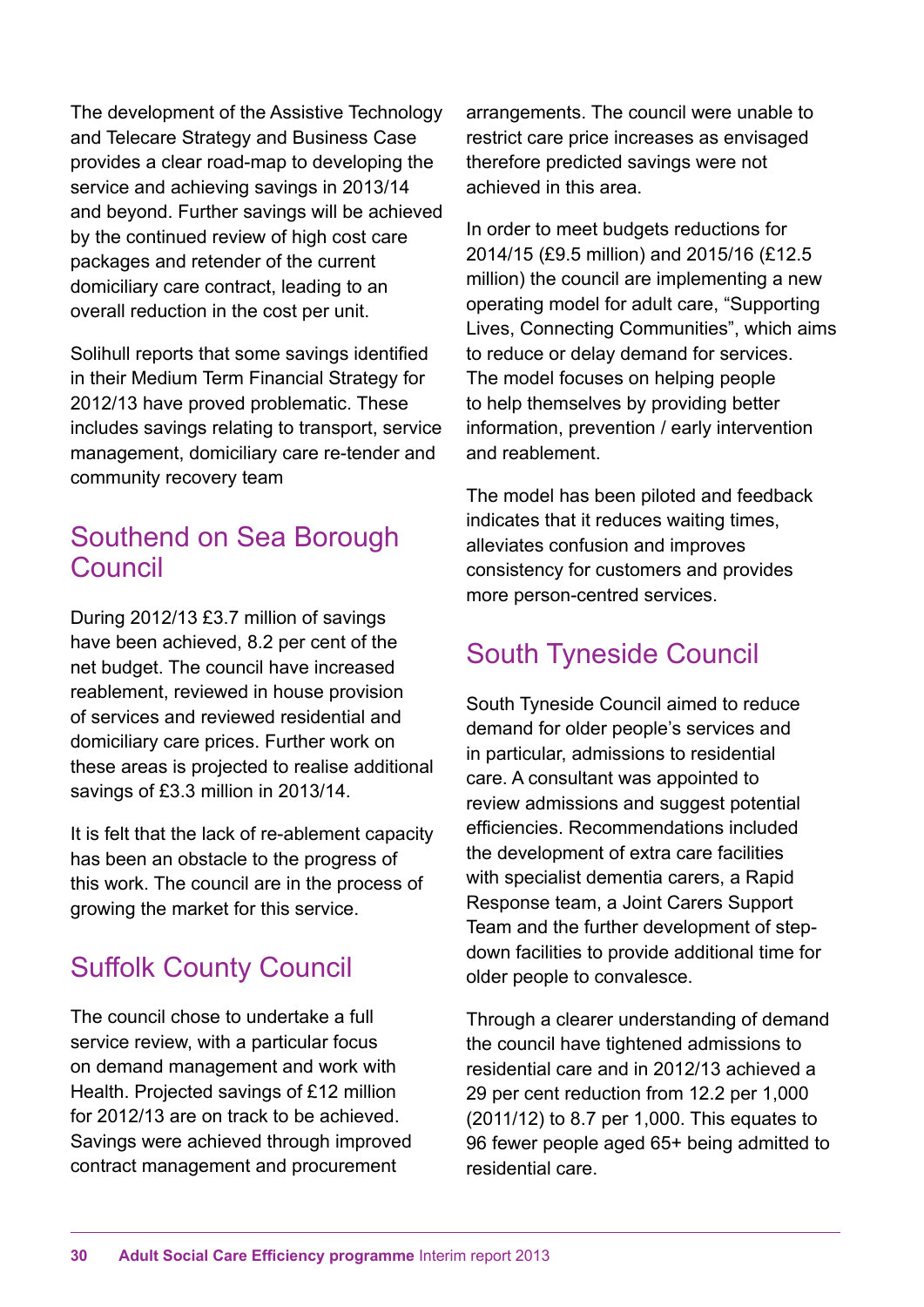In 2012/13 £3.5 million has been saved, 7.7 per cent of the net budget. Savings were achieved through the review of care packages to maximise independence, consistent application of eligibility criteria and implementation of a new model for day care and support in the community.

Further savings are projected for 2013/14 (£2.5 million, 5.5 per cent of the net budget) arising from a review of complex cases, reconfiguration of home support services and a review of commissioning fees from the Clinical Commissioning Group.

Longer-term projects, such as the development of the new model for Dementia Services, are felt to be key to the sustainability of adult social care services in the area. The council believe that the model will provide essential services while helping to manage demand more effectively.

# Staffordshire County Council

Staffordshire are one of the Personal Health Budget (PHB) pilot sites. As part of this they have been financially supported to raise awareness of personal health budgets, both in Staffordshire and across the region through organising training and events to provide information. These three training courses and four events were subscribed to by approximately 250 people from within Staffordshire and surrounding authorities. All five Clinical Commissioning Groups in Staffordshire are supporting the local authority to lead on PHBs. Staffordshire is now considered an early-implementer as they have all the necessary powers to set up personal health budgets including direct payment powers.

There are six people currently holding a personal health budget in Staffordshire, with 11 people having had one since the Staffordshire pilot began. Unfortunately at this stage it is too early to indicate savings arising from this move to Personal Health **Budgets** 

# Swindon Borough Council

Through their engagement on the programme Swindon reviewed their full savings programme with a particular focus on the "demand inquiry" and reducing costs in learning disability services.

Stage 2 of the programme is looking to take forward the initial analysis of the RAS and Support Planning forward and implement recommendations to modernise both in line with agreed proposals to Members. It is recognised that the RAS in isolation will not lead to more personalised outcomes and that cultural change will be required in operational practice to enable the change to take place.

The aim is to work with partners to transform care provision to enable people to make personalised choices on how they want to be supported whilst also enabling the council to live within its financial envelope. This means giving people more choice and control, increasing the value and return on council investment and looking at different outcomes to meet care needs. There is also an expectation that costs will fall by 7.5 per cent. An initial approach has been agreed and is being analysed. Learning Disabilities is a client group which is requiring more analysis to ensure the RAS will work fairly for that group of clients.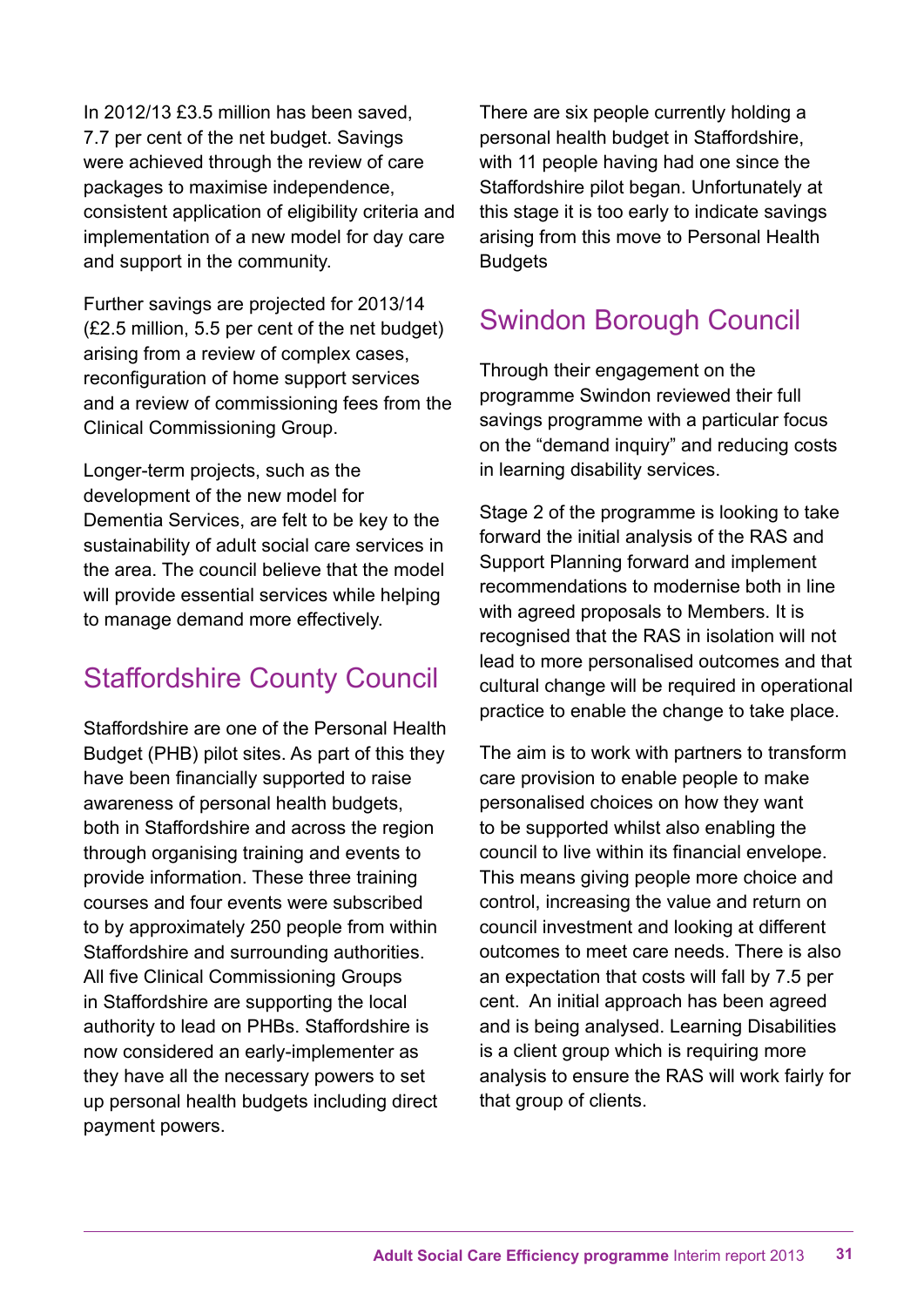Efficiency savings of 7.1 per cent of net budget were achieved in 2012/13 and further savings of 6.3 per cent of budget are projected for 2013/14. A significant proportion of the savings were achieved through reviewing contracts and further outsourcing of services.

## Tameside Council

The savings that were delivered were those identified as a result of the Financial Stress Test that Ernst &Young undertook on Tameside Adult Services. The funding received from the ASCE programme contributed to this piece of work. Ernst & Young were also selected to work with the council to undertake a future sustainability financial stress test on the adult social care system. This revealed that the council had adopted a proactive approach in making significant efficiency savings in adult social care over the past 10 years. They acknowledged that 90 per cent of adult social care interventions had been externalised and provided in the social care market place. They reviewed the savings programme that was in place for 2012/2013 and agreed that it was realistic, viable and achievable. Ernst & Young identified further efficiencies and savings potential of approximately £2.2 million.

In 2012/13 the council made significant efficiency savings equating to £5.9 million, 11.3 per cent of the net budget. Savings were achieved by the rationalisation of day services for people with learning disabilities and review of all older people homecare packages. £1.8 million was achieved through staff reductions.

# Torbay Council

Torbay Council chose to focus their project on reablement for older people. Extensive staff development has been undertaken with the Virtual Review Team and Intensive Home Support Service. The former have focused on appropriately reducing packages of care for domiciliary and day care clients. Savings are estimated at £100,000 for this team. A six monthly evaluation is underway and is likely to result in a change to referral criteria.

The Adult Social Care Commissioning Team is currently designing outcome based contracts and contracts for domiciliary and day care services will be developed in this way. At present, the level of domiciliary care savings achieved are not meeting the anticipated/required level. The council have, however, managed demand and seen no growth in 12/13. The process adopted by the Virtual Review Team needs roll-out to all frontline social care staff if the council are to achieve the size of savings required for 2013/14.

# London Borough of Waltham Forest

Through the ASCE programme Waltham Forest aimed to undertake a full service review of adult social care.

Efficiency savings of £2.3 million and £2.9 million are projected for 2012/13 and 2013/14, 2.3 per cent and 2.7 per cent of the net budget respectively. Savings in 2012/13 have been achieved by re-modelling of reablement and in house residential provision, re-structuring of staff and back office support and better commissioning and contract arrangements.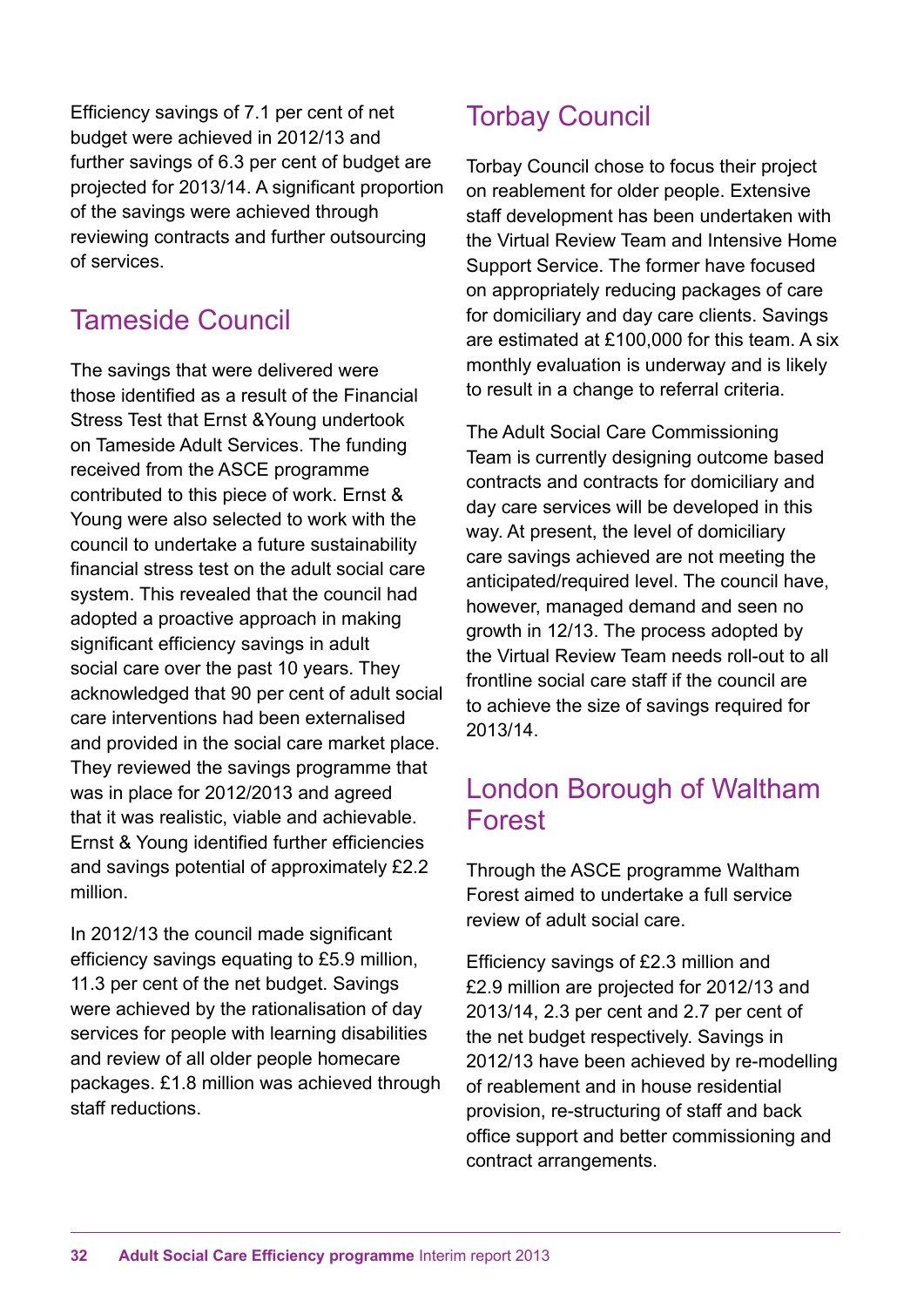Further savings will be achieved in 2013/14 through remodelling of day care services, better use of technology and a review of charges.

# Warrington Borough Council

Following the Phase 1 diagnostic the council awarded a contract to Charteris who are engaged from March to August 2013 to review savings made to date and determine the scope for further savings in adult social care.

During 2012/13 the council saved £2.9 million from a net budget of £45 million (6.4) per cent). The range of savings include: establishing a social enterprise for in house services ; increased use of intermediate care; expansion of telecare service; supported living remodelling; review of day care; effective targeted commissioning of high cost packages; changing eligibility criteria; charging review; expansion of reablement service; reduce transport costs; review fairer charging policies.

In the coming year (2013/14) the council project to save a further £2.7 million through the continuation of projects outline above.

Warrington identify a number of political and operational considerations that impact upon timescales for delivering savings, including consultation timescales and the risk of legal challenge from both customers and providers. The range of savings suggestions also requires resource to be able to deliver changes in a timely manner.

The table in Annex A looks to summarise these statements so councils working in similar areas can network with each other.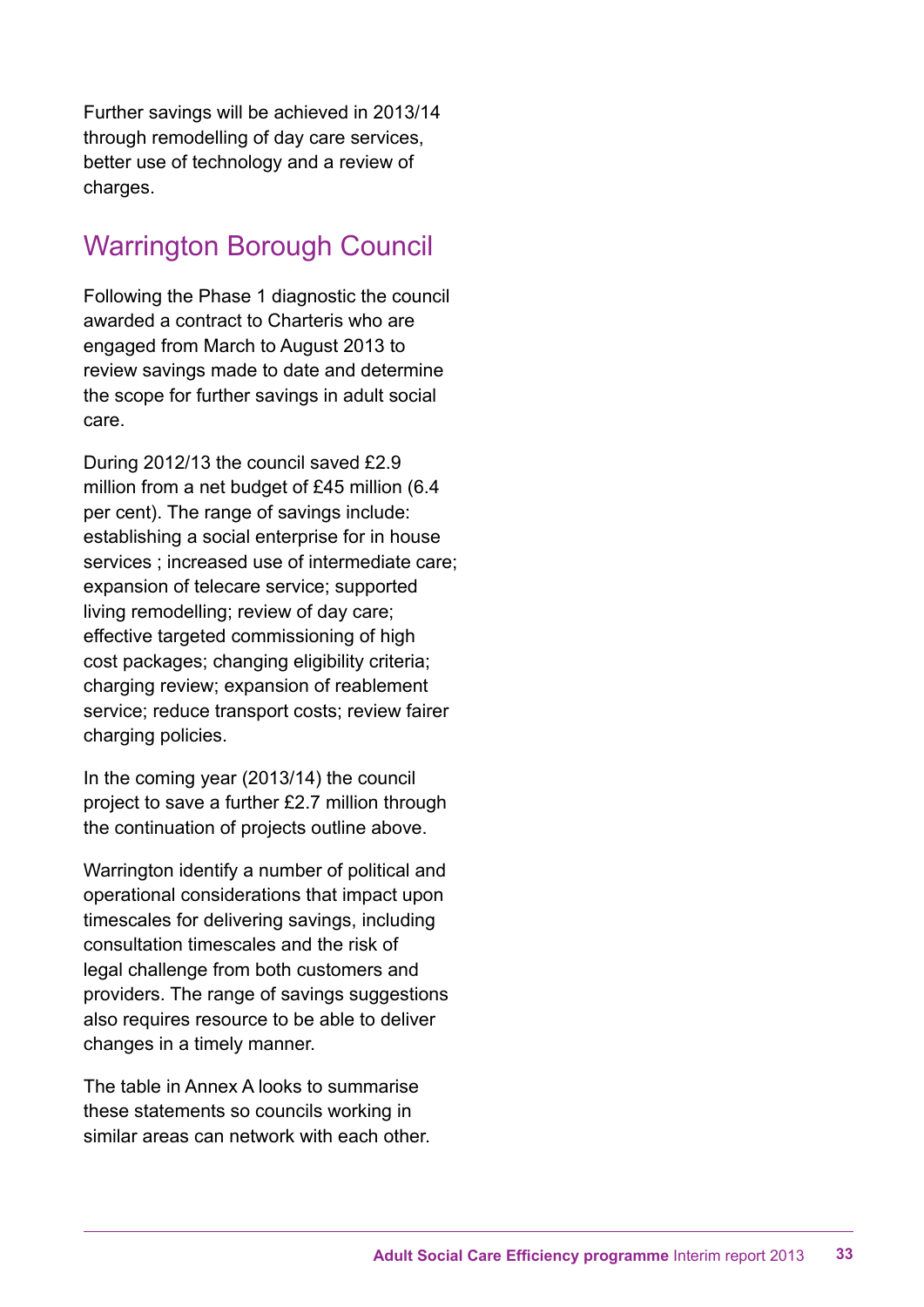# **5. Two more detailed case studies**

# Introduction

At the end of the first phase of the programme the work that had been undertaken in Wiltshire and Kingston upon Thames was showcased at the launch of the first ASCE programme report, 'The Initial Position'. The LGA decided to write up as case studies the two presentations that were offered. This is a copy of these case studies. They were produced in January 2013 and so more progress and further learning will have been established since then. They try and offer a little bit more depth for the reader on how two councils have approached this task – quite differently!

## Case Study One: Royal Borough of Kingston-upon-Thames

This case study has been produced by the LGA in partnership with Kingston Borough Council based on a presentation given by Kingston at the LGA ASCE event in November 2012. The learning from Kingston is around the importance of having a robust analysis of the patterns of delivery of care when considering areas where a council could be more efficient and effective. The learning that Kingston were able to gain from a robust diagnostic undertaken by an independent consultancy enabled them to find areas for savings which may not have been obvious to them before. The improvements that are now being made in Kingston (as a result of the diagnostic) include changes in practice for front line staff as well as different approaches to procurement of services.

# Kingston Diagnostic

Kingston is a small London Borough with an adult social care budget of £53 million. They have an integrated care trust where the Director also is the accountable officer for the local Clinical Commissioning Group. The council had started to make significant savings in their budgets since 2008. In 2010 they reported £1 million saved through reductions in staffing.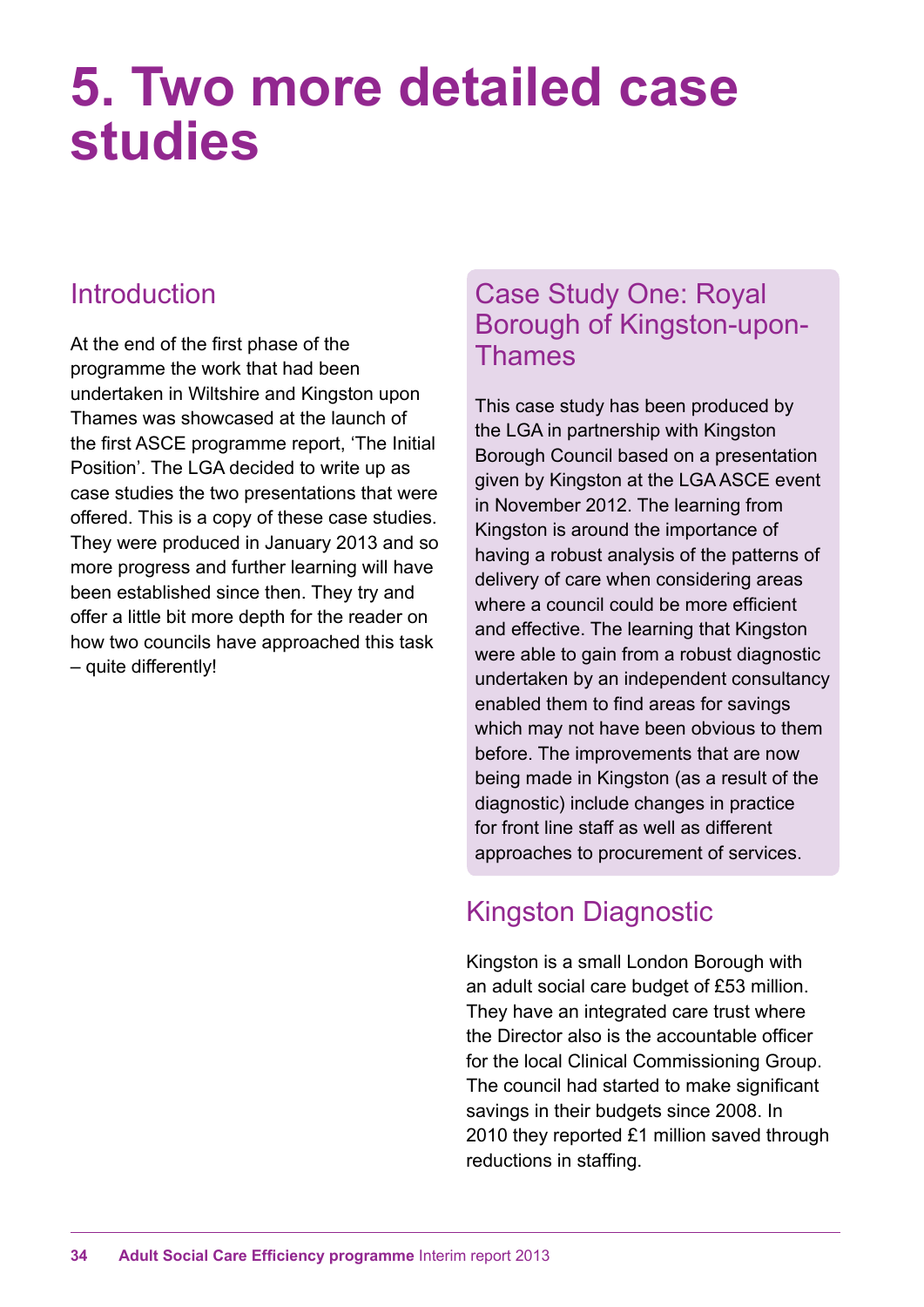They continue to make savings through shared services and reducing administration and support functions.

For the LGA programme they paid a consultancy (Newton (Europe) – after a competitive tendering process – the £20,000 grant they had received to undertake a full diagnostic of their activity and outcomes in adult social care. The diagnostic took three weeks to complete with "no stone unturned" as the assistant director responsible for the adult services Simon Pearce reported. The diagnostic identified £2.7 million additional (new) savings for the council, a further 5 per cent of the budget, through improved efficiency in the way they did things. Kingston went out to tender again to find a partner who would actually support the delivery of the savings. On the second tender Newton were also successful and have now embarked in supporting the council to deliver the targeted savings.

There are some interesting observations from the approach taken by Newton with Kingston. The diagnostic showed a number of facts about which the council had not fully been aware:

Efficiencies from assessment and care management

- Care managers in Kingston could have avoided the deterioration of a number of client situations if they had offered appropriate support to carers.
- Care managers prescribed very different solutions for clients with similar assessments – one care manager would regularly find solutions to meet people's care needs at much lower cost than another.
- There was a significant underuse of telecare by most care managers.
- The re-ablement and in-house domiciliary care service could be more productive and the care pathway through re-ablement needed to be more consistently applied.
- Reviews were often late. They missed opportunities to measure the progress people were making and therefore to reduce the size of care packages.

Savings from commissioning and procurement

- Domiciliary care providers had a lot of costs tied up with travel – this could be reduced making significant savings if a district model for allocating domiciliary care was adopted.
- Domiciliary care provision was mostly managed through spot contracts which incurred unnecessary costs and did not incentivise providers to actively manage improved outcomes for service users.
- There were savings that could be obtained from better use of the transport fleet.
- The council's rules relating to the ceiling rates for older peoples residential and nursing care were sometimes not adhered to and there was an opportunity to renegotiate these.
- There were savings to be obtained through both better procurement of residential and supported living for adults with learning difficulties.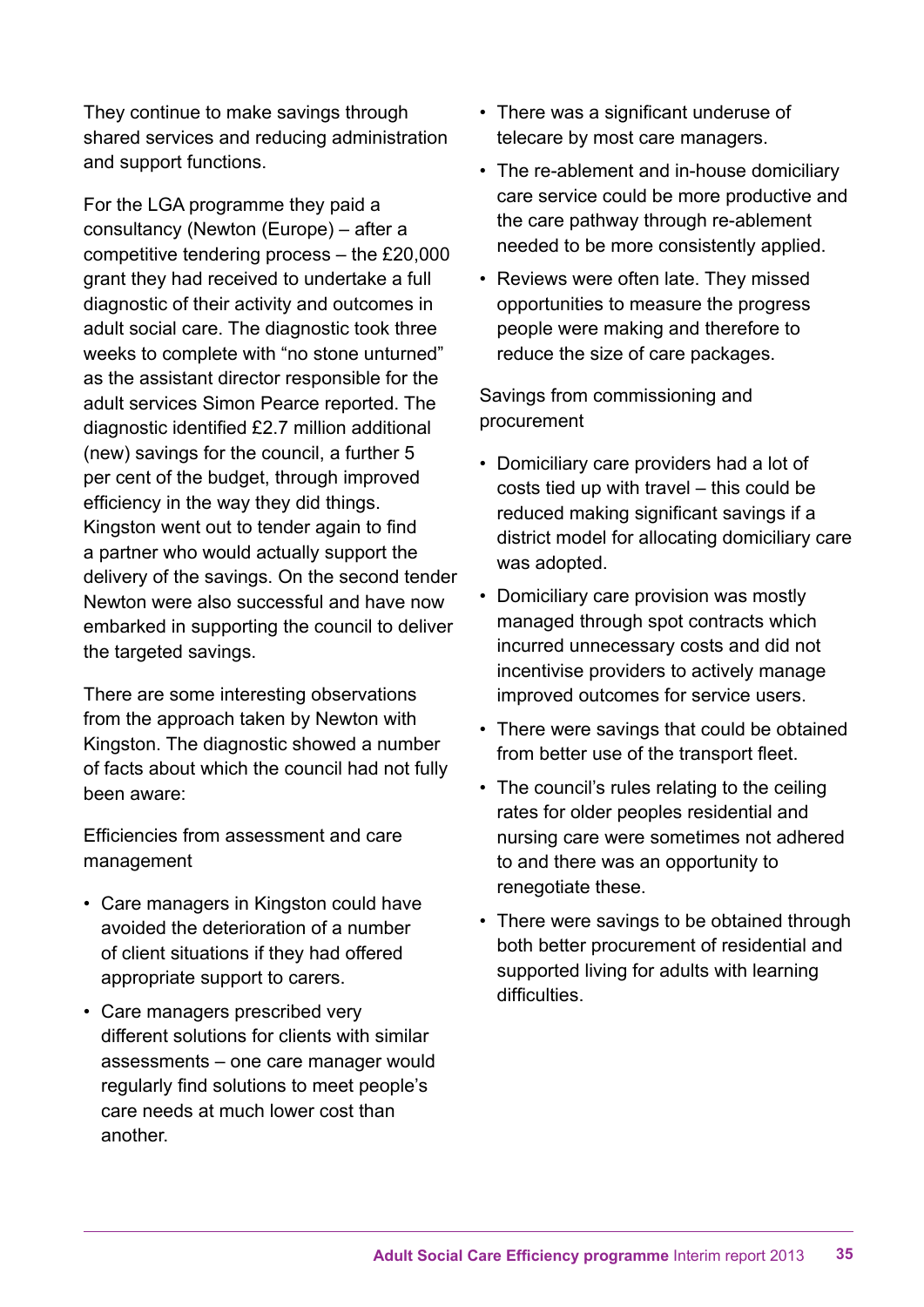The final table Newton presented to Kingston.

| <b>Work-stream</b>                              | <b>Source of the benefit</b>                      | <b>Value</b> |
|-------------------------------------------------|---------------------------------------------------|--------------|
| Telecare                                        | Telecare – reduced care packages                  | £236,237     |
|                                                 | Telecare - delay in care packages                 | £81,775      |
| Re-ablement                                     | Volume through reablement                         | £185,000     |
|                                                 | Unit pricing in reablement                        | £416,490     |
| <b>Targeted Reviews</b><br>(Dom Care)           | Review of packages of care in a timely<br>manner  | £236,000     |
| <b>Commissioning</b>                            |                                                   |              |
| Domiciliary care<br>commissioning               | Domiciliary care – Rate Equalisation<br>saving    | £465,000     |
|                                                 | Domiciliary care – Rate reduction saving          | £124,000     |
|                                                 | Domiciliary care – outcome based<br>commissioning | £75,000      |
| <b>Transport and meals</b><br>on wheels         | <b>Transport rationalisation</b>                  | £95,000      |
| Adults with learning<br>disabilities review     | Reviews of residential care                       | £243,000     |
|                                                 | Review of costs of supported living               | £195,000     |
| Older peoples nursing<br>and residential prices | OP residential - ceiling rates                    | £225,000     |
|                                                 | OP nursing – ceiling rates                        | £98,000      |
| <b>Total</b>                                    |                                                   | 2,726,502    |

Kingston has now commissioned Newton (Europe) to support the delivery of the savings that were identified. The contract states that Newton will only get paid after they have delivered cashable savings on a no savings no fee basis.

#### Lessons from Kingston

A thorough diagnostic of the activity and finances of adult social care can be a really helpful tool to focus the council on where efficiencies and savings may be found.

Some of the savings rest with procurement but there is still much to save from improved practice on the ground. Identifying those care managers who can deliver better outcomes at lower cost is part of the challenge.

Targeted prevention is a critical tool for all of adult social care – this includes getting the right care pathway for all customers, getting the maximum use from the investment in reablement and ensuring that investment is made in carers to avoid breakdown and much higher longer term costs.

Commissioning domiciliary care on a district basis is a good way of approaching a more cost effective service.

Having a dedicated, full-time project team to support the assessment and delivery of efficiencies allows for a more rigorous diagnostic and faster implementation.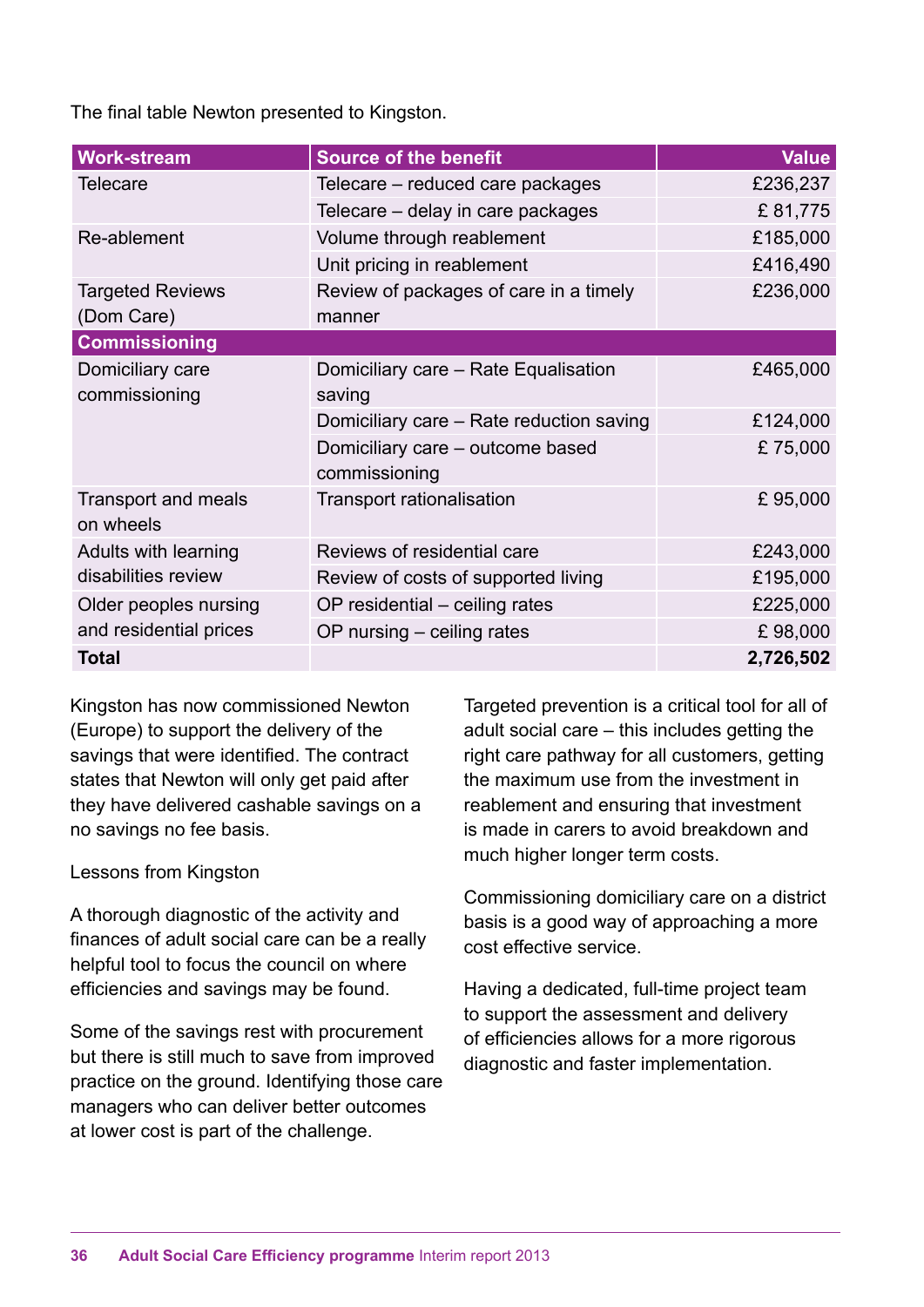### **Case Study Two**: Wiltshire county Council

This case study has been produced by the LGA in partnership with Wiltshire County Council. The information has been taken from a presentation which was delivered by staff from Wiltshire at an LGA conference in November 2012. The approach taken by Wiltshire is usually described as "outcomes based commissioning". However, it offers more than that. It shows how through interventions that focus on recovery and promoting independence that many older people will need less care. The initial intervention is not limited to a six week recovery period but takes as long as is necessary to support the person. Providers are paid for the nature of the interventions that they offer in each individual case. The onus is on the provider to identify the best interventions that are most likely to help the older person regain more independence. The interventions may be based on reablement domiciliary care; but they might also include telecare and appropriate equipment; support to be integrated back into community life (tackling social isolation); housing repair or alternative accommodation; or other appropriate actions that will rebuild confidence and enable a person to live a fulfilled life in their community. The programme is in its first year and has enabled Wiltshire to deliver the savings that were required to balance the previous overspent adult care budgets and to improve the quality and experience of older people who needed some care and support in the county. The figures indicate a saving of around 10 per cent in the spend on domiciliary care since the inception of the programme with much higher user satisfaction rates also reported.

#### **The new approach in Wiltshire**

Wiltshire Council has replaced traditional community care services for older people with an integrated system of care and support. Help to Live at Home (H2LAH) reconciles three competing aims of social care reform: personalisation, recovery and prevention.

Assessments are now person-centred and focus on outcomes, especially outcomes that leave customers better able to live well with less care. The aim is first to help people recover their independence and second to reduce their reliance on care and stop it from increasing. In H2LAH reablement is not a special kind of service: it is the aim of all the council's services.

H2LAH pays providers for the results they achieve. Results are outcomes that improve or preserve independence. The council applies financial penalties when customers' outcomes are not achieved and rewards care providers when customers recover faster than planned.

Wiltshire Council believes that buying outcomes instead of hours is a commercial incentive to improve the pay and skills of the care workforce.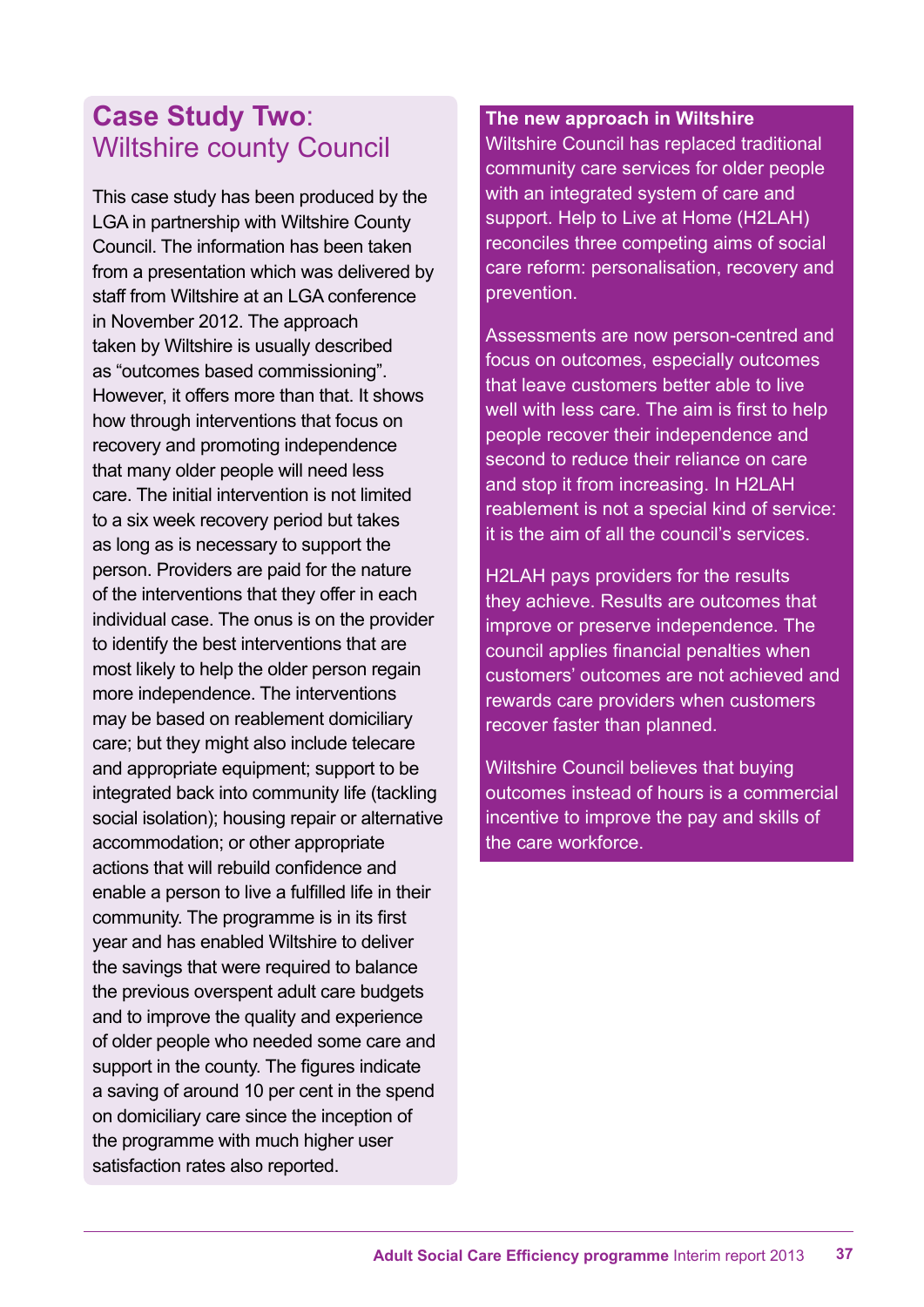# 1 The problems of the past

The system in Wiltshire was previously characterised by:

- poor recruitment, terms and conditions, training and pay cause poor care
- poor care caused bad outcomesbad *Bureaucracy Managing demands of the poor care caused bad outcomesbad* outcomes increase needs, which increases demand and hence cost.

In 2009 Wiltshire Council held an event with various representatives from every part of the care and support system, including customers, social care providers, local NHS providers, politicians and commissioners. They asked stakeholders to tell them what they thought about the services and how it might be improved. A lot of feedback was collected but some very strong themes came up consistently and were confirmed repeatedly during the development of the service. Throughout the change process Wiltshire has retained a customer reference group who have commented and contributed to each stage of the change process (and are still active today when the project is now a mainstream service). 25% vent

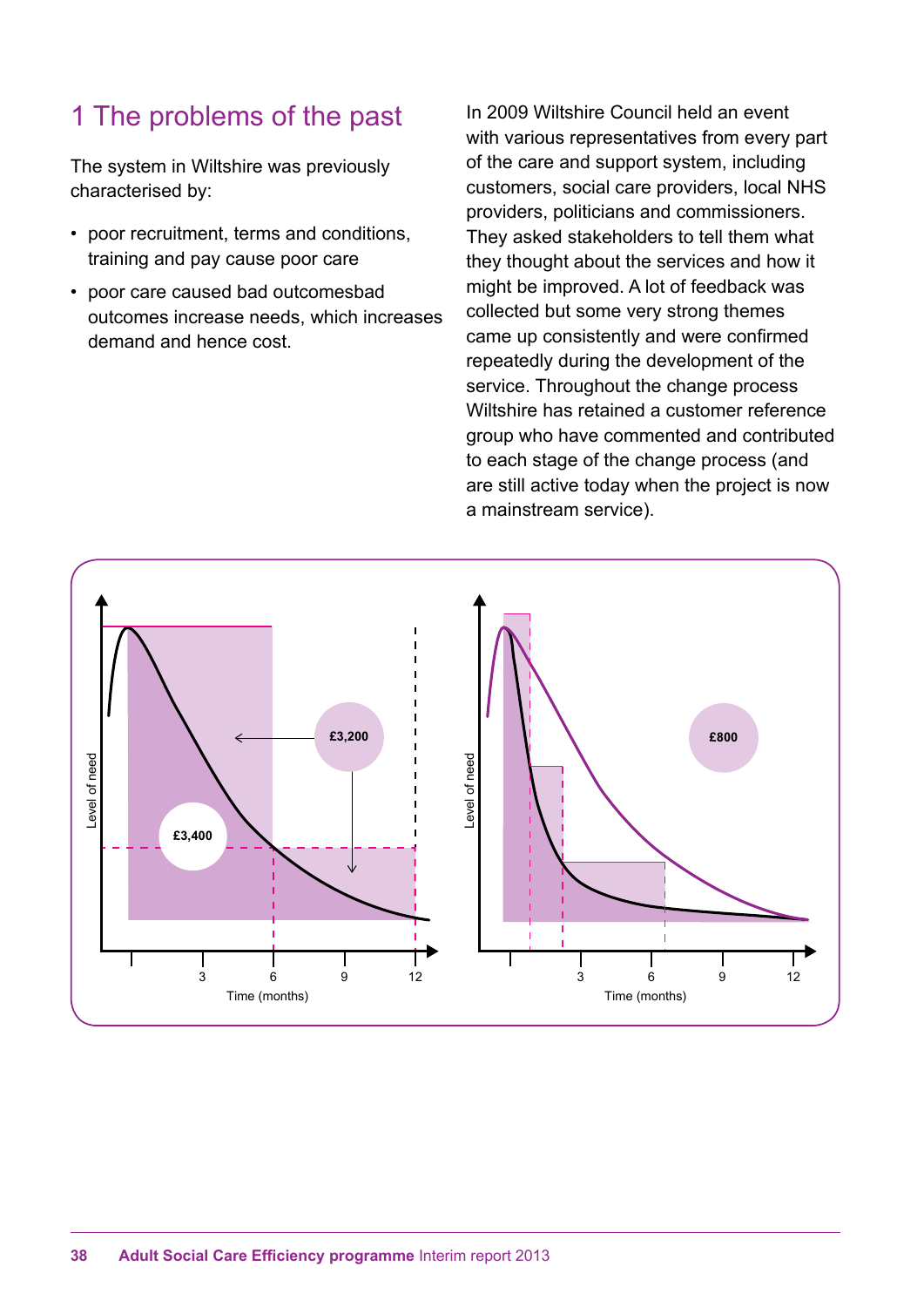The top left-hand graph represents a crisis2, when a customer needs most support. The blue line shows their needs reduce as they recover. In traditional systems, decisions about long-term care happen near the top of the "needs curve." At this point a decision is made about kind and intensity of care the person needs. Support then is provided at that level but, for people who then begin to recover, it is frequently left unchanged. The old system maintained this level of support, designed to meet a high level of need, for too long — in some cases 12 months or longer.

This is true of decisions that are taken in local authority assessment and care management. It is also true of people who buy care without asking their local authority for a statutory assessment. While not all customers improve in this way, we know our systems were not good at finding those that do. Councils are good at responding to increased needs, but our processes are not defined to identify improvement and reduce support when people get better. The pink areas represent the financial waste if a person who recovers from their crisis is not reviewed for six months. Wiltshire found that the longer a customer has things done for them that they can do for themselves the more, over time, they will come to depend on their care. This is a form of institutionalisation.

The graph to the right shows a better alignment of activity and need through time. Reviews are more frequent and the package of support is adjusted more often. Regular reviews dramatically reduce the amount of money being spent on unnecessary care. There is still some waste.

This, however, leaves Wiltshire with two problems:

- 1. What front-line adult care service can review at this frequency? (And would customers really want so much intrusion?)
- 2. Care providers' business models generate profits from activity; a model that promotes independence and eliminates waste threatens their revenues.

Wiltshire decided that they needed a product that would solve these problems by changing the financial incentives for providers and not by drastically increasing reviews. Their view was that the objective of eliminating waste would be better achieved by tying providers' revenues to outcomes that maximise independence. Payment by results provided one solution. Providers are required to take financial risks on customers' independence. Wiltshire determined that Providers should assist older people to achieve the basic outcomes that enabled them to carry on managing for themselves the activities of daily life.

So Wiltshire's "Payable Outcomes" are about simple activities of daily living getting up; bathing; dressing; cooking and eating; shopping; seeing friends and family. If a customer struggles with these tasks because they are frightened —perhaps they fell in the bath and are afraid to fall again — or because they have never looked after themselves — perhaps they were bereaved — our providers' success is measured by what the person can do and not, directly, by what they feel.

<sup>2</sup> This model was developed by an independent consultancy – Charteris that supported Wiltshire through the early stages of this development. Unfortunately though the individuals who did this work are still within the care sector the company no longer works within adult social care.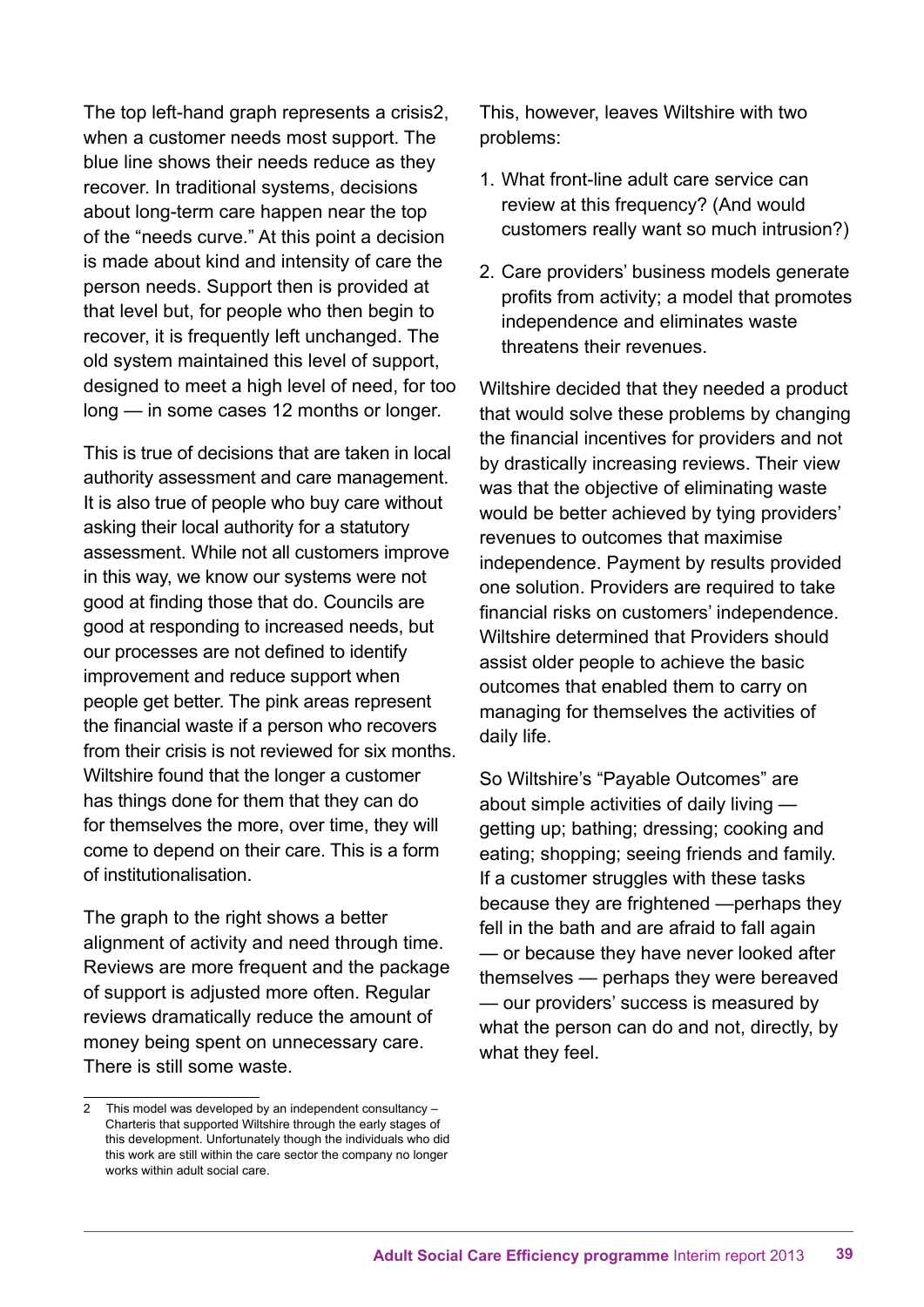# 2. The new model



This diagram summarises the H2LAH process and highlights the council's and the providers' responsibilities and interaction.

H2LAH uses a familiar social care assessment and care management process. The model lays out the clear roles and responsibilities for the customer, the council and care providers. Assessments determine eligible needs but, unlike traditional community care assessments, they ask people what they want from their care. Support Plans are initially written by assessment staff with customers. These stipulate the outcomes that are to be delivered. The providers then use the support *100%* plan with the customer explaining how they will work to achieve the outcomes; how long *80%* they will need; and how much the plan will *<sup>176</sup> <sup>13</sup> <sup>18</sup> 17* cost. The providers are paid according to *60%* these outcomes. The weekly price of the plan is the customer's Personal Budget, which *40%* they may take as a Direct Payment if they *8 3 53* do not want services from their local "Help to *20% 4* Live at Home" provider. *53 5 18 6 <sup>2</sup> <sup>5</sup> <sup>3</sup>*

Older People said they want help quickly in Older People said they want help quickly in<br>a crisis. In Wiltshire the "Initial Assessments" are short and quick so that providers can start work with customers soon after they ask for help. The period from the beginning of an *Same or more support needed* Initial Assessment to the agreement of an Initial Support Plan should be no more than six days.

Near the end of the support plan the provider reviews the customer to see if outcomes were achieved. The council checks the review with the customer, visiting them if there is any doubt. If they determine that outcomes haven't been met, and this is the provider's fault, they may apply penalty to their next payment.

So the Wiltshire model for "Helped to Live at Home" is based on paying providers to deliver the outcomes for which older people had been assessed by the local authority. It is based on the principle that many older *19* people can become more independent if *<sup>7</sup> <sup>33</sup> 51* their care is delivered to them in a way that supports (not undermines) their recovery. It *9* is a system that therefore pays by the results delivered – the results to be delivered as part *7* of the assessment and always agreed with *13* the potential recipient of the service – the *14* older person. *7 3 17*

*Fhe outcome, and the reason for the entreme must* be easily observed and outcome, must be easily observed and agreed; and it must result in the person being as independent as they can be. We when the assessment staff review outcomes, they check that what was agreed in the assessment — being clean; learning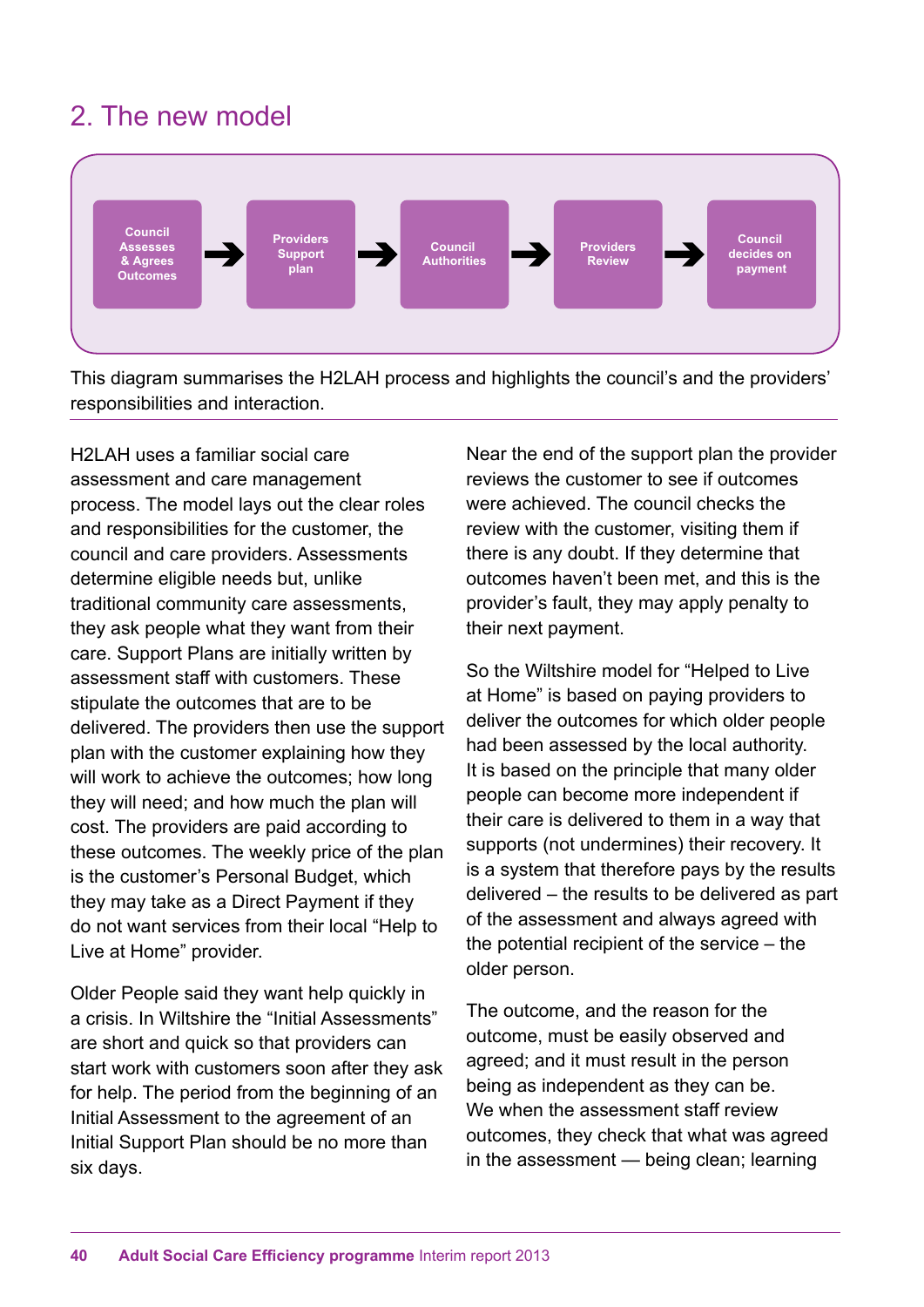how to cook a meal; not falling in the bath —occurred in reality. They are directly observable. Capability in these areas makes the difference between dependence and independence.

Decisions on payment by results are part of the statutory review and reassessment process. When a plan ends the provider tells the authority what happened with the outcomes. The authority checks with the customer and decides whether they were or weren't achieved. If they weren't, the county decides if the provider caused the failure. If the provider was clearly responsible for the failure, operational managers may choose to apply a penalty that is deducted from the provider's next payment. Providers may appeal through formal contracts management. The penalty for initial support plans is 80 per cent; the penalty for on-going support plans is 15 per cent.

The model penalises failure, but does not penalise success. If providers achieve outcomes using fewer resources than was agreed, the authority does recover the excess. This means that the agreement about the initial support plans is very important. It also encourages the providers to innovate and find less costly ways of achieving outcomes during delivery.

The traditional distinction of "reablement" and domiciliary care services has been replaced with "Improvement" and "Maintenance" that are used in payment by results. They create a financial incentive to help reduce customers' need for care, rather than guarding the numbers of hours that they deliver. H2LAH replaces traditional care assessments, with their focus on what people can't do and services that will meet their needs, with person-centred assessments.

Person-centred assessments make it easier for customers to tell us what they want from their support. They encourage people to think about ends (outcomes) before they think about means (services).

H2LAH is more equitable than the service it replaces. There is no means-test when people approach Wiltshire needing shortterm support during a crisis. H2LAH "Initial Support" is free for all those whose level of need is eligible for public support. People who would otherwise be self-funders benefit from having the right care and leave decisions about long-term care until the crisis is past. A good decision at this point reduces the likelihood that people will use long-term care too early and so of needing council funding when their funds are exhausted

The council has simplified its trading relationship with the provider market. We now provide reablement and care at home, housing support, equipment, Telecare and response services with six organisations. Ninety separate and very different dom. contracts worth £14 million have been reduced to eight very similar payment-byresults contracts worth £11 million with four of those six organisations. (The other two organisations provide equipment, small adaptations, Telecare emergency response that is used by the four care providers in holistic support plans.)

Providers have access to the council's Carefirst case management system, which manages the whole assessment, supportplanning, purchasing, review and payment process. The data from this process are used in an online performance management system used by providers and council. This system gives daily and detailed updates on the performance of H2LAH.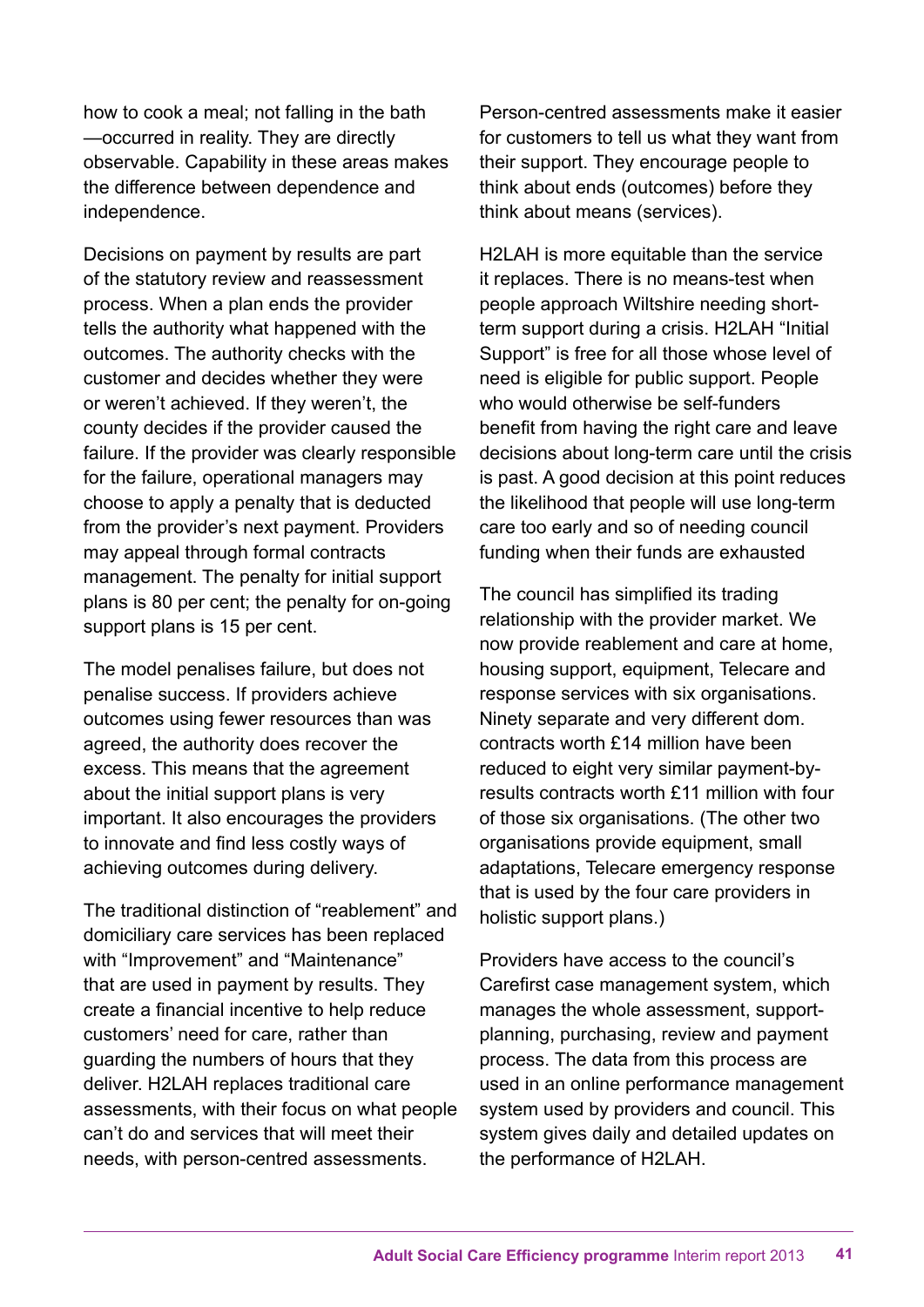# The results

Wiltshire have reported a reduction of £1 million in the spend on domiciliary care during *Reflection of the full operation of their new service. This is equivalent to 3 per cent the first six months of the full operation of their new service. This is equivalent to 3 per cent* reduction of spend. (Wiltshire had previously reduced the costs of domiciliary care by 7.5 per cent through the tendering process for the contracts for the H2LAH service.) *Providers*



Since the services were put in place:

- **•** 61 per cent did not need on-going care
- 19 per cent needed on-going support but it cost less per week than initial support
- 20 per cent needed on-going support that cost more per week than initial support
- 12 customers left the H2LAH service and moved to a care home
- the average price for initial support was £1,200.

These figures would be impressive for any straight forward domiciliary care re-ablement service with the unit costs reported much lower than previously reported English Averages (between £1,500 – £2,000).

#### **Conclusions**

H2LAH is not one discrete area of the council's adult care activity – it integrates a number of different services. There is a clear definition of the responsibilities of the council, customers and providers. There is an emphasis on partnership between the three in order to deliver the most effective quality care. It is designed to give providers a clear financial incentive to focus on customers' outcomes, especially the outcomes of independence, by delivering quality care.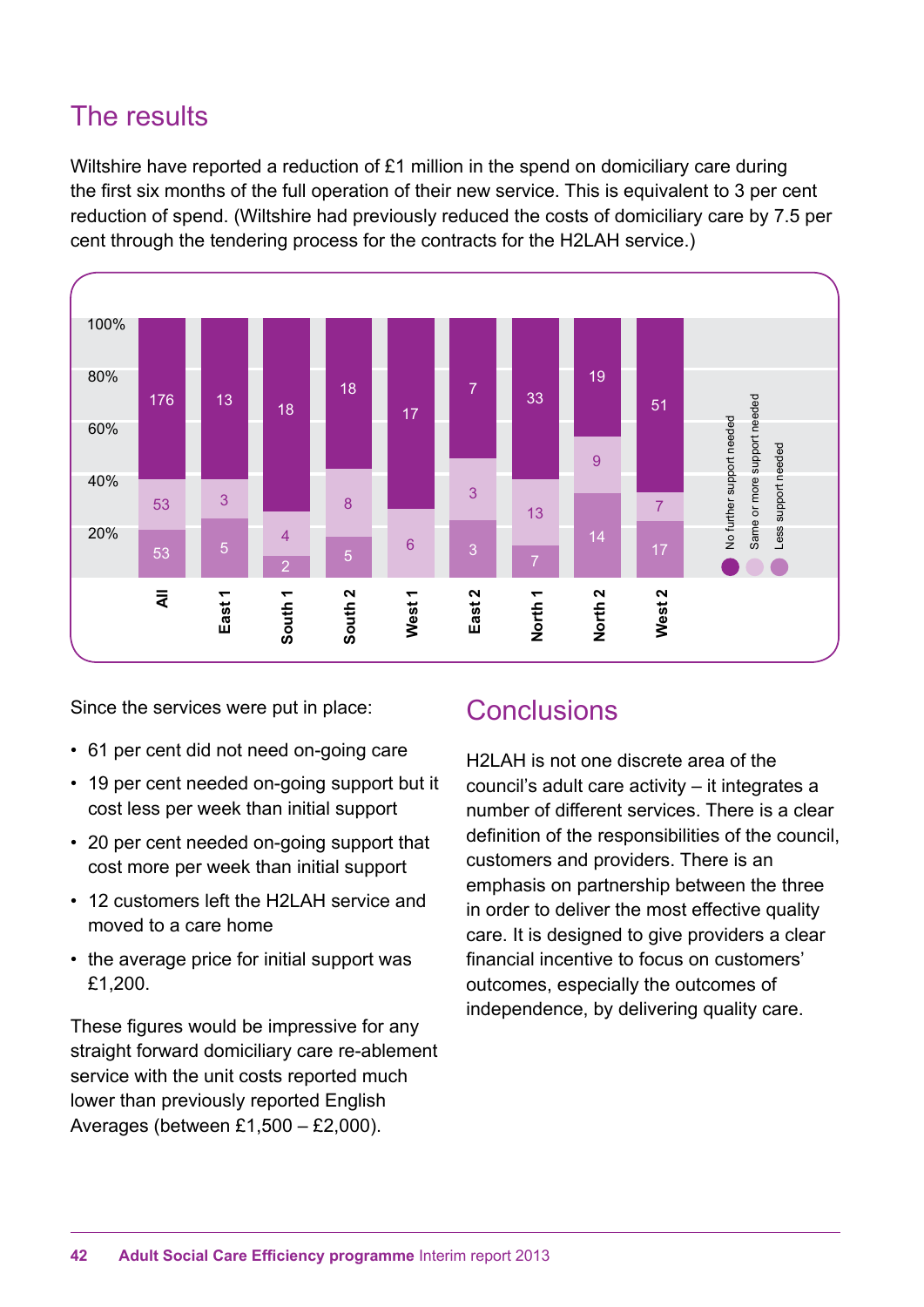# **Annex A: Summary of progress to date**

## Areas where savings are being reported and some case examples

The following areas are those reported by councils in which they have made savings:

| <b>Category of savings</b>                          | <b>Efficiency savings</b>                                                | <b>Examples of council(s)</b><br>undertaking work in this area                    |
|-----------------------------------------------------|--------------------------------------------------------------------------|-----------------------------------------------------------------------------------|
| <b>Reducing bureaucracy</b>                         |                                                                          |                                                                                   |
| <b>Reducing Staffing:</b>                           | In 2012/13 half of all                                                   |                                                                                   |
| Reducing staffing and costs of<br>bureaucracy       | efficiency savings<br>were said to arise from<br>reduced bureaucracy. In | Central Bedfordshire/Croydon/<br>Kingston/Havering,                               |
| Making more efficient use of social<br>workers time | 2013/14 this is projected<br>to fall to 43 per cent.                     | Barking and Dagenham and<br>Redbridge/Tameside                                    |
| Better use of technology                            |                                                                          | Bradford/Croydon/Coventry/<br>Durham/Havering,                                    |
| Review of business support                          |                                                                          | Barking and Dagenham and<br>Redbridge/ Luton/ Lambeth/<br>Solihull/Waltham Forest |
| Delayering the management<br>structure              |                                                                          | Bradford/ Calderdale/Coventry                                                     |
| Procurement:                                        |                                                                          |                                                                                   |
| Negotiating fees for residential<br>care            |                                                                          | Bradford/Lambeth/Southend/<br>Yorkshire and Humberside /                          |
| Improved contract management<br>and procurement     |                                                                          | Suffolk/Calderdale/Kent/Liverpool/<br>Kingston                                    |
| Retender domiciliary care<br>contracts              |                                                                          |                                                                                   |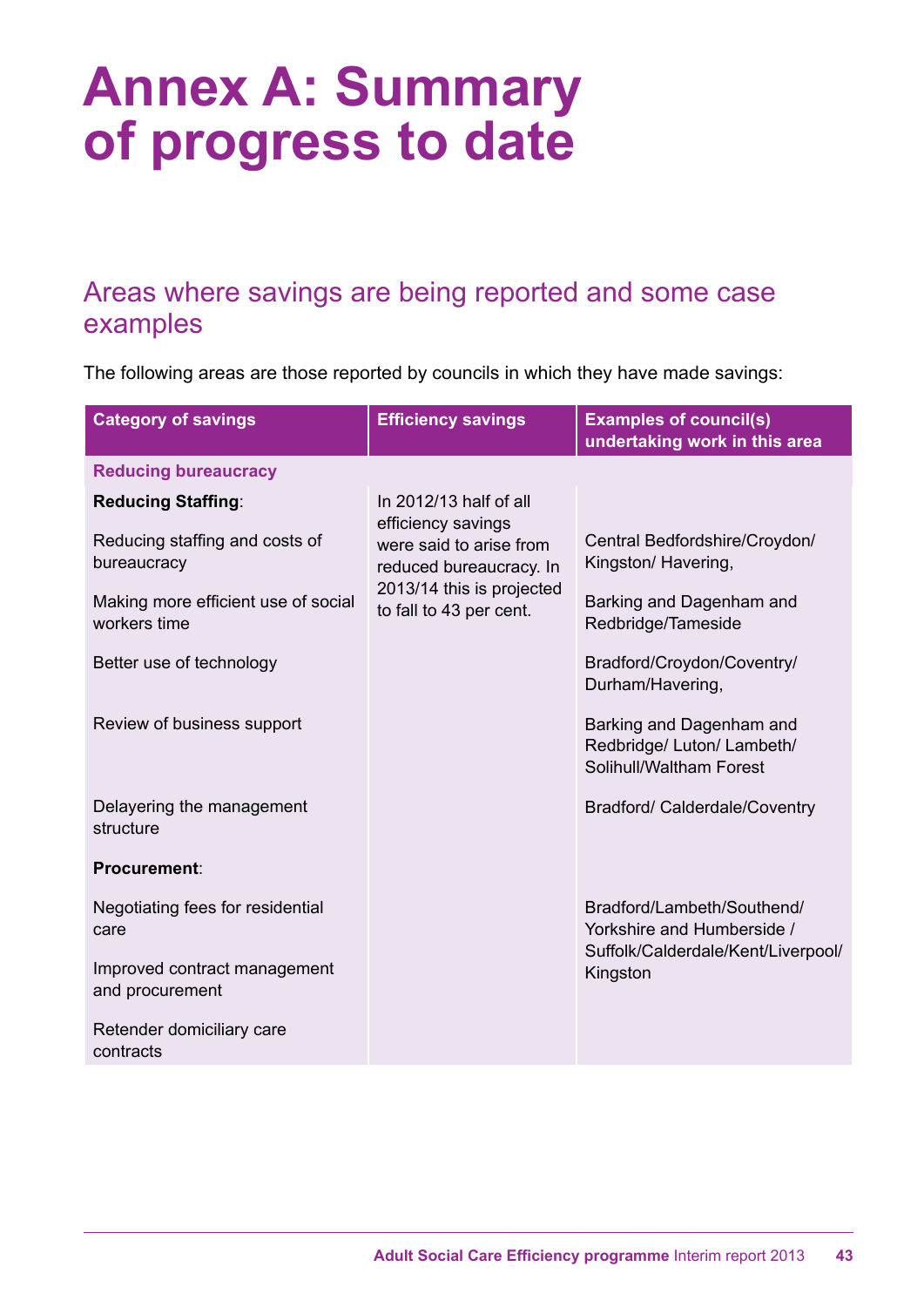| <b>Category of savings</b>                                                                                                        | <b>Efficiency savings</b>                                                                                   | <b>Examples of council(s)</b><br>undertaking work in this area                                                                                                                                                                      |
|-----------------------------------------------------------------------------------------------------------------------------------|-------------------------------------------------------------------------------------------------------------|-------------------------------------------------------------------------------------------------------------------------------------------------------------------------------------------------------------------------------------|
| <b>Managing demand</b>                                                                                                            |                                                                                                             |                                                                                                                                                                                                                                     |
| Reducing the proportion of their<br>spend on residential care                                                                     | 20 per cent of efficiency<br>savings in 2012/13 were                                                        | Bradford/Croydon/Kent                                                                                                                                                                                                               |
| Better use of Intermediate Care to<br>reduce admissions to residential<br>care                                                    | classified as arising from<br>demand management. In<br>2013/14 the percentage<br>is projected to rise to 25 | Cheshire West and Chester/<br>Hackney/ Northumberland/ Poole/<br>Peterborough/South Tyneside                                                                                                                                        |
| Focus on specialist dementia care<br>in the community                                                                             | per cent.                                                                                                   | Calderdale/Durham/Richmond/<br>Warrington/Kent/ Hackney/<br>Durham/ Calderdale/Hackney/<br>Cheshire                                                                                                                                 |
| Rapid Response Team (focus on<br>reducing admissions to residential<br>care)                                                      |                                                                                                             | East/Kingston/Wiltshire/Central                                                                                                                                                                                                     |
| Development of step-down<br>services for older people                                                                             |                                                                                                             | Barking and Dagenham and<br>Redbridge                                                                                                                                                                                               |
| Development of Extra Care<br>Housing                                                                                              |                                                                                                             | Bedfordshire/Croydon/Luton/<br>Peterborough/Portsmouth/<br>Solihull/South Tyneside/<br>Tameside/Kingston/Wiltshire<br>Calderdale/Cheshire East/ Kent/<br>Lambeth                                                                    |
| <b>Focus on prevention</b>                                                                                                        |                                                                                                             |                                                                                                                                                                                                                                     |
| Diverting people away from formal   In 2012/13 5 per cent<br>social care through working with<br>communities and voluntary sector | of efficiency savings<br>were classified as<br>preventative. The                                            | Calderdale/Lambeth/Cumbria/<br>Liverpool/Stockport/Poole/<br><b>Bradford</b>                                                                                                                                                        |
| Review the customer journey                                                                                                       | percentage is projected<br>to rise to 10 per cent in<br>2013/14.                                            | Hackney/Calderdale/Coventry/<br>South Tyneside/Wiltshire/<br>Havering/Barking and Dagenham<br>and Redbridge                                                                                                                         |
| Focus on promoting independence                                                                                                   |                                                                                                             | Calderdale/ Coventry/Durham                                                                                                                                                                                                         |
| Reablement - expansion,<br>enhancement and / or integration<br>with Health                                                        |                                                                                                             | Hackney/Peterborough/<br>Portsmouth/Solihull/ Southend/<br>Suffolk/WalthamForest/<br>Warrington/Kingston/ Wiltshire<br>(new model), Torbay/Croydon(for<br>LD services)/ Richmond/Havering,<br>Barking and Dagenham and<br>Redbridge |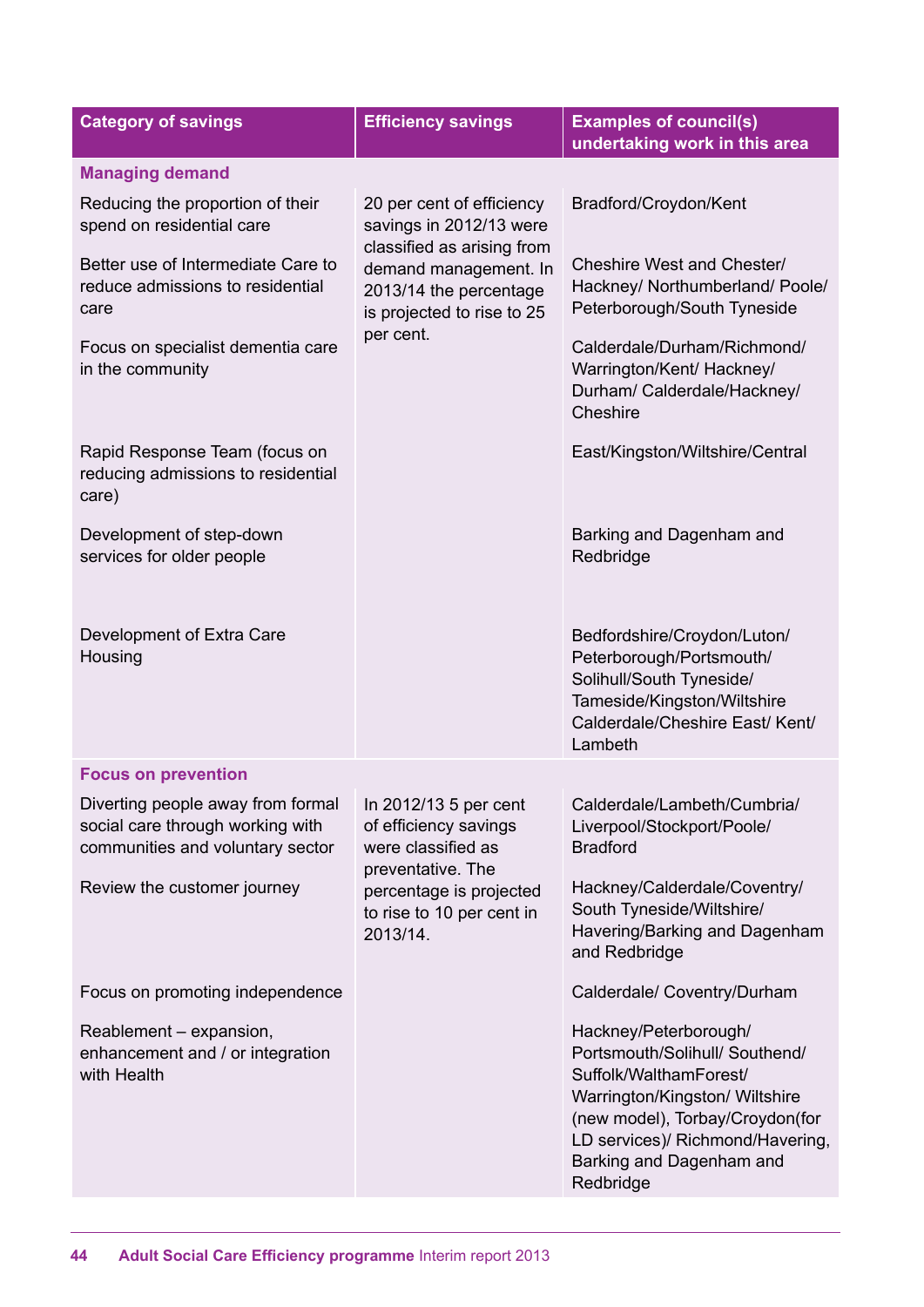| <b>Category of savings</b>                                                                    | <b>Efficiency savings</b>                                                        | <b>Examples of council(s)</b><br>undertaking work in this area                  |
|-----------------------------------------------------------------------------------------------|----------------------------------------------------------------------------------|---------------------------------------------------------------------------------|
| <b>Other</b>                                                                                  |                                                                                  |                                                                                 |
| <b>Outsourcing services</b>                                                                   | In 2012/13 25 per cent of                                                        |                                                                                 |
| Residential care and meals on<br>wheels                                                       | efficiency savings were<br>classified as 'other'. In<br>$2013/14$ this is due to | Calderdale/Coventry/Luton/<br>Southend                                          |
| Closure of in-house residential<br>care                                                       | decline to 22%.                                                                  | Lincolnshire                                                                    |
| <b>Externalising community</b><br>supported-living services<br>(Learning Disability services) |                                                                                  | Lincolnshire                                                                    |
| <b>New approaches</b>                                                                         |                                                                                  |                                                                                 |
| <b>Review of Transport</b>                                                                    |                                                                                  | Durham/Croydon/Solihull/<br>Warrington/Kingston                                 |
| Remodel supported living schemes                                                              |                                                                                  | Croydon                                                                         |
| Review of Day Care                                                                            |                                                                                  | Croydon/Durham/South Tyneside/<br>Torbay/Waltham Forest/<br>Warrington/Tameside |
| Developing more extra care<br>housing (as an alternative to<br>residential care)              |                                                                                  | Calderdale                                                                      |
| Getting the resource allocation<br>system right                                               |                                                                                  | Coventry/Cumbria                                                                |
| <b>Community /Voluntary Sector</b><br>Engagement                                              |                                                                                  | Calderdale                                                                      |
| Advice to self-funders                                                                        |                                                                                  | Barking and Dagenham and<br>Redbridge/ Poole                                    |